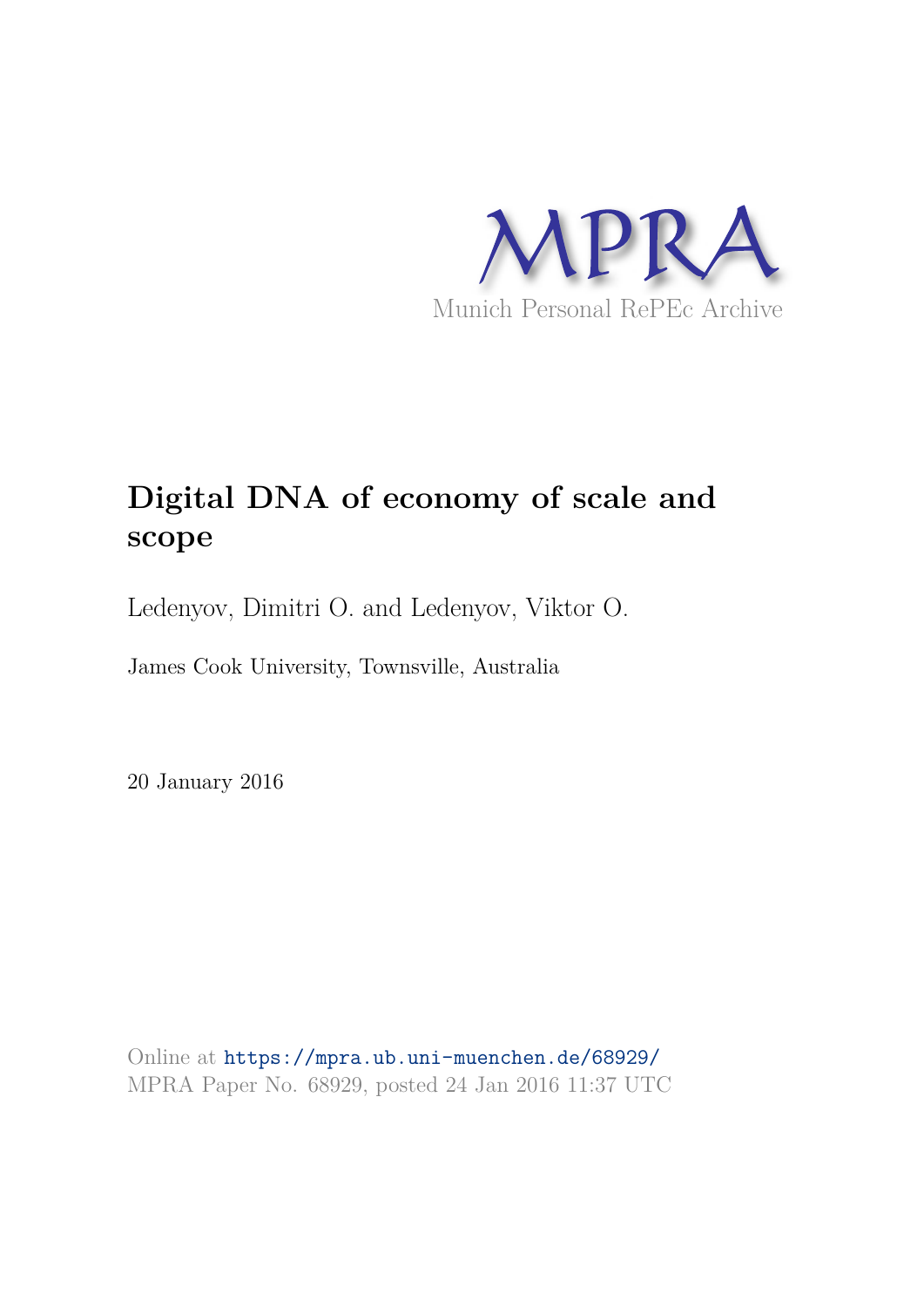## **Digital DNA of economy of scale and scope**

Dimitri O. Ledenyov and Viktor O. Ledenyov

*Abstract* – The research article aims to create a general fundamental theory on the Digital DNA of the modern digital creative economy of the scale and scope. In the frames of our theory, we define the Digital DNA of the modern digital creative economy of the scale and scope, making the following theoretical assumptions: 1) Digital DNA exists in the modern digital creative economy of the scale and scope; 2) Digital DNA consists of a chain of the knowledge with all the information on the modern digital creative economy of the scale and scope; 3) the Digital DNA uniquely identifies and accurately characterizes the modern digital creative economy of the scale and scope in the time, scale, frequency domains; 4) the Digital DNA represents a genetic key, which may help us to better understand the generation of the discretetime digital business cycles with the different amplitudes, frequencies, shapes and powers in the modern digital creative economy of the scale and scope in the time, scale, frequency domains. In this innovative advanced research, we investigate the following research problems: 1) the existing damaging mechanisms of the Digital DNA's complex knowledge base structure in the modern digital creative economies of the scales and scopes in the time, scale, frequency domains; 2) the possible repairing mechanisms of the Digital DNA's complex knowledge base structure in the modern digital creative economies of the scales and scopes in the time, scale, frequency domains; 3) the specific influences by the damaged/repaired Digital DNA on the discrete-time digital business cycles generation/propagation in the modern digital creative economies of the scales and scopes in the time, scale, frequency domains. In addition, the innovative advanced research aims: 1) to perform the computer modeling on the Digital DNA's complex knowledge base structure in the modern digital creative economy of the scale and scope; 2) to decode the Digital DNA's complex knowledge base structure in the modern digital creative economy of the scale and scope.

**JEL**: E32, E43, E44, E53, E58, E61, G18, G21, G28

**PACS numbers**: 89.65.Gh, 89.65.-s, 89.75.Fb

**Keywords**: Digital DNA, chain of knowledge, Ledenyov discrete-time digital waves, spectrum analysis of discrete-time digital signals, amplitude / frequency / wavelength / period / phase of discrete-time digital signal, continuous time signals, *Juglar* fixed investment cycle, *Kitchin* inventory cycle, *Kondratieff* long wave cycle, *Kuznets* infrastructural investment cycle, modern digital creative economy, macroeconomics, econometrics, econophysics, macroeconomics.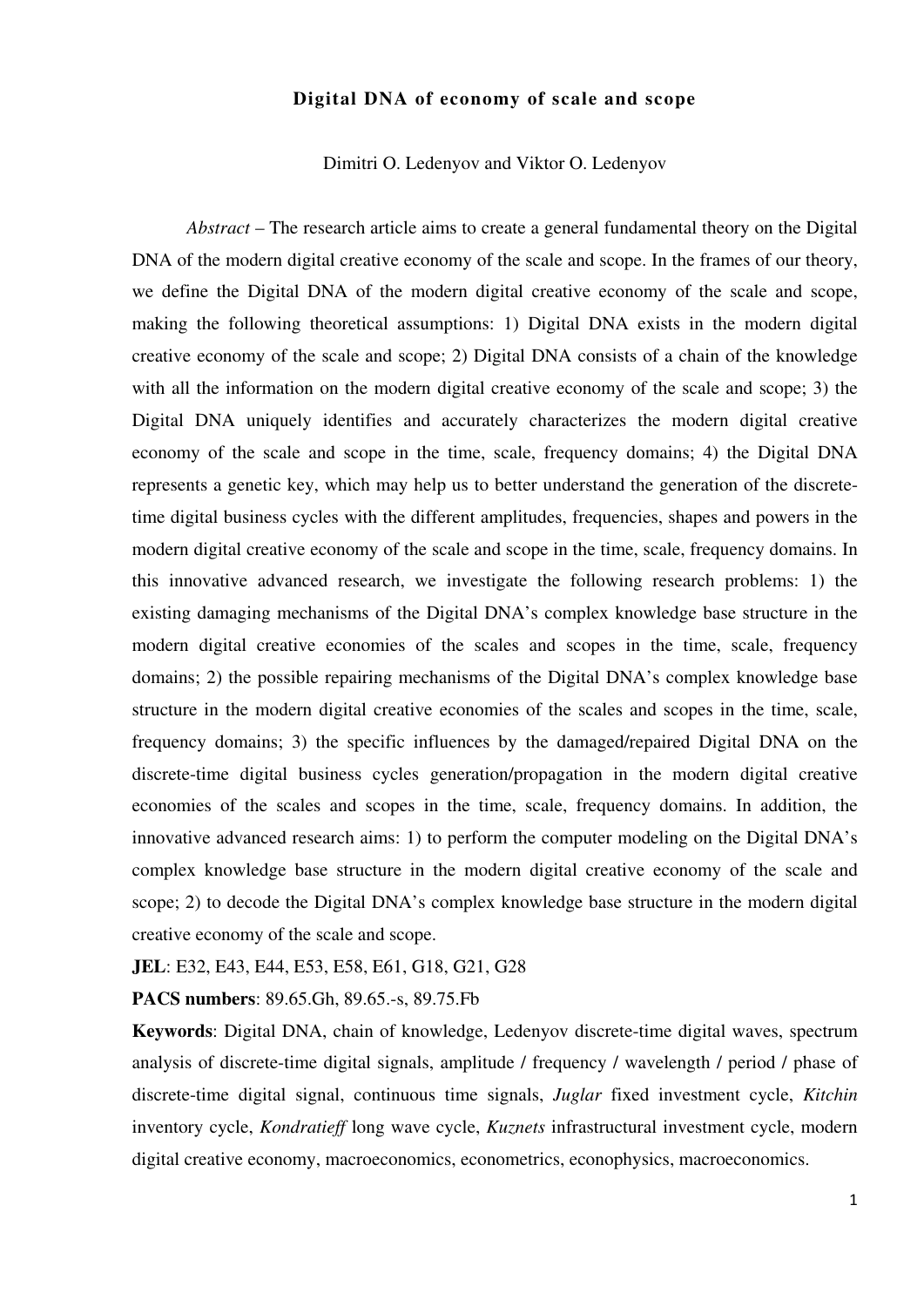#### **Introduction**

The *fundamental economics science*, including the *macro-, micro- and nano- economics sciences*, has been a *subject of great research interest* at the *universities/institutions* in the *World* in the *recent centuries*. The *fundamental economics science* has been studied, using both the *social sciences methodologies* in *Joseph Penso de la Vega (1668, 1996), Mortimer (1765), Smith (1776, 2008)*, *Menger (1871)*, *Bagehot (1873, 1897), von Böhm-Bawerk (1884, 1889, 1921), Hirsch (1896), Bachelier (1900), Schumpeter (1906, 1911, 1933, 1939, 1961, 1939, 1947), Slutsky (1910, 1915 1923), von Mises (1912), Hayek (1931, 1935, 2008; 1948, 1980), Keynes (1936, 1992), Ellis, Metzler (1949), Friedman (1953), Baumol (1957), Debreu (1959), Krugman, Wells (2005)*, *Stiglitz (2005, 2015)*, *Dodd (2014)* as well as the *natural sciences methodologies* in *Schumpeter (1906, 1933), Bowley (1924)*, *Fogel (1964)*, *Box, Jenkins (1970)*, *Grangel, Newbold (1977)*, *Van Horne (1984)*, *Taylor S (1986), Tong (1986, 1990)*, *Judge, Hill, Griffiths, Lee, Lutkepol (1988)*, *Hardle (1990)*, *Grangel, Teräsvirta (1993)*, *Pesaran, Potter (1993)*, *Banerjee, Dolado, Galbraith, Hendry (1993)*, *Hamilton (1994)*, *Karatzas, Shreve (1995)*, *Campbell, Lo, MacKinlay (1997)*, *Rogers, Talay (1997)*, *Hayashi (2000)*, *Durbin, Koopman (2000, 2002, 2012), Ilinski (2001), Greene (2003)*, *Koop (2003)*, *Davidson, MacKinnon (2004), Cameron, Trivedi (2005), Iyetomi, Aoyama, Ikeda, Souma, Fujiwara (2008)*, *Iyetomi, Aoyama, Fujiwara, Sato (editors) (2012), Vialar, Goergen (2009)*.

In the *fundamental economics science*, the application of the *empirical methods in the social sciences* in combination with the *mathematical methods in the natural sciences* resulted in the discovery of the *periodic oscillations* of the *economic variables* in the *nonlinear dynamic economic system* in *Juglar (1862), George (1881, 2009), Kondratieff (1922, 1925, 1926, 1928, 1935, 1984, 2002), Kitchin (1923), Schumpeter (1939), Burns, Mitchell (1946), Dupriez (1947), Samuelson (1947), Hicks (1950), Inada, Uzawa (1972), Kuznets (1973a, b), Bernanke (1979), Marchetti (1980), Kleinknecht (1981), Dickson (1983), Hodrick, Prescott (1997), Baxter, King (1999), Kim, Nelson (1999), McConnell, Pérez-Quirós (2000), Devezas, Corredine (2001, 2002), Devezas (editor) (2006), Arnord (2002), Stock, Watson (2002), Helfat, Peteraf (2003), Sussmuth (2003), Hirooka (2006), Kleinknecht, Van der Panne (2006), Jourdon (2008), Taniguchi, Bando, Nakayama (2008), Drehmann, Borio, Tsatsaronis (2011), Iyetomi, Nakayama, Yoshikawa, Aoyama, Fujiwara, Ikeda, Souma (2011), Ikeda, Aoyama, Fujiwara, Iyetomi, Ogimoto, Souma, Yoshikawa (2012), Swiss National Bank (2012, 2013), Uechi, Akutsu (2012), Central Banking Newsdesk (2013), Ledenyov D O, Ledenyov V O (2013c, 2015d), Union Bank of Switzerland (2013), Wikipedia (2015a, b, c).* More specifically, in the *fundamental economics science*, the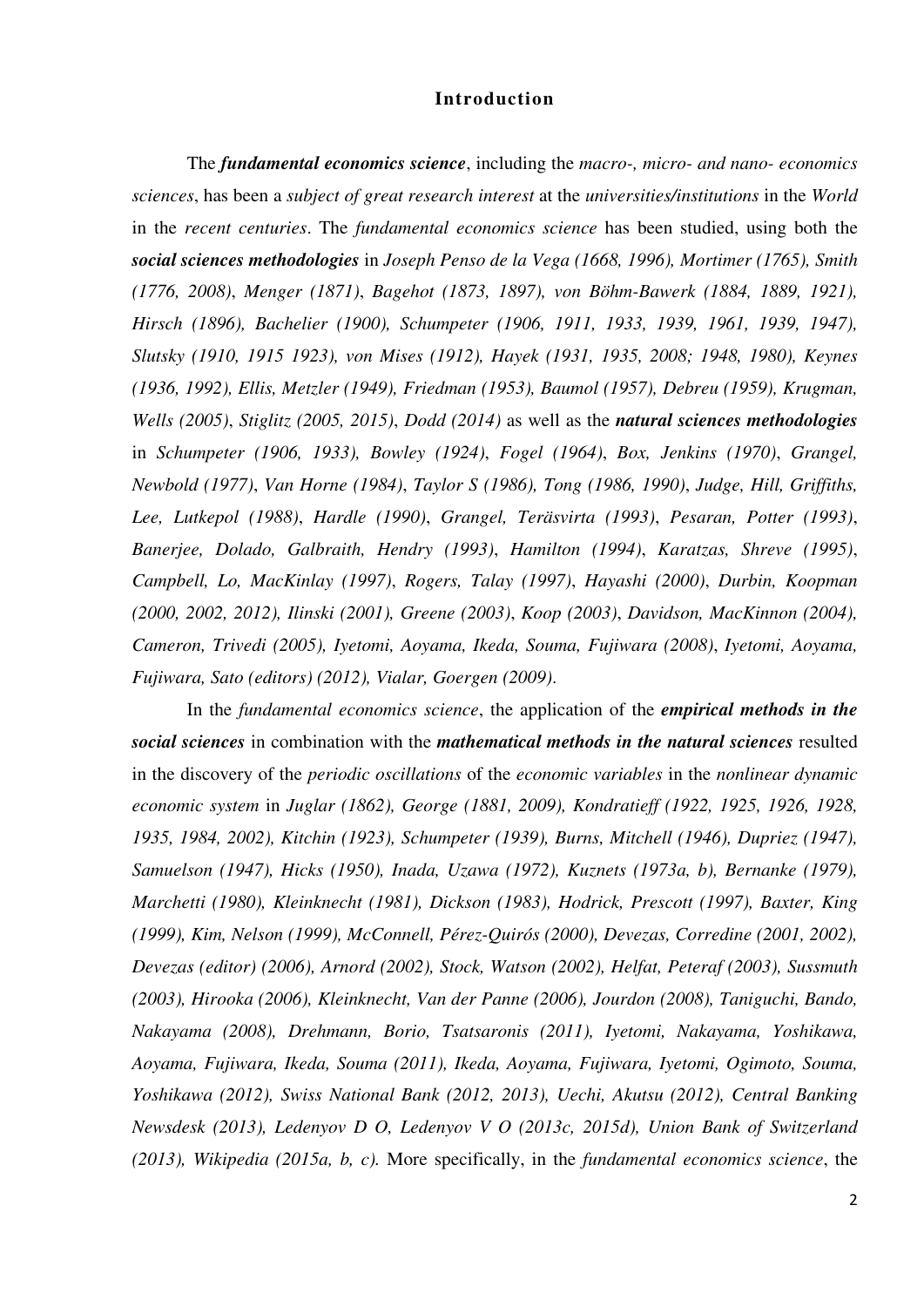evolutionary development of both the *empirical methods in the social sciences* and the *technical methods in the natural sciences*, led to both the better understanding of the *fundamental economics science principles* and the groundbreaking discovery of the *Ledenyov discrete time digital waves of GIP(t)/GDP(t)/GNP(t)/PPP(t) (the discrete-time digital business cycles)* with the *different amplitudes, frequencies, shapes and powers* in the *modern digital creative economy of the scale and scope* in the *time, scale, frequency domains* in *Ledenyov D O, Ledenyov V O (2015e, f)*. Therefore, presently, we know that the *Ledenyov discrete-time digital waves* can be generated by and propagated in *the modern digital creative economy of the scale and scope* in the *time, scale, frequency domains* in *Ledenyov D O, Ledenyov V O (2015e, f)*.

In this connection, the *following empirical question* may arise: *Can we formulate the general fundamental theory on the Digital DNA of the modern digital creative economy of the scale and scope with the purpose to accurately characterize the modern digital creative economy of the scale and scope and predict the generation of the Ledenyov discrete-time digital waves in the modern digital creative economy of the scale and scope?*

Therefore, this *innovative research article* aims to create *the general fundamental theory on the Digital DNA of the modern digital creative economy of the scale and scope*, changing in the *time, scale, frequency domains*. In the *frames of our general fundamental theory*, we would like to define the *Digital DNA structure in the modern digital creative economy of the scale and scope*, making the *following theoretical assumptions*:

*1.* the *Digital DNA exists in the modern digital creative economy of the scale and scope*;

*2.* the *Digital DNA consists of a chain of knowledge on the modern digital creative economy of the scale and scope*;

*3.* the *Digital DNA uniquely identifies and accurately characterizes the modern digital creative economy of the scale and scope in the time, scale, frequency domains*;

*4.* the *Digital DNA represents a genetic key, which may help us to better understand the generation/propagation of the Ledenyov discrete time digital waves of GIP(t)/GDP(t)/GNP(t)/PPP(t) (the discrete-time digital business cycles) with the different amplitudes, frequencies, shapes and powers in the modern digital creative economy of the scale and scope in the time, scale, frequency domains*.

Moreover, in this *innovative advanced research,* we aim to investigate the *following research problems*:

*1.* the *existing damaging mechanisms of the Digital DNA's complex knowledge base structure in the economies of the scales and scopes* in the *time, scale, frequency domains*;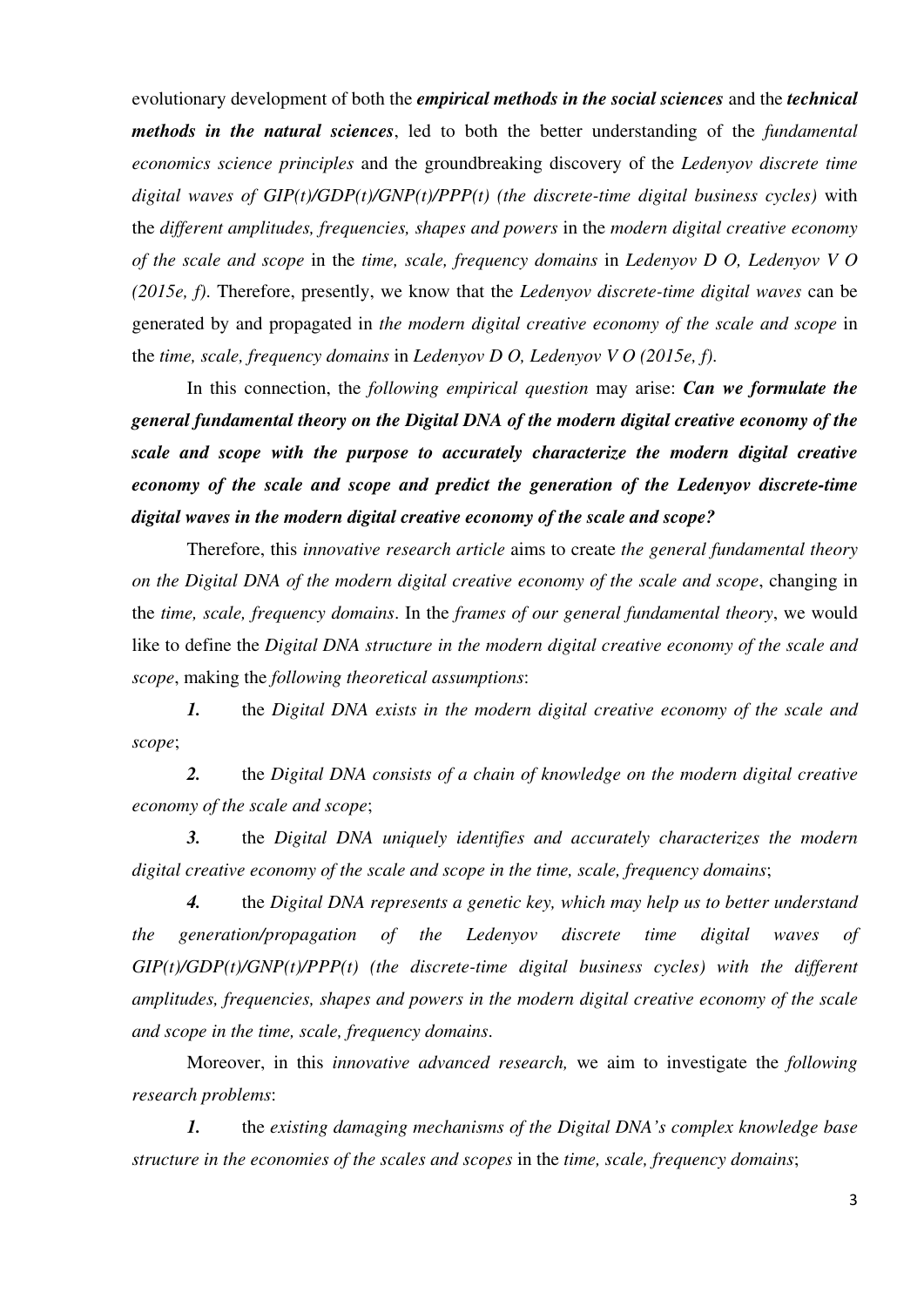*2.* the *possible repairing mechanisms of the Digital DNA's complex knowledge base structure in the economies of the scales and scopes* in the *time, scale, frequency domains;*

*3.* the *specific influences by the damaged/repaired Digital DNA with the complex knowledge base structures on the generation/propagation of the Ledenyov discrete time digital waves of GIP(t)/GDP(t)/GNP(t)/PPP(t) (the discrete-time digital business cycles)* with the *different amplitudes, frequencies, shapes and powers* in the *modern digital creative economy of the scale and scope* in the *time, scale, frequency domains*.

In addition, the *innovative advanced research* aims to do the *following things*:

*1.* to *perform the computer modeling the Digital DNA's complex knowledge base structure of the modern digital creative economy of the scale and scope in the time, scale, frequency domains*;

*2.* to *decode the Digital DNA's complex knowledge base structure of the modern digital creative economy of the scale and scope* in the *time, scale, frequency domains*.

Following the above written *introduction*, let us begin a *more detailed insightful scientific thinking* and *discussion* on the *general fundamental theory* of the *Digital DNA* of the *modern digital creative economy* of the *scale and scope*, presenting *our original research thoughts and ideas* on the *subject of our scientific interest* in this *research article*.

## **Digital DNA of modern digital creative economy of scale and scope**

We would like to start our *empirical philosophical research* toward the *creation* of the *general fundamental theory* on the *Digital DNA* of the *modern digital creative economy of the scale and scope* in the *macroeconomics*, using the *following research plan*:

*1. Presentation on the overview of available research information on Deoxyribonucleic acid (DNA)*;

*2. Presentation on the original research proposal on the Digital DNA of the modern digital creative economy of the scale and scope,* 

*3. Presentation on the concluding remarks on the Digital DNA of the modern digital creative economy of the scale and scope*.

*Beginning the discussion on the Deoxyribonucleic acid (DNA)* in the *biology science*, let us explain that the *Deoxyribonucleic Acid (DNA) is a molecule, with the complex double helix structure made of the two biopolymer strands in the living cell nuclei, that contains all the biological information in the form of the genetic instructions on how it is possible to develop, function and reproduce the existing living organisms* in *Miescher (1871), Kol'tsov (December*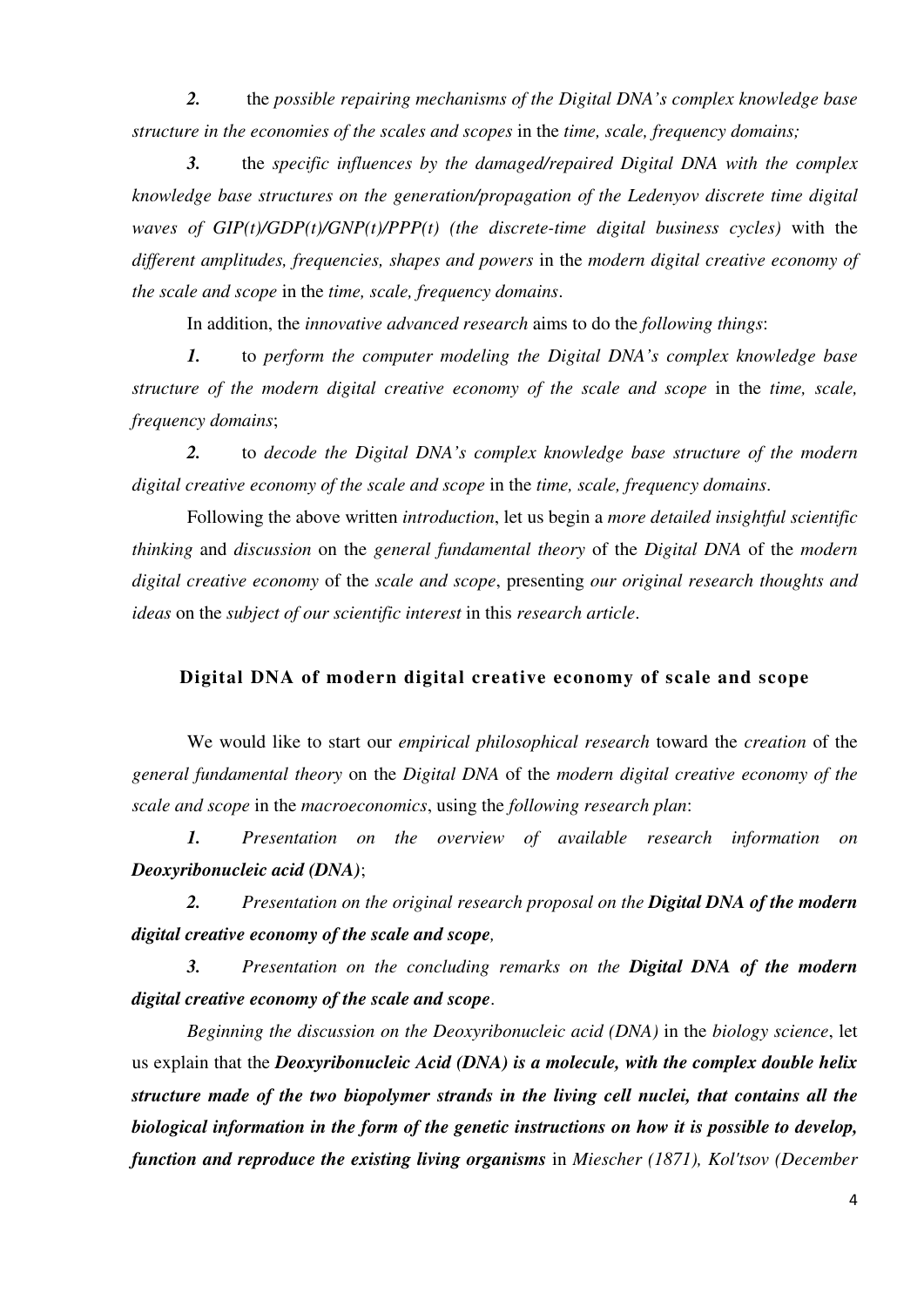*12, 1927), Watson, Crick (1953), Watson (2002, 2004), Gamow (July 2 1954a, b), DeVinne (editor) (1985), Dahm (2008), Library of Congress (2015)*, *Wikipedia (2015i)*. *The Deoxyribonucleic Acid (DNA) in the form of the nuclein substance was discovered by Friedrich Miescher, Swiss physician, University of Tübingen in 1869* in *Miescher (1871). The double helix structure of DNA was first discovered by Watson and Crick, University of Cambridge, UK* in *1953* in *Watson, Crick (1953). The coding scheme for the Deoxyribonucleic Acid (DNA) was proposed in Gamow (July 2 1954a, b, Library of Congress (2015).*

Going to the discussion on our *original research proposal on the Digital DNA of the modern digital creative economy of the scale and scope*, we would like to propose a *concise definition* of the *Digital DNA of the modern digital creative economy of the scale and scope* and formulate the *general fundamental theory* on the *Digital DNA of the modern digital creative economy of the scale and scope*.

Thus, performing a *comparative analogy* between the *Deoxyribonucleic Acid (DNA)* in the *biology science* and the *Digital DNA* in the *macroeconomics science*, let us define the *Digital DNA* in this *empirical philosophical research* for the *first time*: *The Digital DNA of the modern digital creative economy of the scale and scope represents an accumulated chain of knowledge, which stores all the information in the form of the "genetic instructions" on how it is possible to develop, function and reproduce the modern digital creative economy of the scale and scope in the time, scale, frequency domains.*

Continuing the research on the *Digital DNA* in the *macroeconomics science*, let us clarify that, in our opinion, a *chain of accumulated knowledge may include all the spectrum of information, which has been created, exchanged, transmitted and stored by the humans in the natural sciences databases, the social sciences databases, the numerous encyclopedia databases, the intellectual properties databases, the technological standards databases at the governments, universities, institutions, colleges, schools, firms, governmental organizations, non-governmental organizations, cultural organizations, religious organizations within the particular modern digital creative economy of the scale and scope in the time, scale, frequency domains.*

Let us consider the *possible damaging mechanisms* of the *Digital DNA's complex knowledge base structure* in the *modern digital creative economies of the scales and scopes* in the *time, scale, frequency domains.* In our research opinion, the *Digital DNA's complex knowledge base structure can be severely damaged by the bad governance practices at the governments, universities, institutions, colleges, schools, firms, governmental organizations, non-governmental organizations, cultural organizations, religious organizations at the*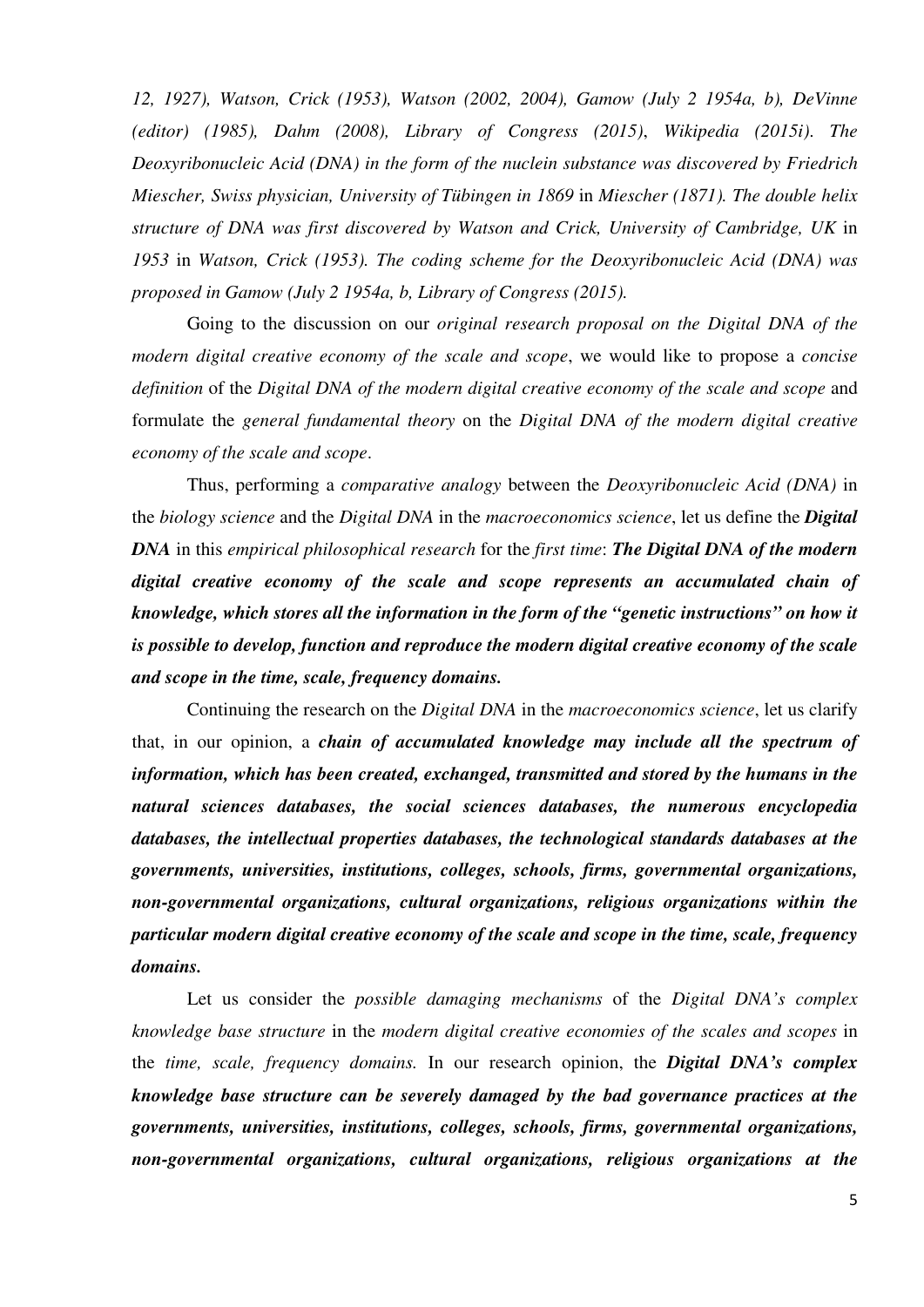*state/province/city/district/organization levels, resulting in a possible disappearance of the certain knowledge in various sectors of the modern digital creative economies of the scales and scopes in the time, scale, frequency domains.* For example, the *bad governance practices* may include the *failing strategies creation and execution* by the *presidents/prime ministers/ministers/governors/chairmen/directors/managers* at the *governments*, *universities*, *institutions*, *colleges*, *schools*, *firms*, *governmental organizations*, *non-governmental organizations*, *cultural organizations*, *religious organizations* at the *state/province/city/district/organization levels*, resulting in a *possible disappearance* of the *certain knowledge* in various sectors of the *modern digital creative economies of the scales and scopes* in the *time, scale, frequency domains*.

Let us describe the *possible repairing mechanisms* of the *Digital DNA's complex knowledge base structure* in the *modern digital creative economies of the scales and scopes* in the *time, scale, frequency domains*. In our view, the *Digital DNA's complex knowledge base structure can be partly/completely repaired by the good governance practices at the governments, universities, institutions, colleges, schools, firms, governmental organizations, non-governmental organizations, cultural organizations, religious organizations at the state/province/city/district/organization levels, resulting in a possible appearance of the certain knowledge in various sectors of the modern digital creative economies of the scales and scopes in the time, scale, frequency domains.* For instance, the *good governance practices* may include the *winning virtuous strategies creation and execution* by the *presidents/prime ministers/ministers/governors/chairmen/directors/managers* at the *governments*, *universities*, *institutions*, *colleges*, *schools*, *firms*, *governmental organizations*, *non-governmental organizations*, *cultural organizations*, *religious organizations* at the *state/province/city/district/organization levels*, resulting in a *possible appearance* of the *certain knowledge* in various sectors of the *modern digital creative economies of the scales and scopes*  in the *time, scale, frequency domains*.

Let us comment that a *number of insightful discussions* on the *existing distinctions* between the *failing strategies* and the *winning virtuous successful strategies*, which can be created and implemented in the *governance/management practices* can be found in *Chandler (1962, 1998; 1977, 1993; 1994; 2001; 2005), Chandler , Daems (1980), Andrews (1971a, b, 1980, 1981a, b, 1984), Rumelt (1974, 1982), Porter (1979, 1980, 1982a, b, 1983, 1985, 1987a, b, 1991, 1994a, b, 1996a, b, 1997, 2001a, b, 2008, December 2013), Porter, Harrigan (1981), Porter, Salter (1982), Montgomery, Porter (1991), Porter, Rivkin (2000), Porter, Sakakibara (2004), Anand, Bradley, Ghemawat, Khanna, Montgomery, Porter, Rivkin, Rukstad, Wells,*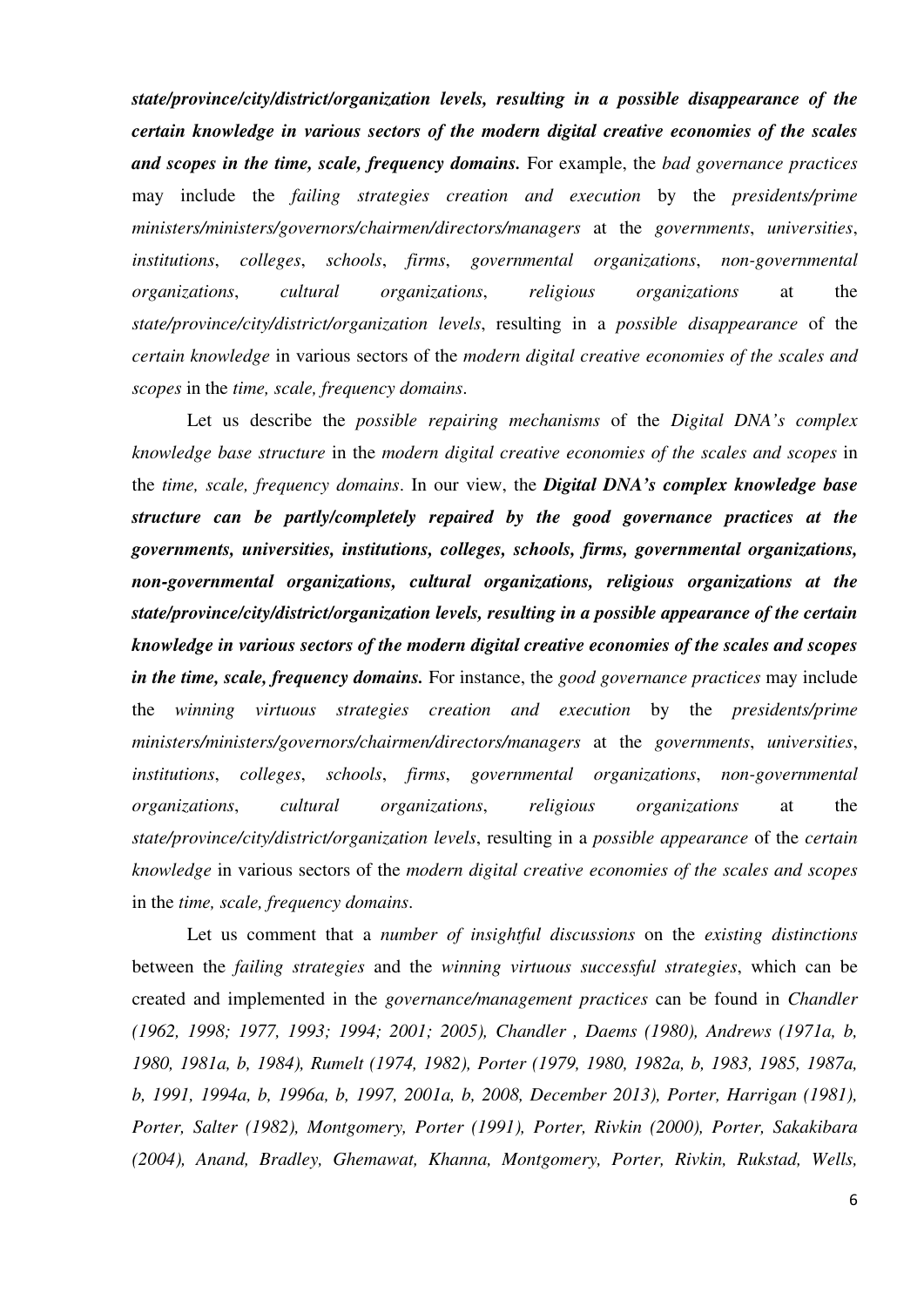*Yoffie (2005), Porter, Kramer (2006), Porter, Heppelmann (November 2014), Schendel, Hofer (1979), Yelle (1979), Dess, Davis (1984), Schwenk (1984), Pitol-Belin (1984), Hambrick (1985), Palepu (1985), Barney (1986, 1991), Huff, Reger (1987), Hill, Snell (1988), Hill, Jones (1998, 2004), Baysinger, Hoskisson (1989), Rue, Holland (1989), Fombrum, Shanley (1990), Pearson (1990), Ansoff (1991), Goold (1991), Goold, Luchs (1993), Goold et al (1994), Goold, Campbell (September, October 1998), Alexander, Goold, Collis, Campbell, Lieberthal, Montgomery, Palepu, Prahalad, Stalk, Khanna, Hart, Shulman, Evans (1992, 1995, 1996, 1997, 1998, 1999), Yip (1992, 1998, 2000, 2007), Campbell et al (1995), Johnson, Scholes (1997), Johnson, Scholes, Whittington (1998), Johnson, Scholes, Whittington (2002, 2003), McKiernan (1997), Child, Faulkner (1998), Martin (1998-1999, 2004, 2005-2006, 2007a,b, 2008, 2009), Moldoveanu, Martin (2001), Lafley, Martin (2013), Shiryaev (1999), Laffont, Tirole (1999), Grant (2001), Welch (2001a, b), Choo, Bontis (2002), Drejer (2002), Sadler (2003), Gavetti, Levinthal (2004), Gavetti, Rivkin (2007), Roney (2004), Thietart, Xuereb (2005), Godard (2006), Ireland, Hoskisson, Hitt (2006), Hitt, Ireland, Hoskisson (2007), Lorino, Tarondeau (2006), Besanko, Shanley, Dranove (2007), Sull (2007a, b, c, d, 2008), Teece, Winter (2007), Samuels (2008), Chamberlain (2010), Holt, Cameron (2010), Ledenyov D O, Ledenyov V O (2015b, n, o).*

Going to the *next problem*, let us identify the *specific influences* by the *damaged/repaired Digital DNA* on the *discrete-time digital business cycles generation/propagation* in the *modern digital creative economies of the scales and scopes* in the *time, scale, frequency domains*. The *authors' strategic vision is that the damaged/repaired Digital DNA may have the specific influences on the generation/propagation of the Ledenyov discrete time digital waves of GIP(t)/GDP(t)/GNP(t)/PPP(t) (the discrete-time digital business cycles of GIP(t)/GDP(t)/GNP(t)/PPP(t)) in the modern digital creative economies of the scales and scopes in the time, scale, frequency domains.* For example, the *damaged/repaired Digital DNA*  may result in the *generation and propagation* of the *Ledenyov discrete time digital waves* of *GIP(t)/GDP(t)/GNP(t)/PPP(t)* (the *discrete-time digital business cycles of GIP(t)/GDP(t)/GNP(t)/PPP(t*)) with the *small/big amplitudes, low/high frequencies, different phases* in the *modern digital creative economies of the scales and scopes* in the *time, scale, frequency domains*. The main reason for the above mentioned facts existence is that the *damaged/repaired Digital DNA* can decrease/increase the *outputs* by the *real sector* and by the *speculative sectors* of the *modern digital creative economies of the scales and scopes* in the *time, scale, frequency domains*. The more comprehensive description of the *Ledenyov discrete time digital waves of GIP(t)/GDP(t)/GNP(t)/PPP(t)* (the *discrete-time digital business cycles of GIP(t)/GDP(t)/GNP(t)/PPP(t)*) is presented in *Ledenyov D O, Ledenyov V O (2015e, f)*.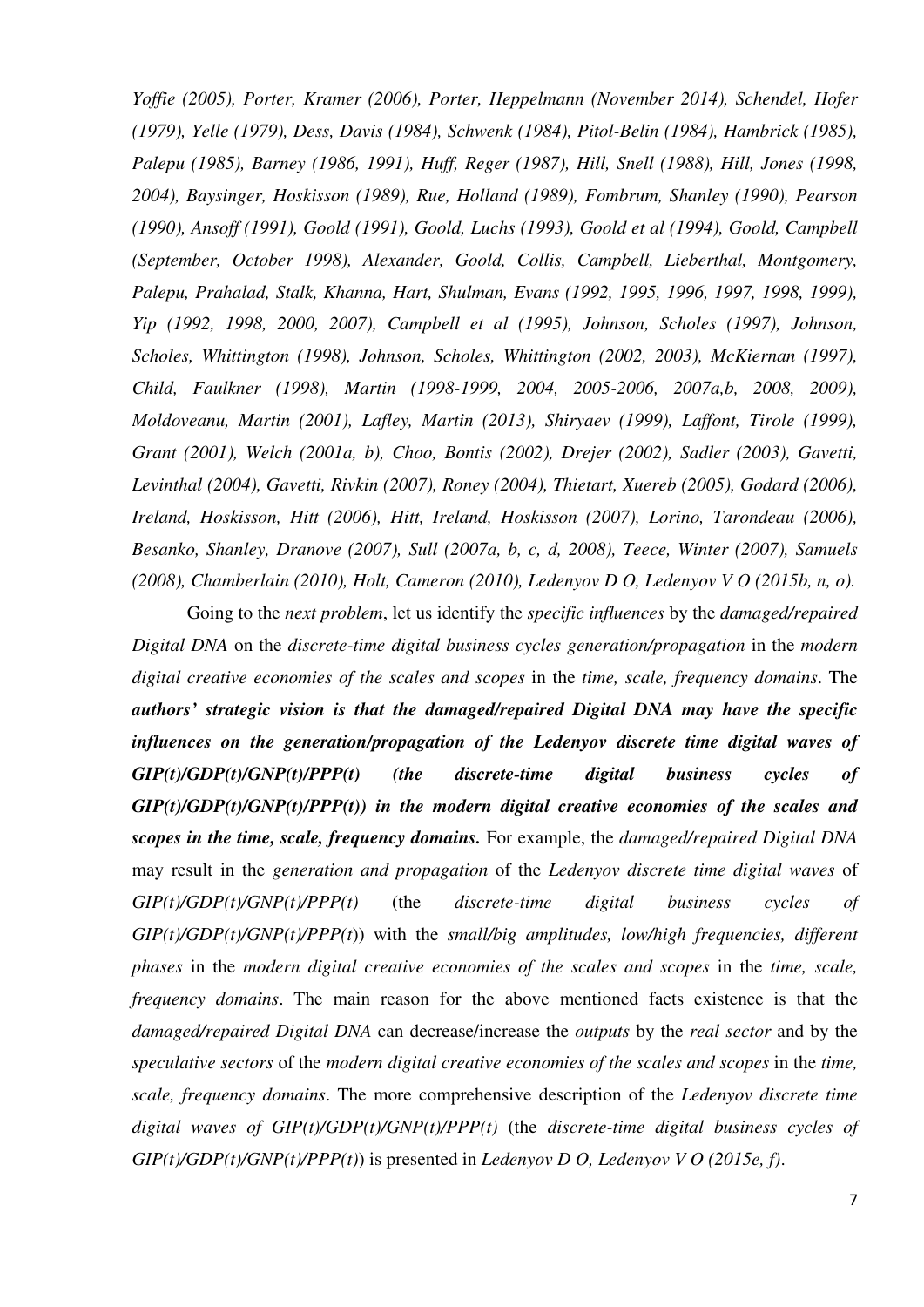Presently, the *authors' research efforts* are mainly focused on the *following two research problems* in the *macroeconomics science*:

*1.* the *computer modeling the Digital DNA's complex knowledge base structure of the modern digital creative economy of the scale and scope in the time, scale, frequency domains*;

*2.* the *understanding of the coding/decoding schemes for the Digital DNA's complex knowledge base structure in the modern digital creative economy of the scale and scope in the time, scale, frequency domains.*

We report a successful development of the *complex software program, DNACode*, to model the existing *Digital DNAs* of the *G20 economies of the scales and scopes* for the *first time*. The *complex software program* can code/decode the *Digital DNA's complex knowledge base structure*, researching *any selected economy of the scale and scope* in the case of the *G20 nations*. It may worth to note that the *complex software program* can accurately forecast the *generation/propagation* of the *Ledenyov discrete time digital waves* of *GIP(t)/GDP(t)/GNP(t)/PPP(t)* (the *discrete-time digital business cycles of GIP(t)/GDP(t)/GNP(t)/PPP(t*)) in the *G20 economies of the scales and scopes.*

## **Conclusion**

The *research article* had a goal to create a *general fundamental theory* on the *Digital DNA* of the *modern digital creative economy of the scale and scope*. In the frames of our theory, we defined the *Digital DNA* of the *modern digital creative economy of the scale and scope*, making the *following theoretical assumptions*:

*1. Digital DNA exists in the modern digital creative economy of the scale and scope*;

*2. Digital DNA* consists of *a chain of knowledge with all the information on the modern digital creative economy of the scale and scope*;

*3. Digital DNA uniquely identifies and accurately characterizes the modern digital creative economy of the scale and scope in the time, scale, frequency domains*;

*4. Digital DNA represents a genetic key, which may help us to better understand the generation of the discrete-time digital business cycles with the different amplitudes, frequencies, shapes and powers in the modern digital creative economy of the scale and scope in the time, scale, frequency domains*.

In this innovative advanced research, we investigated the following research problems: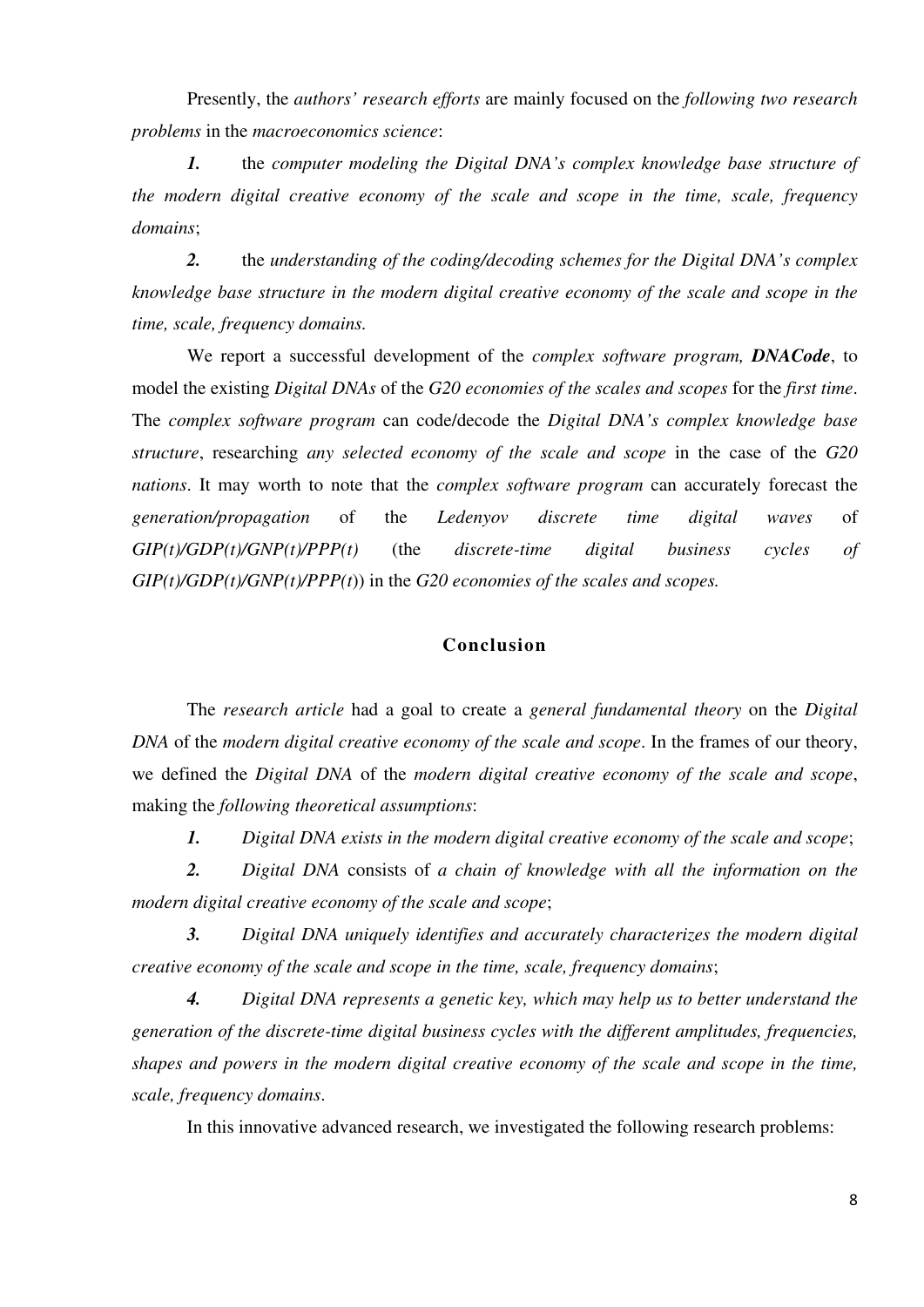*1.* the *existing damaging mechanisms of the Digital DNA's complex knowledge base structure in the modern digital creative economies of the scales and scopes in the time, scale, frequency domains*;

*2.* the *possible repairing mechanisms of the Digital DNA's complex knowledge base structure in the modern digital creative economies of the scales and scopes in the time, scale, frequency domains*;

*3.* the *specific influences by the damaged/repaired Digital DNA on the discrete-time digital business cycles generation/propagation in the modern digital creative economies of the scales and scopes in the time, scale, frequency domains*.

In addition, the *innovative advanced research* aimed:

*1.* to *perform the computer modeling on the Digital DNA's complex knowledge base structure in the modern digital creative economy of the scale and scope*;

*2.* to *decode the Digital DNA's complex knowledge base structure in the modern digital creative economy of the scale and scope*

Finally, the *present research article* had an *ultimate goal* to continue *our scientific exploration* on the *Ledenyov discrete time digital waves of GIP(t)/GDP(t)/GNP(t)/PPP(t)* (the *discrete-time digital business cycles of GIP(t)/GDP(t)/GNP(t)/PPP(t)*), which constitute a *new class of the discrete-time digital waves* in the *economies of scale and scope* in the *macroeconomics science*.

Particularly, the *present research article* aimed to continue to study the *following early outlined research topics*:

*1.* the *re-thinking of the foundations of macroeconomic theory*, introducing the *scientific proposition* about the *digital nature* of the *business cycles*, which can be originated by the *discrete-time fluctuations* such as the *creative disruptive innovations* in the *economies of the scales and scopes*;

*2.* the *creation of the Ledenyov discrete time digital signals theory* to precisely characterize the *discrete time digital signals (the business cycles)* in the *macroeconomics*;

*3.* the *modeling of new types of the discrete-time digital signals generators* for the *business cycles origination* in the *macroeconomics*;

*4.* the *analysis the spectrum of discrete-time digital signals in the economies of scale and scope*;

*5.* the *demonstration of the technical differences between the new model of the discrete-time digital signals generator and the existing models of the continuous-time (continuous wave) signals generators in the macroeconomics*; and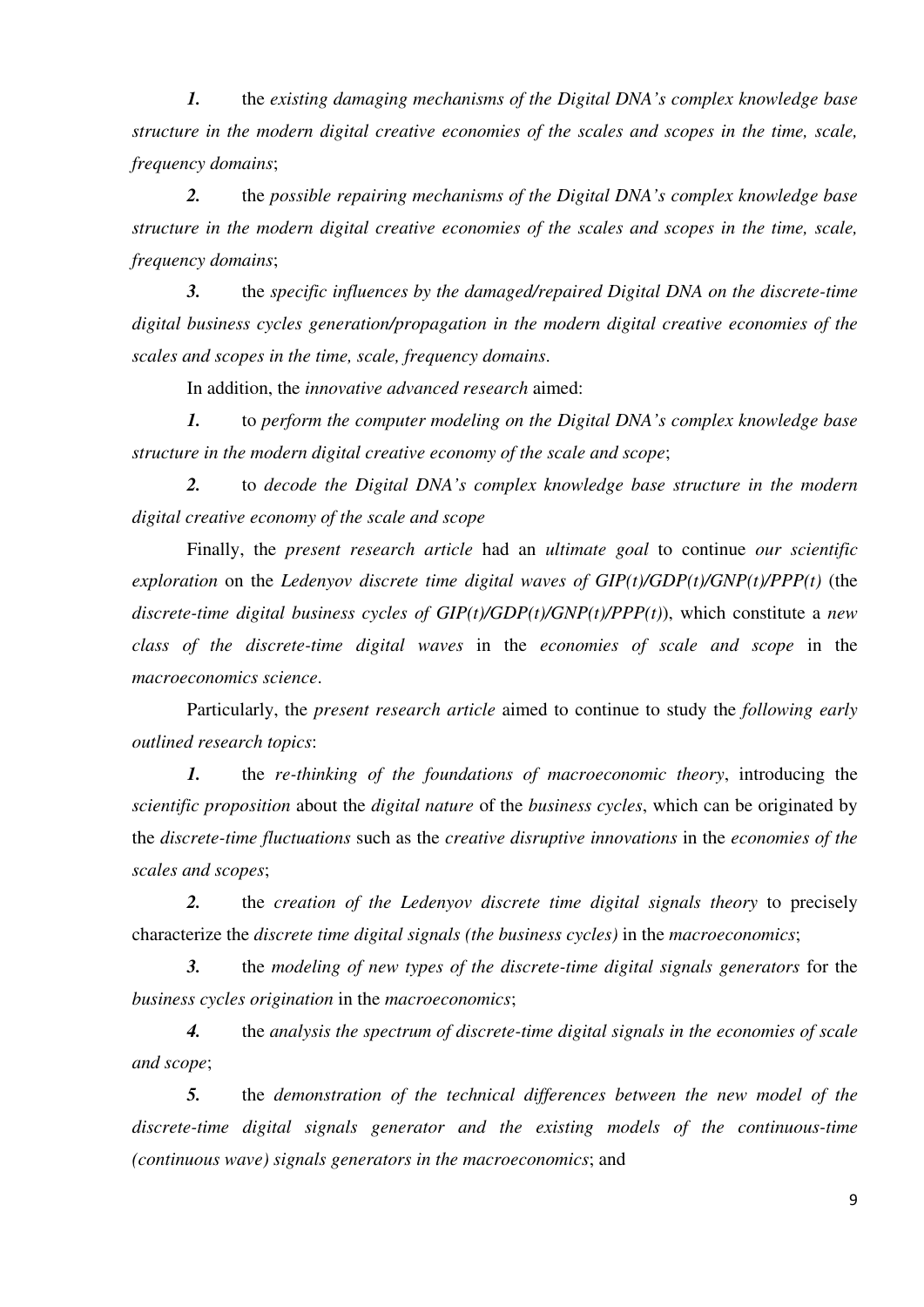*6.* the *development of the complex software program DNACode to forecast the business cycles, going from the spectral analysis of the discrete time digital signals and the continuous time signals in the nonlinear dynamic economic system over the selected time period*.

#### **Acknowledgement**

The *scientific thinking school* in *Bunyakovsky (1825a, b, c, 1846)* influenced the *authors' strategic scientific vision creation* and helped to develop the *authors' tactical approaches* to the *scientific problems solutions search*. The *authors* acknowledge the *multiple scientific discussions*  on the *Digital DNA* with *Oleg P. Ledenyov* in *Kharkiv, Ukraine* in *1988* – *2016*. The *first author* appreciates *many hours* of the *research discussions* on the *computing modeling techniques* for the *accurate characterization* of the *scientific phenomena* with *Janina E. Mazierska* at *James Cook University* in *Townsville, Australia* in *2000 - 2016*.

\*E-mails: dimitri.ledenyov@my.jcu.edu.au , ledenyov@univer.kharkov.ua .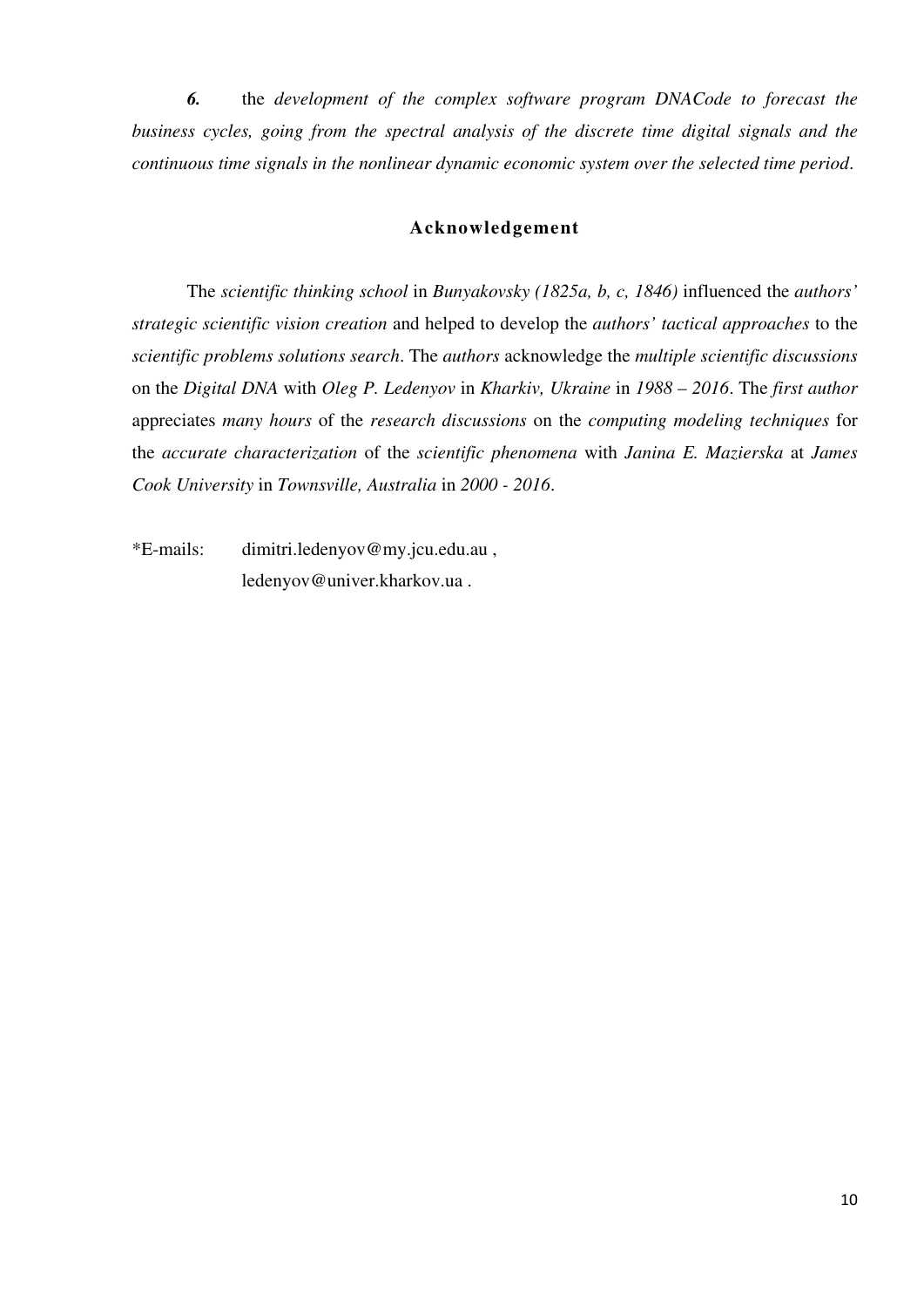#### **References:**

## *Economics Science, Finance Science, Economic History Science:*

- *1.* Joseph Penso de la Vega 1668, 1996 Confusión de Confusiones re-published by *John Wiley and Sons Inc* USA.
- *2.* Mortimer Th 1765 Every man his own broker *4th edition* London UK.
- *3.* Smith A 1776, 2008 An inquiry into the nature and causes of the wealth of nations *W Strahan and T Cadell* London UK, A Selected Edition edited by Kathryn Sutherland Oxford Paperbacks Oxford UK.
- *4.* Menger C 1871 Principles of Economics (Grundsätze der Volkswirtschaftslehre) Ludwig von Mises Institute Auburn Alabama USA http://www.mises.org/etexts/menger/Mengerprinciples.pdf .
- *5.* Bagehot W 1873, 1897 Lombard Street: A description of the money market *Charles Scribner's Sons* New York USA.
- *6.* von Böhm-Bawerk E 1884, 1889, 1921 Capital and interest: History and critique of interest theories, positive theory of capital, further essays on capital and interest Austria; 1890 *Macmillan and Co* Smart W A (translator) London UK http://files.libertyfund.org/files/284/0188\_Bk.pdf .
- *7.* Hirsch M 1896 Economic principles: A manual of political economy *The Russkin Press Pty Ltd* 123 Latrobe Street Melbourne Australia.
- *8.* Bachelier L 1900 Theorie de la speculation *Annales de l'Ecole Normale Superieure* Paris France vol **17** pp 21 – 86.
- *9.* Schumpeter J A 1906 Über die mathematische methode der theoretischen ökonomie *ZfVSV* Austria.
- *10.* Schumpeter J A 1933 The common sense of econometrics *Econometrica*.
- *11.* Schumpeter J A 1911; 1939, 1961 Theorie der wirtschaftlichen entwicklung; The theory of economic development: An inquiry into profits, capital, credit, interest and the business cycle Redvers Opie (translator) *OUP* New York USA.
- *12.* Schumpeter J A 1939 Business cycle *McGraw-Hill* New York USA.
- *13.* Schumpeter J A 1947 The creative response in economic history *Journal of Economic History* vol **7** pp 149 – 159.
- *14.* Slutsky E E 1910 Theory of marginal utility *M Sc Thesis* Vernadsky National Library Kiev Ukraine.
- *15.* Slutsky Е Е 1915 Sulla teoria sel bilancio del consumatore *Giornale degli economisti e rivista di statistica* **51** no 1 pp 1 – 26 Italy.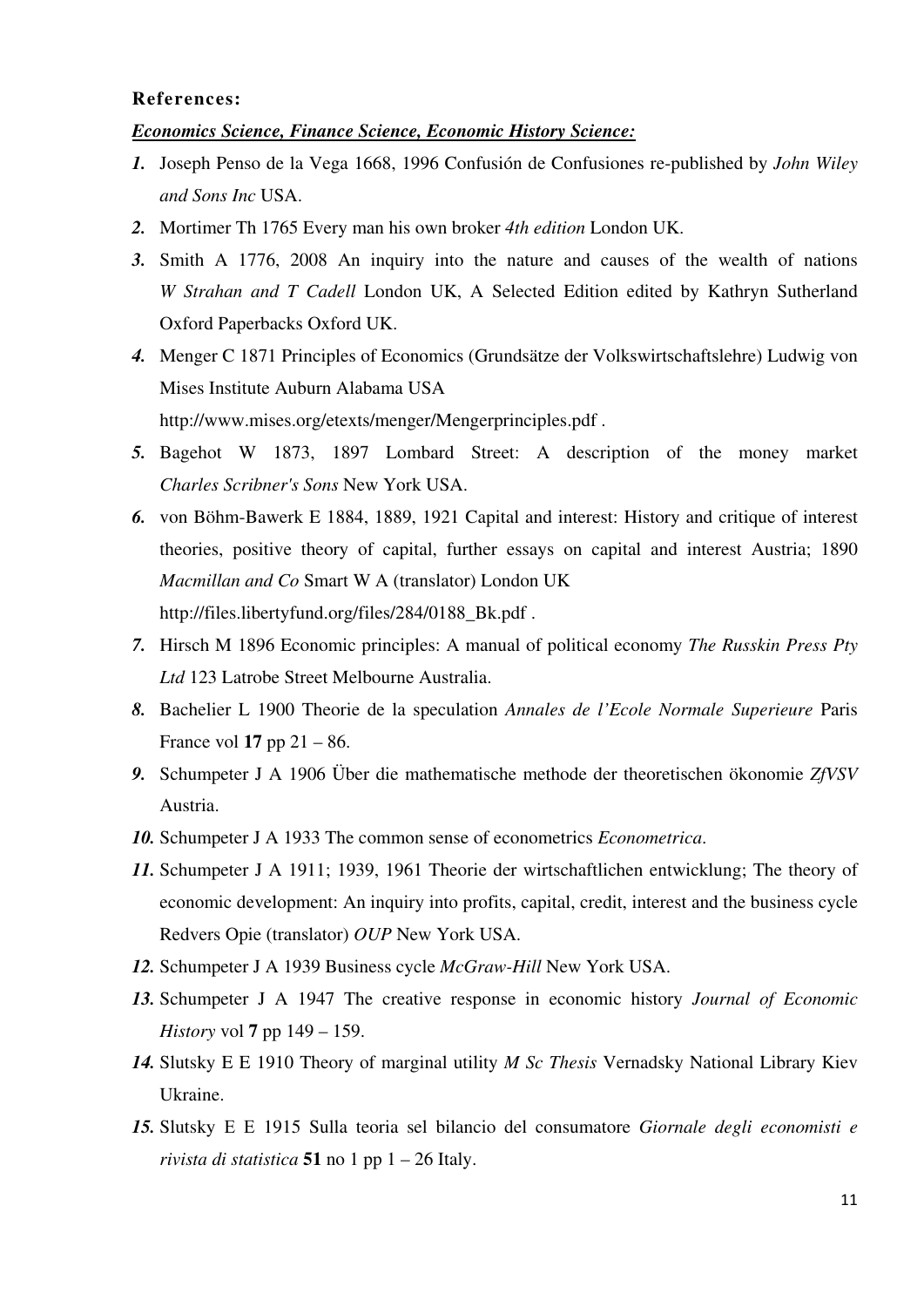- *16.* Slutsky E E 1923 On calculation of state revenue from emission of paper money *Local Economy* **2** pp 39 – 62 Kiev Ukraine.
- *17.* von Mises L 1912 The theory of money and credit *Ludwig von Mises Institute* Auburn Alabama USA

http://mises.org/books/Theory\_Money\_Credit/Contents.aspx .

- *18.* Hayek F A 1931, 1935, 2008 Prices and production 1st edition Routledge and Sons London UK, 2nd edition Routledge and Kegan Paul London UK, 2008 edition Ludwig von Mises Institute Auburn Alabama USA.
- *19.* Hayek F A 1948, 1980 Individualism and economic order London School of Economics and Political Science London UK, University of Chicago Press Chicago USA.
- *20.* Keynes J M 1936 The general theory of employment, interest and money *Macmillan Cambridge University Press* Cambridge UK.
- *21.* Keynes J M 1998 The collected writings of John Maynard Keynes *Cambridge University Press* Cambridge UK ISBN 978-0-521-30766-6.
- *22.* Ellis H, Metzler L (editors) 1949 Readings in the theory of international trade *Blakiston* Philadelphia USA.
- *23.* Friedman M (editor) 1953 Essays in positive economics *Chicago University Press* Chicago USA.
- *24.* Baumol W 1957 Speculation, profitability, and stability *Review of Economics and Statistics* **39** pp 263 – 271.
- *25.* Debreu G 1959 Theory of value *Cowles Foundation Monograph* vol **17** *John Wiley & Sons Inc* New York USA.
- *26.* Minsky H P 1974 The modeling of financial instability: An introduction *Modeling and Simulation* Proceedings of the Fifth Annual Pittsburgh Conference **5**.
- *27.* Minsky H P May 1992 The financial instability hypothesis *Working Paper no 74*: 6–8 http://www.levy.org/pubs/wp74.pdf .
- *28.* Minsky H P 2015 Minsky archive *The Levy Economics Institute of Bard College* Blithewood Bard College Annandale-on-Hudson New York USA http://www.bard.edu/library/archive/minsky/ .
- *29.* Krugman P, Wells R 2005 Economics *Worth Publishers* 1st edition ISBN-10: 1572591501 ISBN-13: 978-1572591509 pp 1 – 1200.
- *30.* Stiglitz J E 2005 Principles of macroeconomics *W W Norton* 4th edition ISBN-10: 0393926249 ISBN-13: 978-0393926248 pp 1 – 526.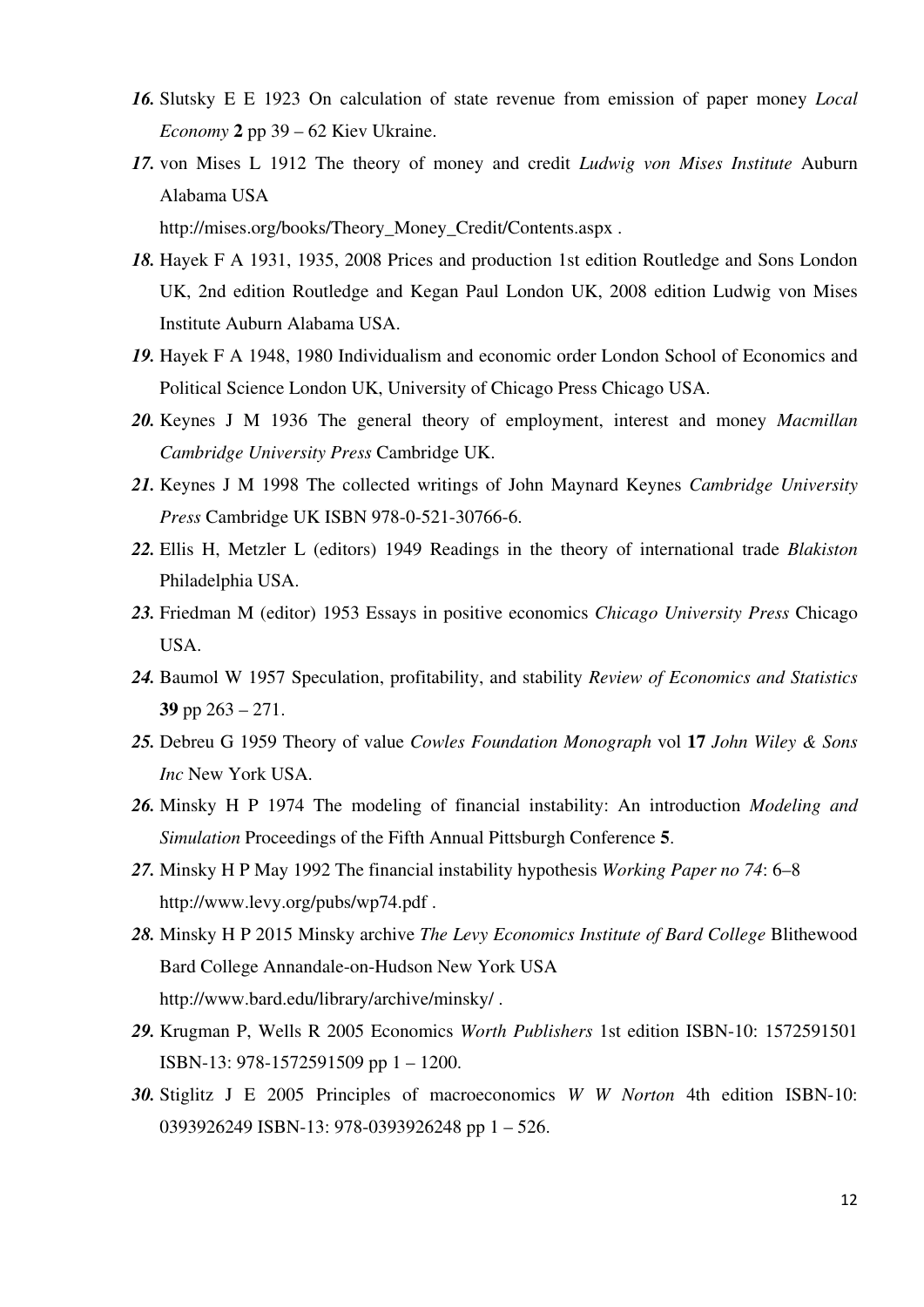- *31.* Stiglitz J E 2015 The great divide *Public Lecture on 19.05.2015* London School of Economics and Political Science London UK http://media.rawvoice.com/lse\_publiclecturesandevents/richmedia.lse.ac.uk/publiclecturesan devents/20150519\_1830\_greatDivide.mp4 .
- *32.* Dodd N 2014 The social life of money *Princeton University Press* NJ USA ISBN: 9780691141428 pp 1 – 456.

#### *Juglar Economic Cycle:*

- *33.* Juglar C 1862 Des crises commerciales et de leur retour périodique en France en Angleterre et aux États-Unis *Guillaumin* Paris France.
- *34.* Schumpeter J A 1939 Business cycle *McGraw-Hill* New York USA.
- *35.* Grinin L E, Korotayev A V, Malkov S Y 2010 A mathematical model of Juglar cycles and the current global crisis in *History & Mathematics* Grinin L, Korotayev A, Tausch A (editors) *URSS* Moscow Russian Federation.

## *Kondratiev Economic Cycle:*

- *36.* Kondratieff N D 1922 The world economy and its trends during and after war *Regional branch of state publishing house* Vologda Russian Federation.
- *37.* Kondratieff N D 1925 The big cycles of conjuncture *The problems of conjuncture* **1** (1) pp 28 – 79.
- *38.* Kondratieff N D 1926 Die langen wellen der konjunktur *Archiv fuer Sozialwissenschaft und Sozialpolitik* **56** (3) pp 573 – 609.
- *39.* Kondratieff N D 1928 The big cycles of conjuncture *Institute of Economics RANION* Moscow Russian Federation.
- *40.* Kondratieff N D, Stolper W F 1935 The long waves in economic life *Review of Economics and Statistics The MIT Press* **17** (6) pp 105 – 115 doi:10.2307/1928486 JSTOR 1928486.
- *41.* Kondratieff N D 1984 The Long wave cycle *Richardson & Snyder* New York USA.
- *42.* Kondratieff N D 2002 The big cycles of conjuncture and theory of forecast *Economics*  Moscow Russian Federation.
- *43.* Garvy G 1943 Kondratieff's theory of long cycles *Review of Economic Statistics* **25** (4) pp 203 – 220.
- *44.* Silberling N J 1943 The dynamics of business: An analysis of trends, cycles, and time relationships in American economic activity since 1700 and their bearing upon governmental and business policy *McGraw-Hill* New York USA.
- *45.* Rostow W W 1975 Kondratieff, Schumpeter and Kuznets: Trend periods revisited *Journal of Economic History* **25** (4) pp 719 – 753.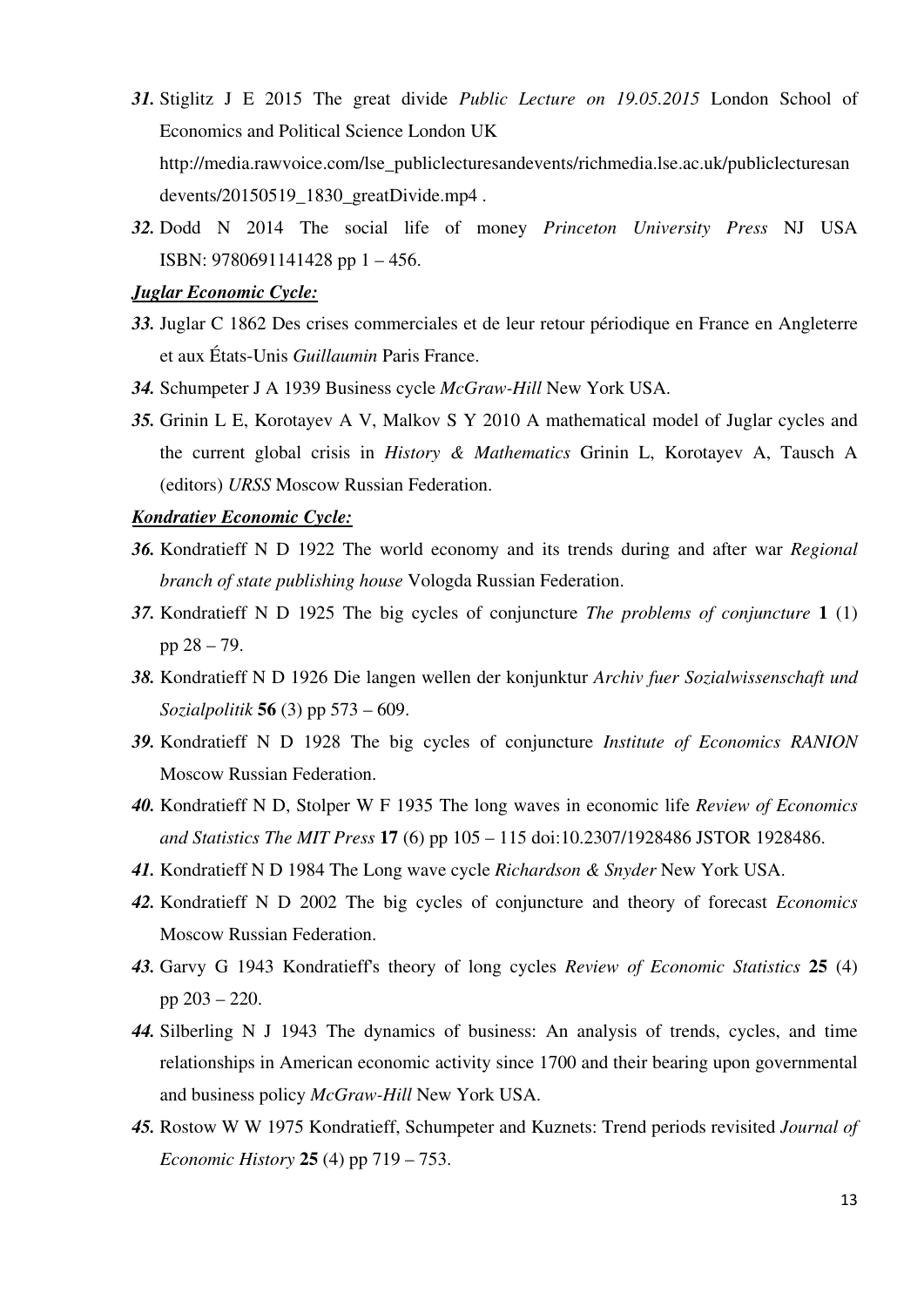- *46.* Forrester J W 1978 Innovation and the economic long wave *MIT System Dynamics Group Working Paper* Massachusetts Institute of Technology Cambridge USA.
- *47.* Forrester J W 1981 The Kondratieff cycle and changing economic conditions *MIT System Dynamics Group Working Paper* Massachusetts Institute of Technology Cambridge USA.
- *48.* Forrester J W 1985 Economic conditions ahead: Understanding the Kondratieff wave *Futurist* **19** (3) pp 16 – 20.
- *49.* Kuczynski Th 1978 Spectral analysis and cluster analysis as mathematical methods for the periodization of historical processes: Kondratieff cycles – Appearance or reality? *Proceedings of the Seventh International Economic History Congress* vol **2** International Economic History Congress Edinburgh UK pp 79–86.
- *50.* Kuczynski Th 1982 Leads and lags in an escalation model of capitalist development: Kondratieff cycles reconsidered *Proceedings of the Eighth International Economic History Congress* vol **B3** International Economic History Congress Budapest Hungary pp 27.
- *51.* Barr K 1979 Long waves: A selective annotated bibliography *Review* **2** (4) pp 675 718.
- *52.* Van Duijn J J 1979 The long wave in economic life *De Economist* **125** (4) pp 544 576.
- *53.* Van Duijn J J 1981 Fluctuations in innovations over time *Futures* **13**(4) pp 264 275.
- *54.* Van Duijn J J 1983 The long wave in economic life *Allen and Unwin* Boston MA USA.
- *55.* Eklund K 1980 Long waves in the development of capitalism? *Kyklos* **33** (3) pp 383 419.
- *56.* Mandel E 1980 Long waves of capitalist development *Cambridge University Press* Cambridge UK.
- *57.* Van der Zwan A 1980 On the assessment of the Kondratieff cycle and related issues *in Prospects of Economic Growth* Kuipers S K, Lanjouw G J (editors) North-Holland Oxford UK pp 183 – 222.
- *58.* Tinbergen J 1981 Kondratiev cycles and so-called long waves: The early research *Futures* **13**  $(4)$  pp  $258 - 263$ .
- *59.* Van Ewijk C 1982 A spectral analysis of the Kondratieff cycle *Kyklos* **35** (3) pp 468 – 499.
- *60.* Cleary M N, Hobbs G D 1983 The fifty year cycle: A look at the empirical evidence *in Long Waves in the World Economy* Freeman Chr (editor) *Butterworth* London UK pp 164 – 182.
- *61.* Glismann H H, Rodemer H, Wolter W 1983 Long waves in economic development: Causes and empirical evidence *in* Long Waves in the World Economy Freeman Chr (editor) *Butterworth* London UK pp 135 – 163.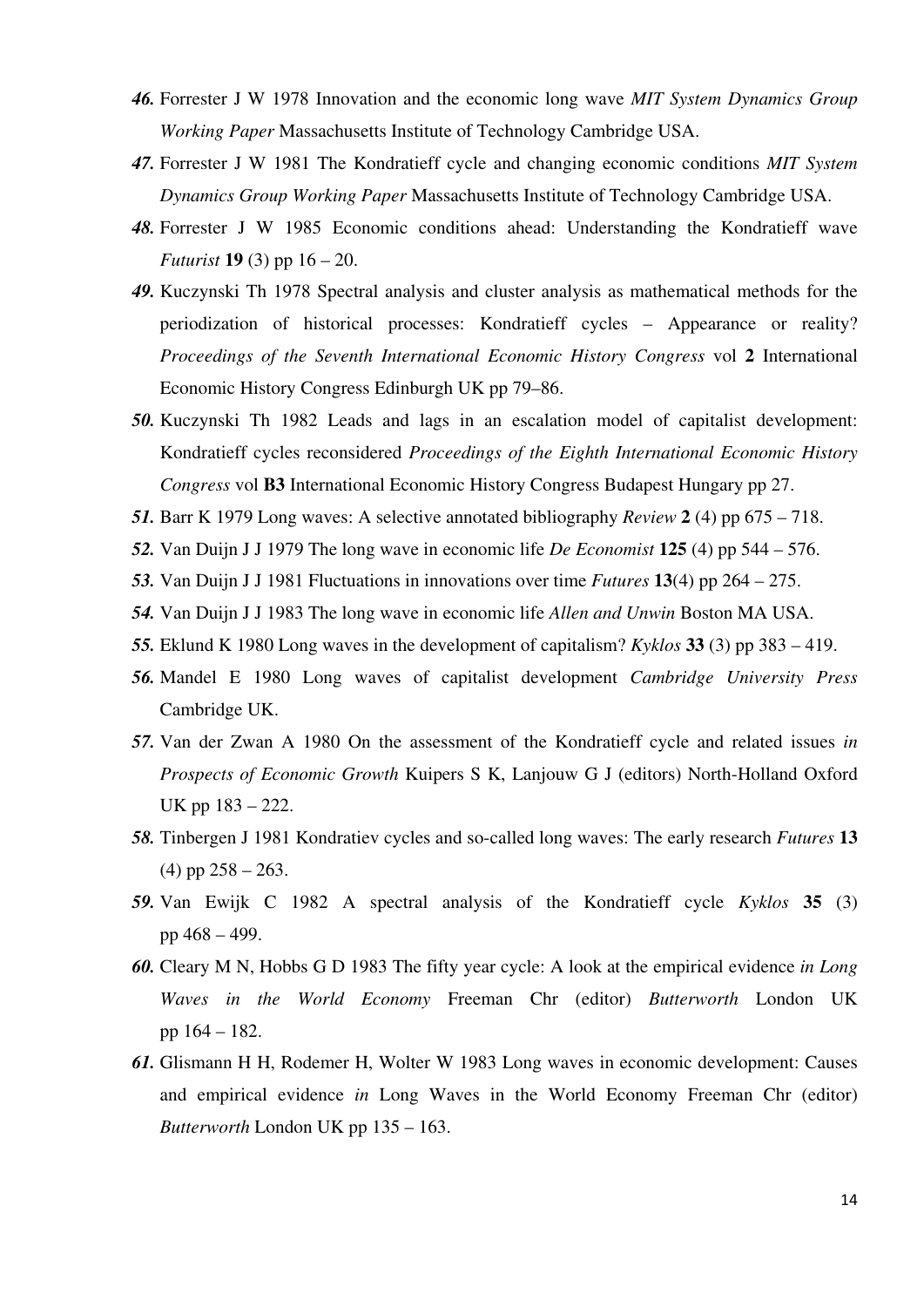- *62.* Bieshaar H, Kleinknecht A 1984 Kondratieff long waves in aggregate output? An econometric test *Konjunkturpolitik* **30** (5) pp 279 – 303.
- *63.* Wallerstein I 1984 Economic cycles and socialist policies *Futures* **16** (6) pp 579 585.
- *64.* Zarnowitz V 1985 Recent work on business cycles in historical perspective: Review of theories and evidence *Journal of Economic Literature* **23** (2) pp 523 – 580.
- *65.* Summers L H 1986 Some skeptical observations on real business cycle theory *Federal Reserve Bank of Minneapolis Quarterly Review* **10** pp 23 – 27.
- *66.* Freeman C 1987 Technical innovation, diffusion, and long cycles of economic development *in* The long-wave debate Vasko T (editor) *Springer* Berlin Germany pp 295–309.
- *67.* Freeman C, Louçã F 2001 As time goes by: From the industrial revolutions to the information revolution *Oxford University Press* Oxford UK.
- *68.* Goldstein J 1988 Long cycles: Prosperity and war in the modern age *Yale University Press* New Haven CT USA.
- *69.* Solomou S 1989 Phases of economic growth, 1850–1973: Kondratieff waves and Kuznets swings *Cambridge University Press* Cambridge UK.
- *70.* Berry B J L 1991 Long wave rhythms in economic development and political behavior *Johns Hopkins University Press* Baltimore MD USA.
- *71.* Metz R 1992 Re-examination of long waves in aggregate production series *New Findings in Long Wave Research* Kleinknecht A, Mandel E, Wallerstein I (editors) *St. Martin's* New York USA pp 80 – 119.
- *72.* Metz R 1998 Langfristige wachstumsschwankungen Trends, zyklen, strukturbrüche oder zufall Kondratieffs *Zyklen der Wirtschaft. An der Schwelle neuer Vollbeschäftigung?* Thomas H, Nefiodow L A, Herford (editors) pp 283 – 307.
- *73.* Metz R 2006 Empirical evidence and causation of Kondratieff cycles *Kondratieff Waves, Warfare and World Security* Devezas T C (editor) *IOS Press* Amsterdam The Netherlands pp 91 – 99.
- *74.* Tylecote A 1992 The long wave in the world economy *Routledge* London UK.
- *75.* Cooley Th (editor) 1995 Frontiers of business cycle research *Princeton University Press* USA ISBN 0-691-04323-X.
- *76.* Modelski G, Thompson W R 1996 Leading sectors and world politics: The co-evolution of global politics and economics *University of South Carolina Press* Columbia SC USA.
- *77.* Modelski G 2001 What causes K-waves? *Technological Forecasting and Social Change* **68**  pp 75 – 80.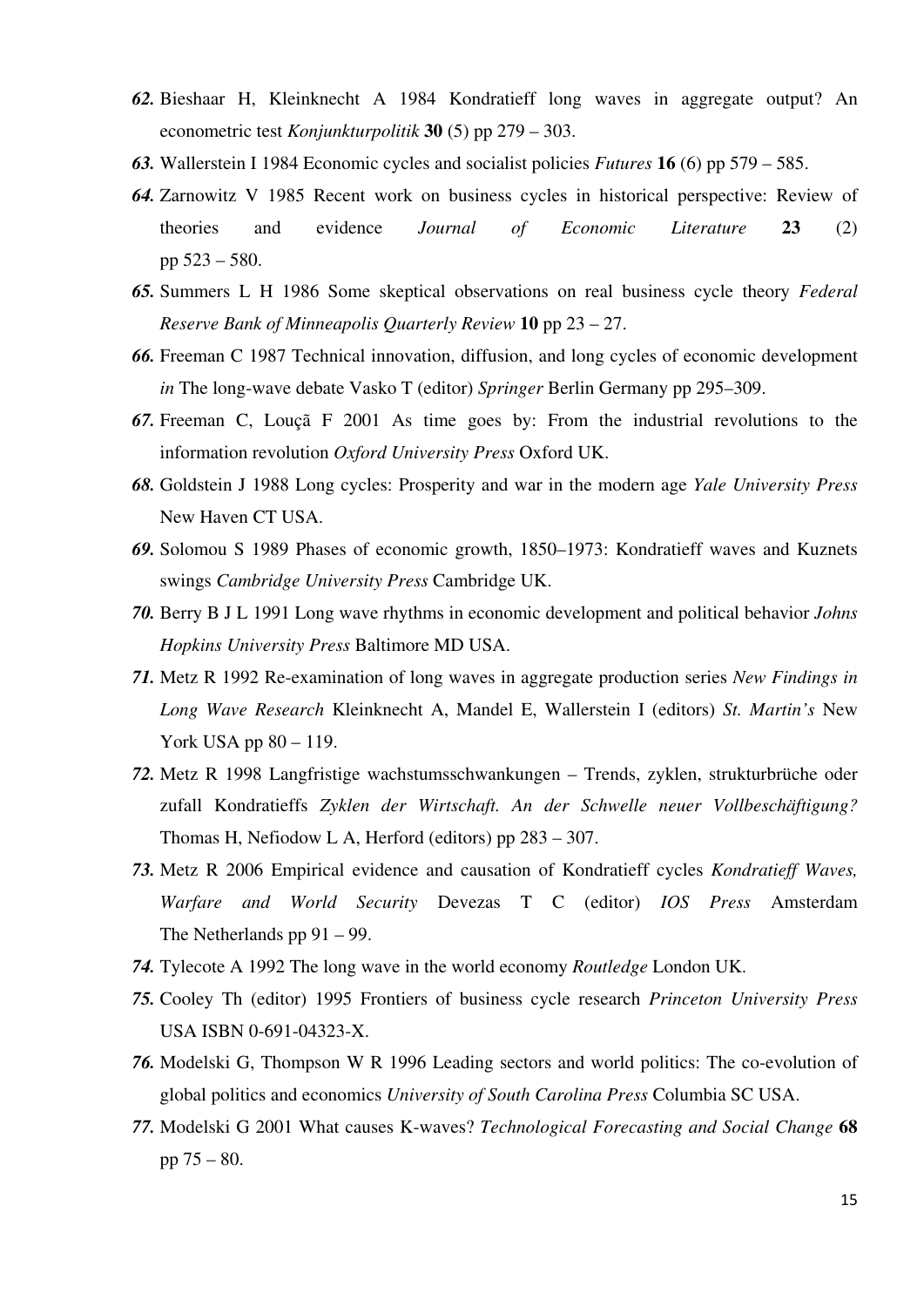- *78.* Modelski G 2006 Global political evolution, long cycles, and K-waves *Kondratieff Waves, Warfare and World Security* Devezas T C (editor) *IOS Press* Amsterdam The Netherlands pp 293 – 302.
- *79.* Perez C 2002 Technological revolutions and financial capital The dynamics of bubbles and golden ages *Edward Elgar* Cheltenhem UK.
- *80.* Rennstich J K 2002 The new economy, the leadership long cycle and the nineteenth K-wave *Review of International Political Economy* **9** pp 150 – 182.
- *81.* Rumyantseva S Yu 2003 Long waves in economics: Multifactor analysis *St. Petersburg University Publishing House* St. Petersburg Russian Federation.
- *82.* Diebolt C, Doliger C 2006 Economic cycles under test: A spectral analysis *in Kondratieff Waves, Warfare and World Security* Devezas T C (editor) *IOS Press* Amsterdam The Netherlands pp 39 – 47.
- *83.* Linstone H A 2006 The information and molecular ages: Will K-waves persist? *Kondratieff Waves, Warfare and World Security* edited by Devezas T C *IOS Press* Amsterdam The Netherlands pp 260 – 269.
- *84.* Thompson W 2007 The Kondratieff wave as global social process *in World System History, Encyclopedia of Life Support Systems* Modelski G (editor) *EOLSS Publishers* Oxford UK http://www.eolss.net.
- *85.* Papenhausen Ch 2008 Causal mechanisms of long waves *Futures* **40** pp 788 794.
- *86.* Korotayev A V, Tsirel S V 2010 A spectral analysis of world GDP dynamics: Kondratieff waves, Kuznets swings, Juglar and Kitchin cycles in global economic development, and the 2008–2009 economic crisis *Structure and Dynamics* vol **4** issue 1 pp 1 – 55 http://www.escholarship.org/uc/item/9jv108xp .
- *87.* Wikipedia 2015a Kondratieff *Wikipedia* USA www.wikipedia.org.

## *Kitchin Economic Cycle:*

*88.* Kitchin J 1923 Cycles and trends in economic factors *Review of Economics and Statistics The MIT Press* **5** (1) pp 10 – 16 doi:10.2307/1927031 JSTOR 1927031.

# *Kuznets Economic Cycle:*

- *89.* Kuznets S 1924 Economic system of Dr. Schumpeter *M. Sc. Thesis under Prof. Wesley Clair Mitchell* Columbia University NY USA.
- *90.* Kuznets S 1930 Secular movements in production and prices *Ph. D. Thesis under Prof. Wesley Clair Mitchell* Columbia University NY USA.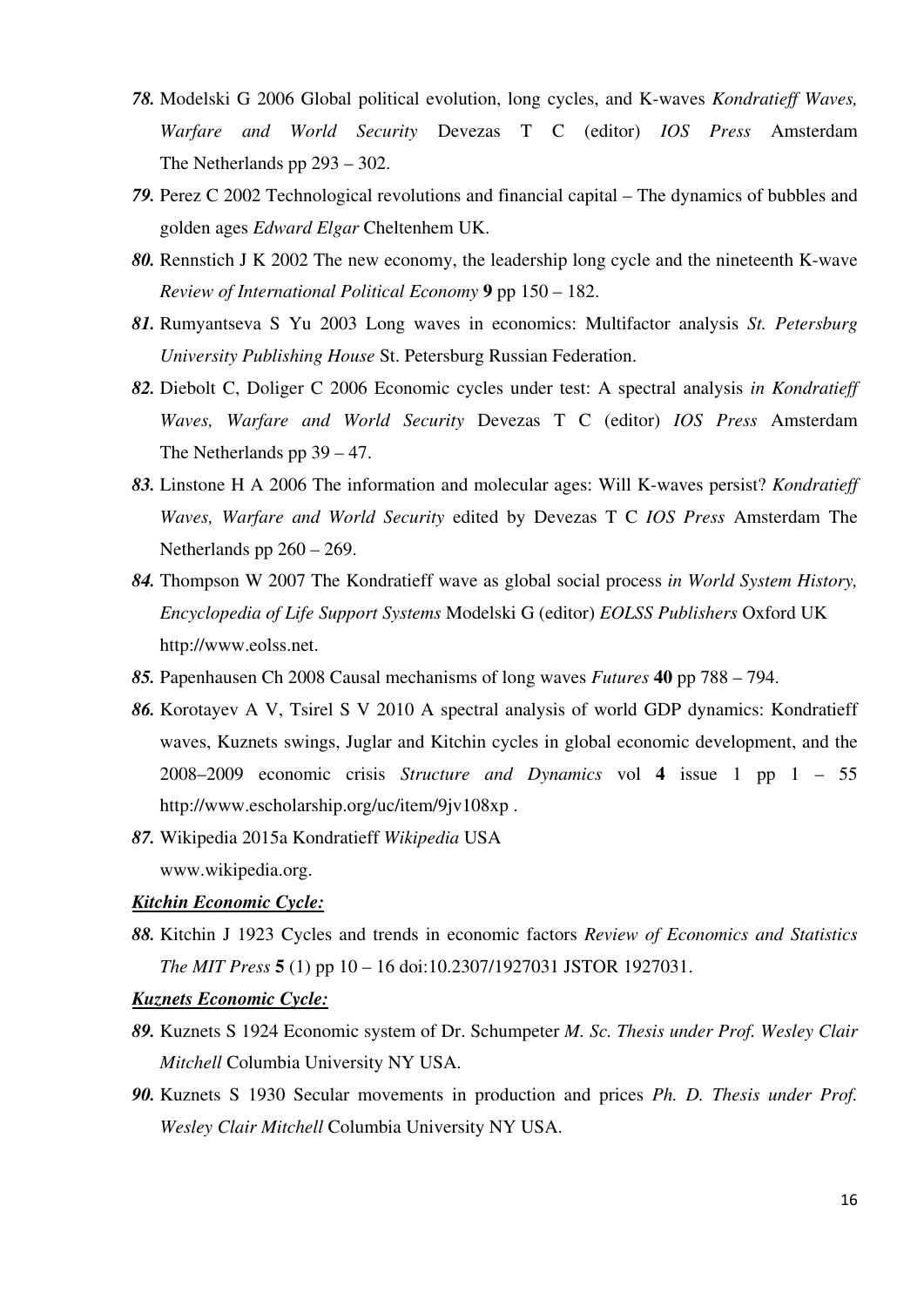- *91.* Kuznets S 1930 Secular movements in production and prices. Their nature and their bearing upon cyclical fluctuations *Houghton Mifflin* Boston USA.
- *92.* Kuznets S 1937 National income and capital formation, 1919 1935.
- *93.* Kuznets S 1941 National income and its composition, 1919 1938.
- *94.* Kuznets S March 1955 Economic growth and income inequality *American Economic Review* **45** pp  $1 - 28$ .
- *95.* Kuznets S 1963 Quantitative aspects of the economic growth of nations, VIII: The distribution of income by size *Economic Development and Cultural Change* **11** pp 1 – 92.
- *96.* Kuznets S 1966 Modern economic growth: Rate, structure, and spread.
- *97.* Kuznets S 1968 Toward a theory of economic growth, with reflections on the economic growth of modern nations.
- *98.* Kuznets S 1971 Economic growth of nations: Total output and production structure.
- *99.* Kuznets S 1973a Population, capital and growth.
- *100.* Kuznets S 1973b Modern economic growth: Findings and reflections *American Economic Review* **63** pp 247 – 58.
- *101.* Abramovitz M 1961 The nature and significance of Kuznets cycles *Economic Development and Cultural Change* **9** (3) pp 225 – 248.
- *102.* Abramovitz M March 1986 Simon Kuznets 91901 1985) *The Journal of Economic History* vol **46** no 1 pp 241 – 246.
- *103.* Lundberg E 1971 Simon Kuznets contributions to economics *The Swedish Journal of Economics* **73** (4) pp 444 – 459 DOI:10.2307/3439225, JSTOR 3439225.
- *104.* Hozelitz B F January 1983 Bibliography of Simon Kuznets *Economic Development and Cultural Change* vol **31** no 2 pp 433 – 454.
- *105.* Ben-Porath Y April 1988 Simon Kuznets in person and in writing *Economic Development and Cultural Change* vol **36** no 3 pp 435 – 447.
- *106.* Street J H June 1988 The contribution of Simon S. Kuznets to institutionalist development theory *Journal Economic Issues* vol **22** no 2 pp 499 – 509.
- *107.* Kapuria-Foreman V, Perlman M November 1995 An economic historian's economist: Remembering Simon Kuznets *The Economic Journal* **105** pp 1524 – 1547.
- *108.* Fogel R W 2000 Simon S. Kuznets: April 30, 1901 July 9, 1985 *NBER Working Paper no W7787* NBER USA.
- *109.* Fogel R W, Fogel E M, Guglielmo M, Grotte N 2013 Political arithmetic: Simon Kuznets and the empirical tradition in economics *University of Chicago Press* Chicago USA ISBN 0-226-25661-8.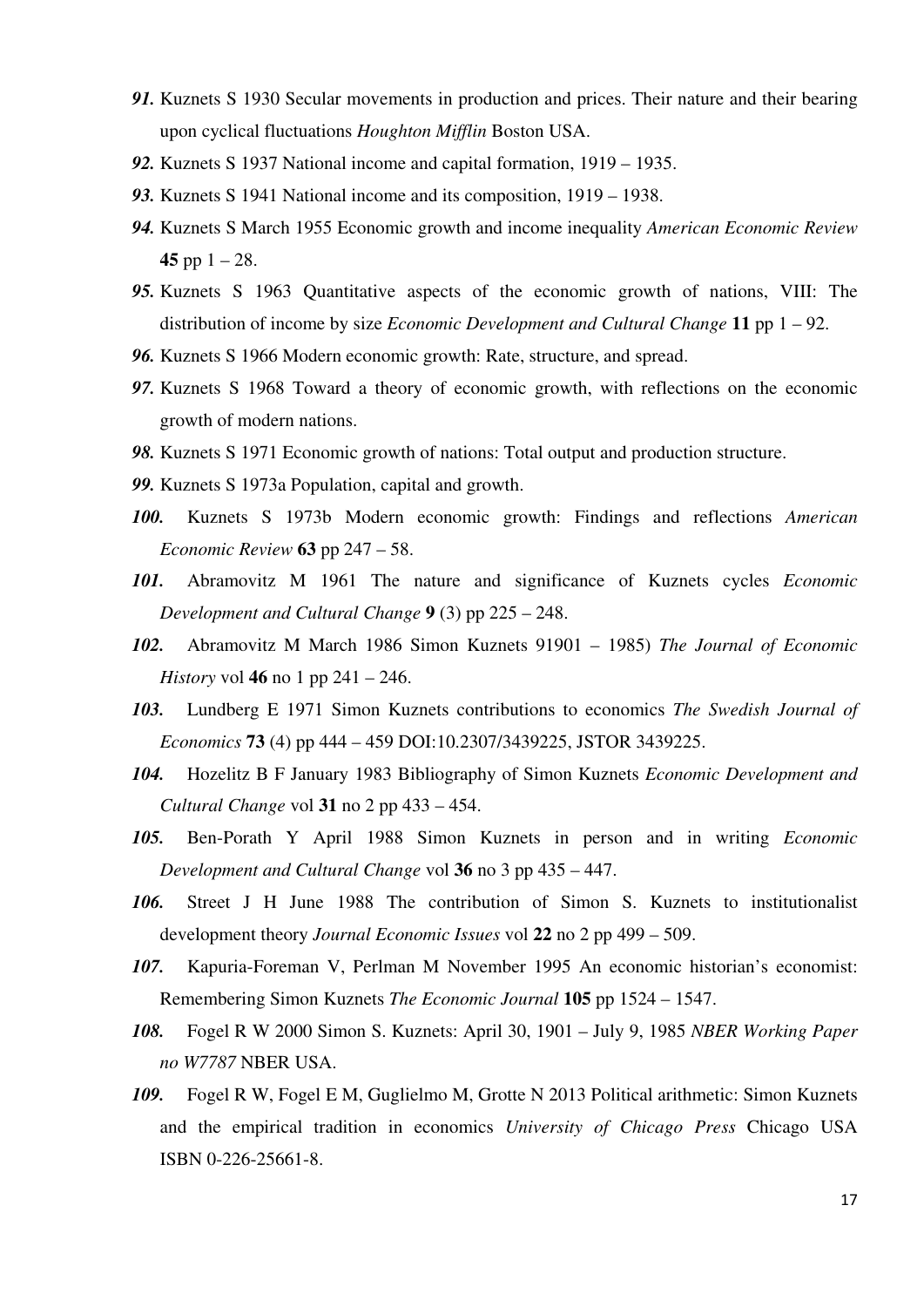- *110.* Syed M K, Mohammad M J 2004 Revisiting Kuznets hypothesis: An analysis with time series and panel data *Bangladesh Development Studies* **30** (3-4) pp 89 – 112.
- *111.* Diebolt C, Doliger C 2008 New international evidence on the cyclical behaviour of output: Kuznets swings reconsidered. Quality & quantity. *International Journal of Methodology* **42** (6) pp 719 – 737.
- *112.* Wikipedia 2015b Simon Kuznets Economist *Wikipedia* USA www.wikipedia.org.

## *Accurate Characterization of Properties of Economic Cycles:*

- *113.* George H 1881, 2009 Progress and poverty *Kegan Paul* USA; reissued by *Cambridge University Press* Cambridge UK ISBN 978-1-108-00361-2.
- *114.* Schumpeter J A 1939 Business cycle *McGraw-Hill* New York USA.
- *115.* Burns A F, Mitchell W C 1946 Measuring business cycles *National Bureau of Economic Research* New York USA.
- *116.* Dupriez L H 1947 Des mouvements economiques generaux vol **2** pt 3 *Institut de Recherches Economiques et Sociales de 1'Universite de Louvain* Belgium.
- *117.* Samuelson P A 1947 Foundations of economic analysis *Harvard University Press* Cambridge MA USA.
- *118.* Hicks J R 1950 A contribution to the theory of the trade cycle *Oxford University Press* Oxford UK.
- *119.* Goodwin R M 1951 The nonlinear accelerator and persistence of business cycles *Econometrica* **19** no 1 pp 1 – 17.
- *120.* Inada K, Uzawa H 1972 Economical development and fluctuations *Iwanami* Tokyo Japan.
- *121.* Bernanke B S 1979 Long-term commitments, dynamic optimization, and the business cycle *Ph. D. Thesis* Department of Economics Massachusetts Institute of Technology USA.
- *122.* Marchetti C 1980 Society as a learning system: Discovery, invention, and innovations cycles revisited *Technological Forecast and Social Change* **18** pp 257 – 282.
- *123.* Kleinknecht A 1981 Innovation, accumulation, and crisis: Waves in economic development? *Review* **4** (4) pp 683 – 711.
- *124.* Dickson D 1983 Technology and cycles of boom and bust *Science* **219** (4587) pp 933 – 936.
- *125.* Hodrick R J, Prescott E C 1997 Postwar U.S. business cycles: An empirical investigation *Journal of Money, Credit, and Banking* vol **29** no 1 pp 1 – 16.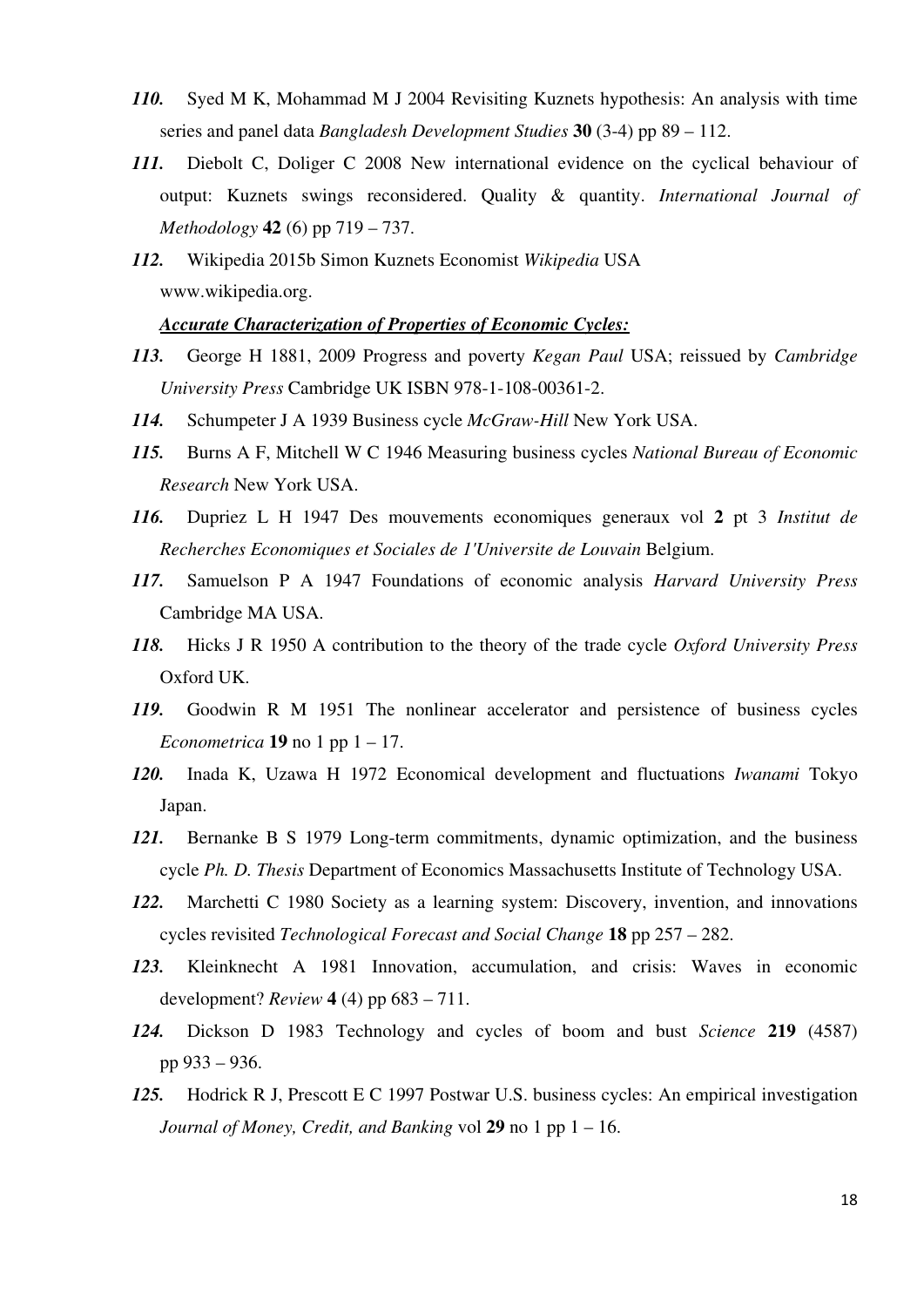- *126.* Anderson H M, Ramsey J B 1999 *Economic Research Reports PR # 99-01* New York University NY USA.
- *127.* Baxter M, King R G 1999 Measuring business cycles: Approximate band-pass filters for economic time series *Review of Economics and Statistics* **81** (4) pp 575 – 593.
- *128.* Kim Ch-J, Nelson Ch 1999 Has the U.S. economy become more stable? A Bayesian approach based on a Markov-switching model of the business cycle *Review of Economics and Statistics*.
- *129.* McConnell M, Pérez-Quirós G 2000 Output fluctuations in the United States: What has changed since the early 1980s? *American Economic Review*.
- *130.* Devezas T C, Corredine J T 2001 The biological determinants of long-wave behavior in socioeconomic growth and development *Technological Forecasting & Social Change* **68** pp  $1 - 57$ .
- 131. Devezas T C, Corredine J T 2002 The nonlinear dynamics of technoeconomic systems. An informational interpretation *Technological Forecasting & Social Change* **69** pp 317 – 357.
- *132.* Devezas T C (editor) 2006 *Kondratieff Waves, Warfare and World Security IOS Press* Amsterdam The Netherlands.
- *133.* Arnord L 2002 Business cycle theory *Oxford University Press* Oxford UK 2002.
- *134.* Stock J, Watson M 2002 Has the business cycle changed and why? *NBER Macroeconomics Annual* NBER USA.
- *135.* Helfat C E, Peteraf M A 2003 The dynamic resource-based view: Capability life cycles *Strategic Management Journal* **24** (10) pp 997 – 1010.
- *136.* Selover D D, Jensen R V, Kroll J 2003 *Studies in Nonlinear Dynamics & Econometrics* **7** p 1.
- *137.* Sussmuth B 2003 Business cycles in the contemporary World *Springer* Berlin Heidelberg Germany.
- *138.* Hirooka M 2006 Innovation dynamism and economic growth: A nonlinear perspective *Edward Elgar* Cheltenham UK Northampton MA USA.
- *139.* Kleinknecht A, Van der Panne G 2006 Who was right? Kuznets in 1930 or Schumpeter in 1939? in *Kondratieff Waves, Warfare and World Security* Devezas T C (editor) *IOS Press* Amsterdam The Netherlands pp 118 – 127.
- *140.* Iyetomi H, Aoyama H, Ikeda Y, Souma W, Fujiwara Y 2008 Econophysics *Kyoritsu Shuppan* Tokyo Japan.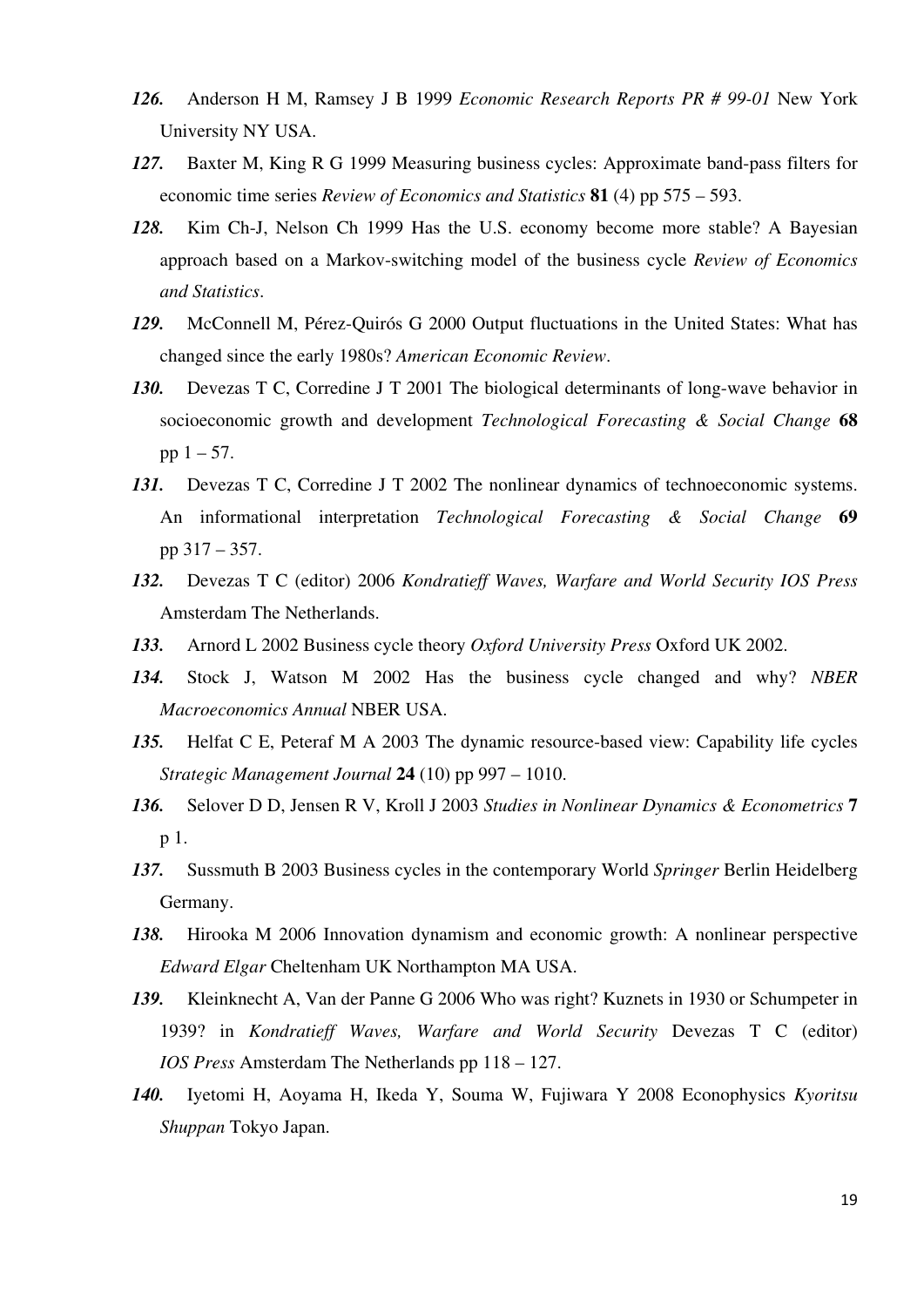- *141.* Iyetomi H, Nakayama Y, Yoshikawa H, Aoyama H, Fujiwara Y, Ikeda Y, Souma W 2011 What causes business cycles? Analysis of the Japanese industrial production data *Journal of the Japanese and International Economies* **25** (3) pp 246 – 272.
- *142.* Iyetomi H, Aoyama H, Fujiwara Y, Sato A-H (editors) 2012 Econophysics 2011 The Hitchhiker's guide to the economy *Proceedings of the YITP Workshop on Econophysics Japan Progress of Theoretical Physics Supplement* no 194.
- *143.* Jourdon Ph 2008 La monnaie unique Europeenne et son lien au developpement economique et social coordonne: une analyse cliometrique *Thèse Universite Montpellier* France.
- *144.* Taniguchi M, Bando M, Nakayama A 2008 Business cycle and conserved quantity in economics *Journal of the Physical Society of Japan* vol **77** no 11.
- *145.* Drehmann M, Borio C, Tsatsaronis K 2011 Anchoring countercyclical capital buffers: The role of credit aggregates *International Journal of Central Banking* vol **7** no 4 pp 189 – 240.
- *146.* Ikeda Y, Aoyama H, Fujiwara Y, Iyetomi H, Ogimoto K, Souma W, Yoshikawa H 2012 Coupled oscillator model of the business cycle with fluctuating goods markets *Proceedings of the YITP Workshop on Econophysics Japan Progress of Theoretical Physics Supplement*  no 194 pp 111 – 121.

arXiv:1110.6679v1 .

- *147.* Ikeda Y, Aoyama H, Yoshikawa H 2013a Synchronization and the coupled oscillator model in international business cycles *RIETI Discussion Paper October 13-E-089* The Research Institute of Economy, Trade and Industry Japan http://www.rieti.go.jp/en/ .
- *148.* Ikeda Y, Aoyama H, Yoshikawa H 2013b Direct evidence for synchronization in international business cycles *Financial Networks and Systemic Risk*.
- *149.* Ikeda Y 2013 Direct evidence for synchronization in Japanese business cycles *Evolutionary and Institutional Economic Review* **10** (2) pp 1 – 13 arXiv:1305.2263v1 .
- *150.* Swiss National Bank 2012 Swiss National Bank financial stability report 2012 http://www.snb.ch/en/mmr/reference/stabrep\_2012/source/stabrep\_2012.en.pdf .
- *151.* Swiss National Bank 2013 Countercyclical capital buffer: Proposal of the Swiss National Bank and decision of the Federal Council http://www.snb.ch/en/mmr/reference/pre\_20130213/source/pre\_20130213.en.pdf .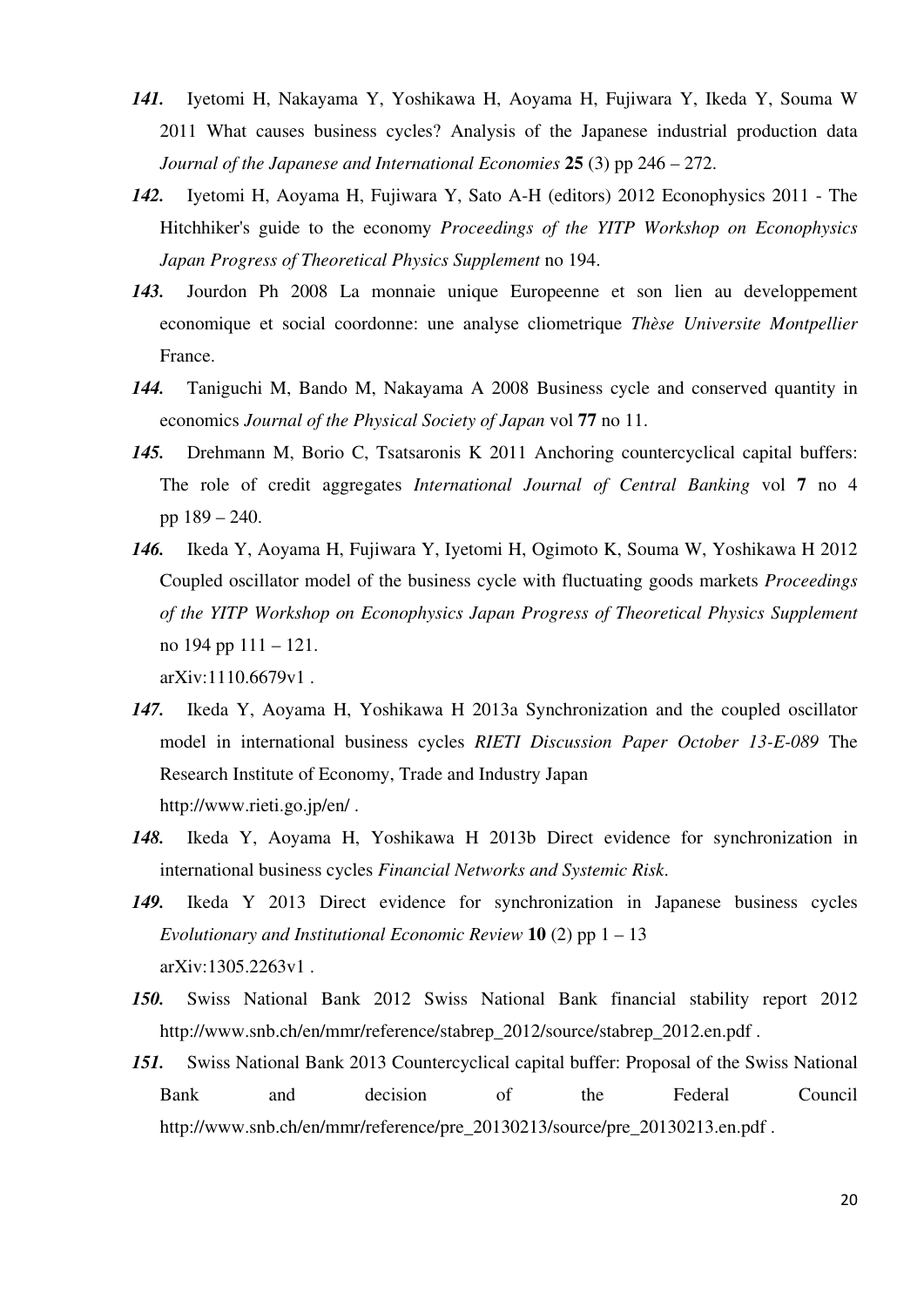- *152.* Uechi L, Akutsu T 2012 Conservation laws and symmetries in competitive systems *Progress of Theoretical Physics Supplement* no 194 pp 210 – 222.
- *153.* Central Banking Newsdesk 2013 Swiss board member supports counter-cyclical capital buffer

http://www.centralbanking.com/central-banking/speech/2203857/swiss-board-membersupportscountercyclical-capital-buffer .

- *154.* Union Bank of Switzerland 2013 UBS outlook Switzerland http://www.ubs.com/global/en/wealth\_management/wealth\_management\_research/ubs\_outlo ok\_ch.html .
- *155.* Da Costa (2015) Weak first-quarter growth due to seasonal issues after all, SF Fed says *The Wall Street Journal* New York USA.
- *156.* Federal Reserve Bank of St Louis 2015 US Federal Reserve Economic Data (FRED) Federal Reserve Bank of St Louis http://research.stlouisfed.org/fred
- *157.* Wikipedia 2015c Business cycle *Wikipedia* California USA www.wikipedia.org.

#### *Disruptive Innovation in Technology, Economics and Finances:*

- *158.* Schumpeter J A 1911; 1939, 1961 Theorie der wirtschaftlichen entwicklung; The theory of economic development: An inquiry into profits, capital, credit, interest and the business cycle Redvers Opie (translator) *OUP* New York USA.
- *159.* Schumpeter J A 1939 Business cycle *McGraw-Hill* New York USA.
- *160.* Schumpeter J A 1947 The creative response in economic history *Journal of Economic History* vol **7** pp 149 – 159.
- *161.* Solow R H August 1957 Technical change and the aggregate production function *Review of Economics and Statistics* **39** pp 214 – 231.
- *162.* Christensen C M June 16, 1977 Fatal attraction: The dangers of too much technology *Computerworld Leadership Series* pp 3 – 11.
- *163.* Christensen C M Fall 1992a Exploring the limits of the technology S-curve, Part 1: Component Technologies *Production and Operations Management* **1** pp 334 – 357.
- *164.* Christensen C M Fall 1992b Exploring the limits of the technology S-curve, Part 2: Architectural technologies *Production and Operations Management* **1** pp 358 – 366.
- *165.* Bower J L, Christensen C M January February 1995 Disruptive technologies: Catching the wave *Harvard Business Review* **73** no 1 pp 43 – 53.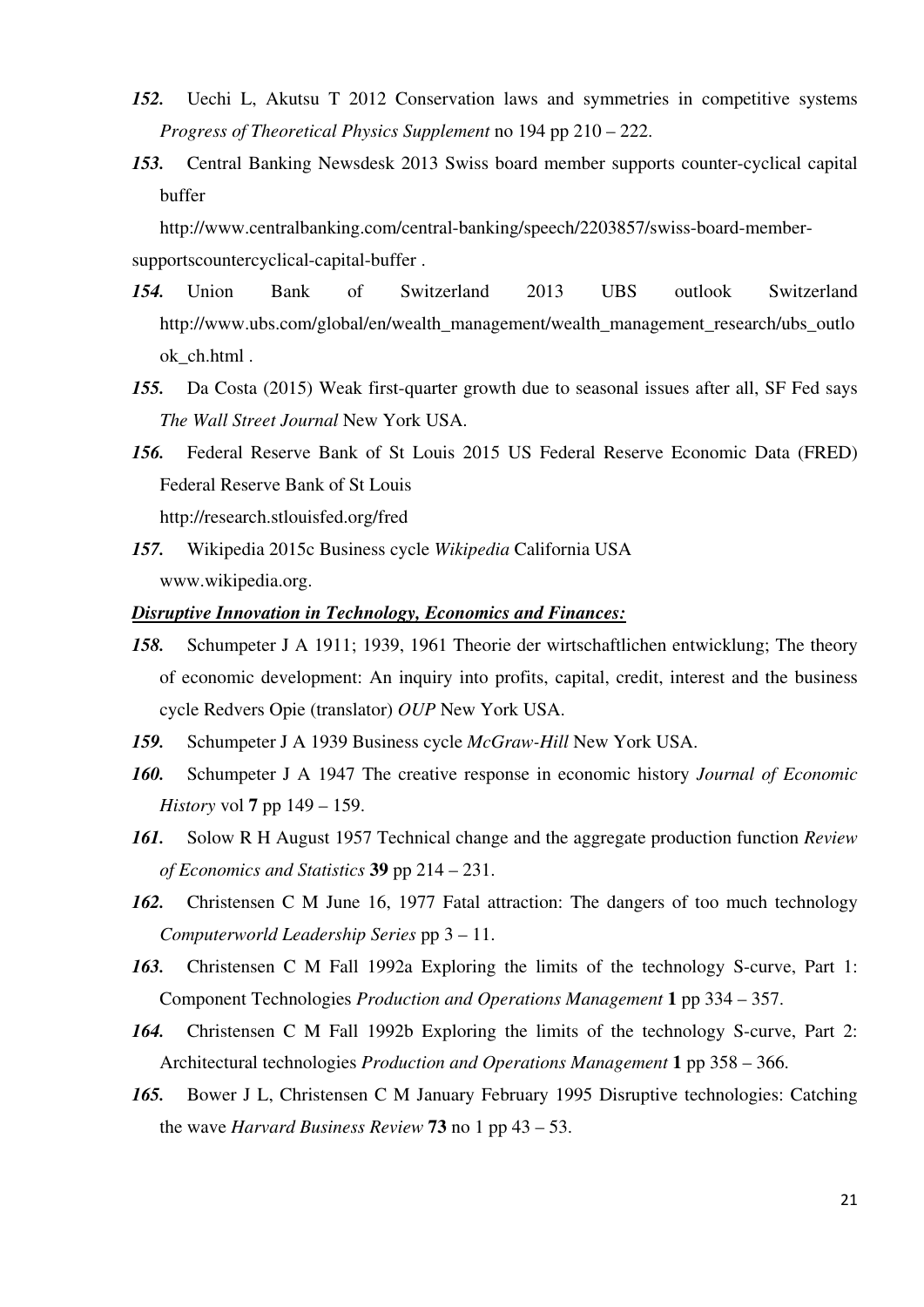- *166.* Bower J L, Christensen C M 1997 Disruptive technologies: Catching the wave *in* Seeing differently: Insights on innovation Brown J S (editor) *Harvard Business School Press* Boston MA USA.
- *167.* Christensen C M 1997 The innovator's dilemma: When new technologies cause great firms to fail *Harvard Business School Press* Boston MA USA.
- *168.* Christensen C M, Armstrong E G Spring 1998 Disruptive technologies: A credible threat to leading programs in continuing medical education? *Journal of Continuing Education in the Health Professions* **69** no 80 pp 69 – 80.
- *169.* Christensen C M 1998 The evolution of innovation *in* Technology management handbook Dorf R (editor) *CRC Press* Boca Raton FL USA.
- *170.* Christensen C M December 1998 Disruptive technologies: Catching the wave TN *Harvard Business School Teaching Note 699 - 125*.
- *171.* Christensen C M, Cape E G December 1998 Disruptive technology a heartbeat away: Ecton, Inc *Harvard Business School Case 699 - 018*.
- *172.* Christensen C M April 1999a Value networks and the impetus to change: Managing innovation: Overview teaching note for module 1 *Harvard Business School Teaching Note 699 - 163*.
- *173.* Christensen C M April 1999b Finding new markets for new and disruptive technologies: Managing innovation, overview teaching note for module 2 *Harvard Business School Teaching Note 699 - 164*.
- *174.* Christensen C M April 1999c Teradyne: The Aurora project & Teradyne: Corporate management of disruptive change, TN *Harvard Business School Teaching Note 399 - 087*.
- *175.* Christensen C M, Dann J June 1999 Processes of strategy definition and implementation, The *Harvard Business School Background Note 399 - 179*.
- *176.* Bower J L, Christensen C M 1999 Disruptive technologies: Catching the wave Ch 29 *in* The entrepreneurial venture 2<sup>nd</sup> edition Sahlman W A, Stevenson H H, Roberts M J, Bhide A V pp 506 – 520 *Harvard Business School Press* Boston MA USA.
- *177.* Christensen C M 1999a Innovation and the general manager *Irwin McGraw-Hill* Homewood IL USA.
- *178.* Christensen C M 1999b Impact of disruptive technologies in telecommunications in Bringing PC economies to the telecommunications industry *PulsePoint Communications*.
- *179.* Christensen C M, Tedlow R S January February 2000 Patterns of disruption in retailing *Harvard Business Review* **78** no 1 pp 42 – 45.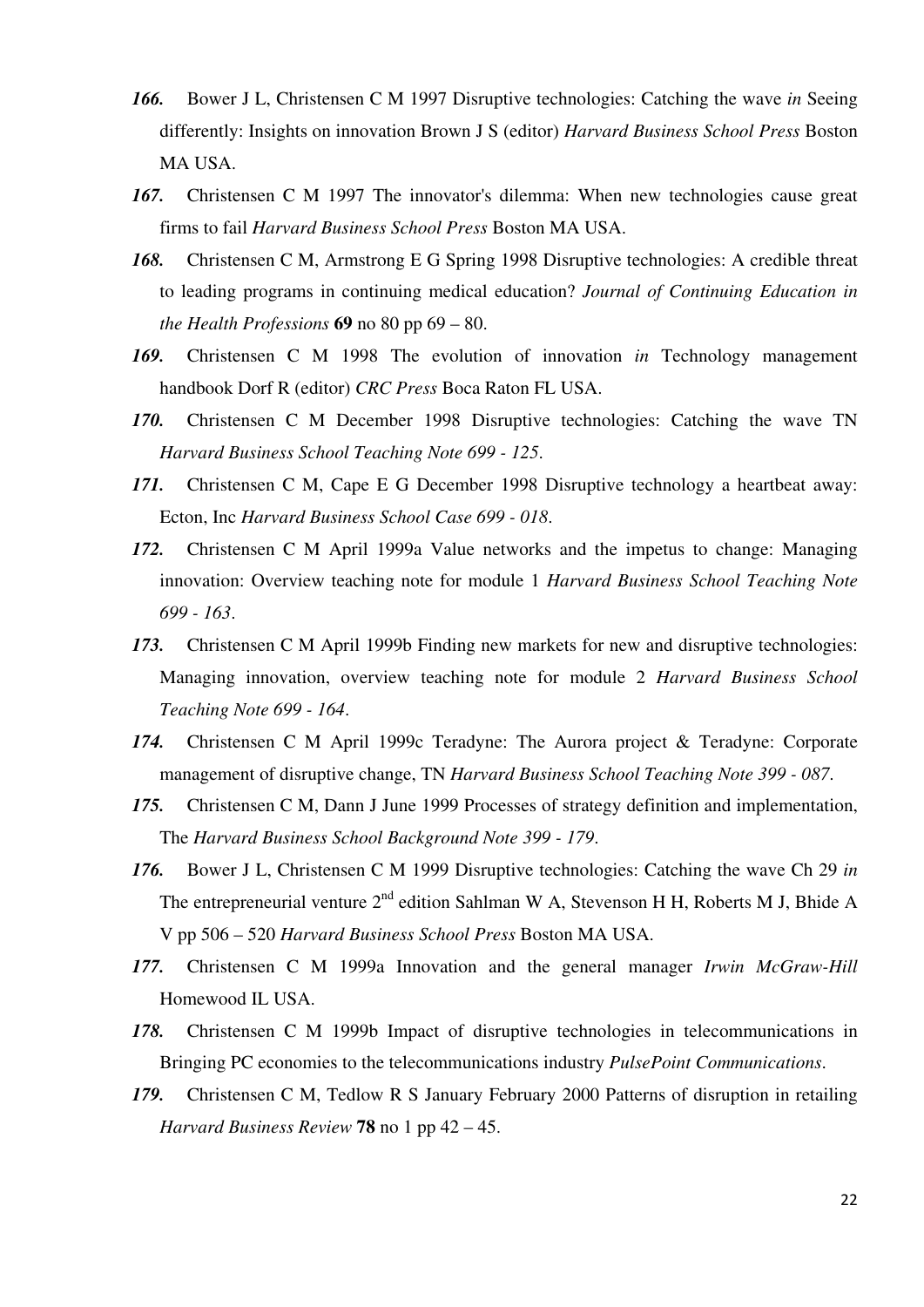- *180.* Christensen C M, Donovan T March 2000 Disruptive technology a heartbeat away: Ecton, Inc TN *Harvard Business School Teaching Note 600 - 129*.
- *181.* Christensen C M, Overdorf M March April 2000 Meeting the challenge of disruptive change *Harvard Business Review* **78** no 2 pp 66 – 76.
- *182.* Christensen C M, Bohmer R M J, Kenagy J September October 2000 Will disruptive innovations cure health care? *Harvard Business Review* **78** no 5 pp 102 – 117.
- *183.* Christensen C M, Craig Th, Hart S March April 2001 The great disruption *Foreign Affairs* **80** no 2.
- *184.* Christensen C M Summer 2001 Assessing your organization's innovation capabilities *Leader to Leader* no 21 pp 27 – 37.
- *185.* Christensen C M, Milunovich S March 2002 Technology strategy: The theory and application of the Christensen model *Merrill Lynch Report Series*.
- *186.* Bass M J, Christensen C M April 2002 The future of the microprocessor business *IEEE Spectrum* **39** no 4.
- *187.* Anthony S D, Roth E A, Christensen C M April 2002 The policymaker's dilemma: The impact of government intervention on innovation in the telecommunications industry *Harvard Business School Working Paper no 02 - 075*.
- *188.* Kenagy J, Christensen C M May 2002 Disruptive innovation: A new diagnosis for health care's 'Financial flu' *Healthcare Financial Management* pp 62 – 66.
- *189.* Christensen C M, Johnson M W, Rigby D K Spring 2002 Foundations for growth: How to identify and build disruptive new businesses *MIT Sloan Management Review* **43** no 3.
- *190.* Kenagy J W, Christensen C M 2002 Disruptive innovation New diagnosis and treatment for the systemic maladies of healthcare *World Markets Series Business Briefing Global Healthcare 2002* pp 14 – 17.
- *191.* Christensen C M June 2002 The rules of innovation *Technology Review*.
- *192.* Hart S L, Christensen C M Fall 2002 The great leap: Driving innovation from the base of the global pyramid *MIT Sloan Management Review* **44** no 1 pp 51 – 56.
- *193.* Christensen C M, Verlinden M, Westerman G November 2002 Disruption, disintegration, and the dissipation of differentiability *Industrial and Corporate Change* **11** no 5 pp 955 – 993.
- *194.* Christensen C M 2003 The opportunity and threat of disruptive technologies *Harvard Business School Publishing Class Lecture* HBSP Product Number 1482C Boston MA USA.
- *195.* Shah Ch D, Brennan T A, Christensen C M April 2003 Interventional radiology: Disrupting invasive medicine.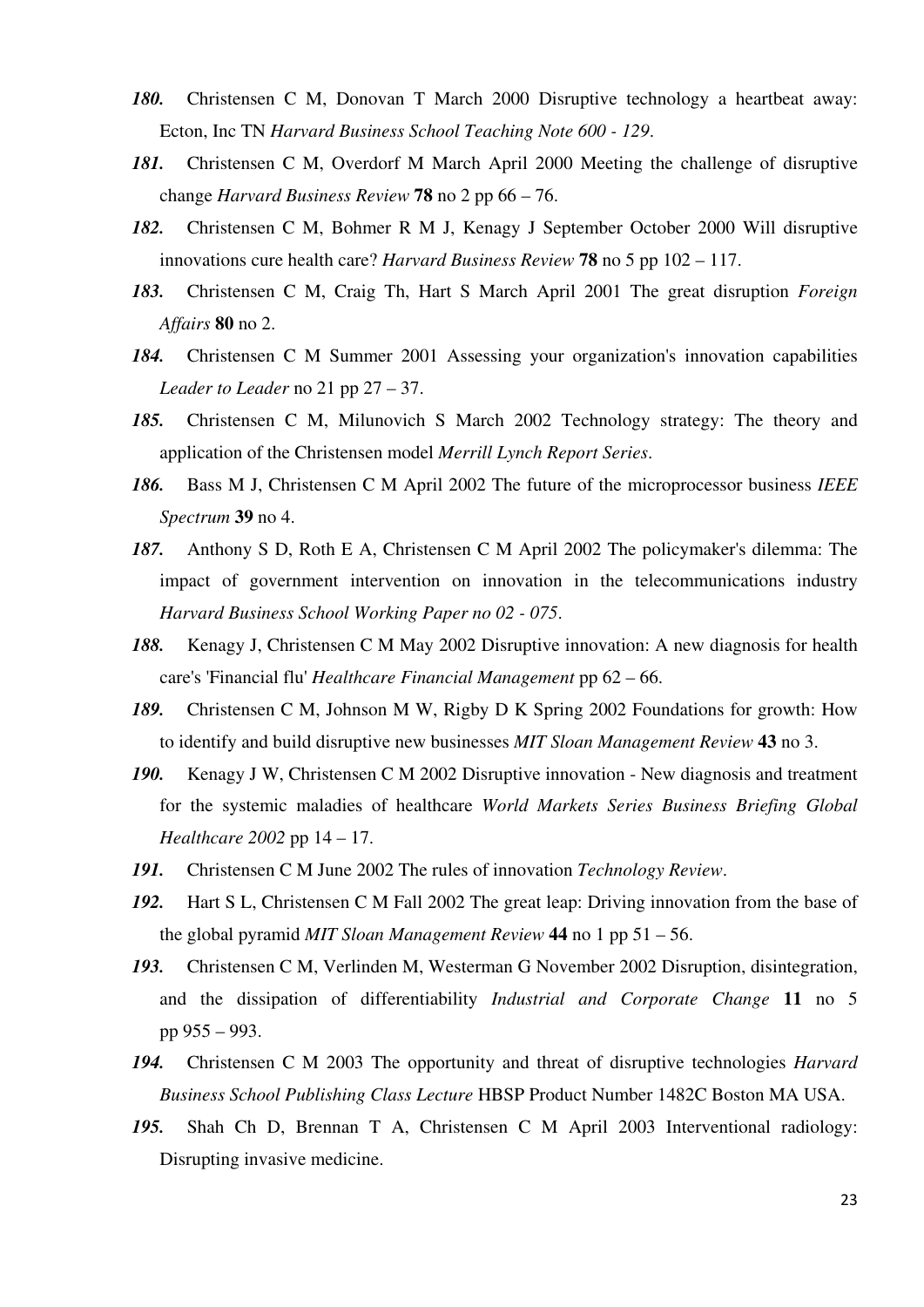- *196.* Christensen C M March April 2003 Beyond the innovator's dilemma *Strategy & Innovation* **1** no 1.
- *197.* Christensen C M, Raynor M E 2003 The innovator's solution: Creating and sustaining successful growth *Harvard Business School Press* Boston MA USA.
- *198.* Burgelman R A, Christensen C M, Wheelwright S C 2003 Strategic management of technology and innovation 4<sup>th</sup> edition *McGraw-Hill Irwin* USA.
- *199.* Christensen C M, Anthony S D January February 2004 Cheaper, faster, easier: Disruption in the service sector *Strategy & Innovation* **2** no 1.
- *200.* Christensen C M, Anthony S D, Roth E A 2004 Seeing what's next: Using the theories of innovation to predict industry change *Harvard Business School Press* Boston MA USA.
- *201.* Christensen C M January 2006 The ongoing process of building a theory of disruption *Journal of Product Innovation Management* **23** pp 39 – 55.
- *202.* Christensen C M, Baumann H, Ruggles R, Sadtler Th M December 2006 Disruptive innovation for social change *Harvard Business Review* **84** no 12.
- *203.* Christensen C M, Horn M B, Johnson C W 2008 Disrupting class: How disruptive innovation will change the way the World learns *McGraw-Hill* USA.
- *204.* Christensen C M, Grossman J H, Hwang J 2009 The innovator's prescription: A disruptive solution for health care *McGraw-Hill* USA.
- *205.* Dyer J H, Gregersen H B, Christensen C M December 2009 The innovator's DNA *Harvard Business Review* **87** no 12.
- *206.* Christensen C M, Donovan T May 2010 Disruptive IPOs? WR Hambrecht & Co *Harvard Business School Case 610-065*.
- *207.* Dyer J H, Gregersen H B, Christensen C M 2011 The innovator's DNA: Mastering the five skills of disruptive innovators *Harvard Business Press* Boston MA USA.
- *208.* Christensen C M, Talukdar Sh, Alton R, Horn M B Spring 2011 Picking green tech's winners and losers *Stanford Social Innovation Review* USA.
- *209.* Christensen C M, Wang D, van Bever D October 2013 Consulting on the cusp of disruption *Harvard Business Review* **91** no 10 pp 106 – 114.
- *210.* Christensen C M, Raynor M E, McDonald R December 2015 What is disruptive innovation? *Harvard Business Review* Cambridge MA USA pp 44 – 53 https://hbr.org/2015/12/what-is-disruptive-innovation.
- *211.* Christensen C M, Denning St December 2015 Disruptive innovation *Forbes* New York USA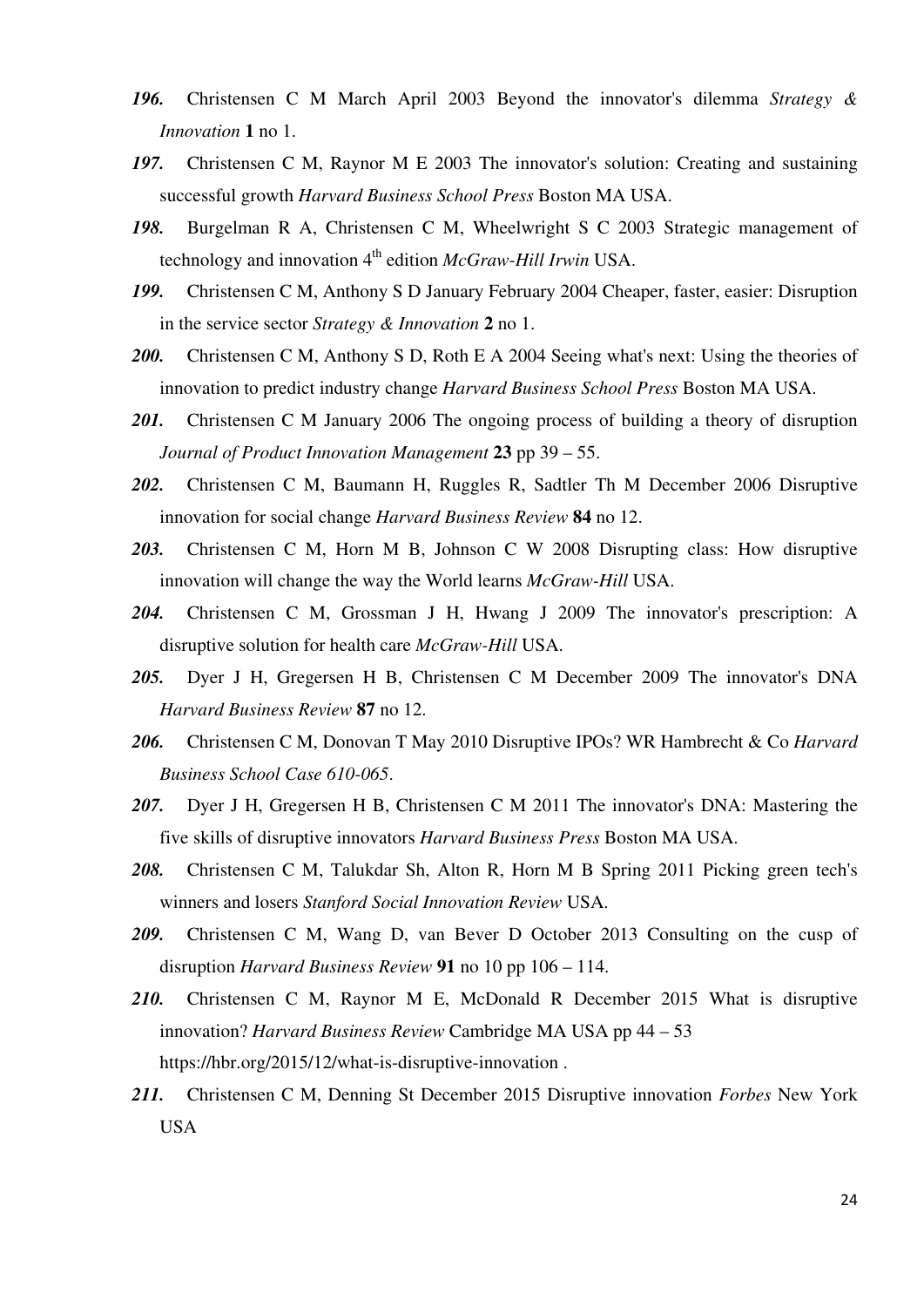http://www.forbes.com/sites#/sites/stevedenning/2015/12/02/fresh-insights-from-claytonchristensen-on-disruptive-innovation/ .

- *212.* Bhattacharya S, Ritter J R 1983 Innovation and communication: Signaling with partial disclosure *Review of Economic Studies* **50** pp 331 – 346.
- *213.* Scherer F M 1984 Innovation and growth: Schumpeterian perspectives *MIT Press* Cambridge MA USA.
- *214.* Rodin J 2015 Managing disruption, avoiding disaster and growing stronger in an unpredictable World *Public Lecture on 19.01.2015* London School of Economics and Political Science London UK http://media.rawvoice.com/lse\_publiclecturesandevents/richmedia.lse.ac.uk/publiclecturesan devents/20150119\_1830\_managingDisruption.mp4.
- *1243.* Dobbs R, Woetzel J, Flanders St 2015 No ordinary disruption: The four global forces breaking all the trends *Public Lecture on 08.06.2015* London School of Economics and Political Science London UK

http://media.rawvoice.com/lse\_publiclecturesandevents/richmedia.lse.ac.uk/publiclecturesan devents/20150608\_1830\_noOrdinaryDisruption.mp4 .

*215.* Barber L 2015 Making news for the new World *Public Lecture on 12.11.2015* London School of Economics and Political Science London UK http://media.rawvoice.com/lse\_publiclecturesandevents/richmedia.lse.ac.uk/publiclecturesan devents/20151112\_1830\_makingNewsForTheNewWorld.mp4.

# *Strategy Science, Strategic Governance Science, Management Science:*

- *216.* Chandler A D Jr 1962, 1998 Strategy and structure: Chapters in the history of the American industrial enterprise *Beard Books* USA ISBN-10: 158798198X ISBN-13: 978- 1587981982 pp 1 – 480.
- *217.* Chandler A D Jr 1977, 1993 The visible hand: The managerial revolution in American business *Belknap Press* ISBN-10 0674940520 ISBN-13 978-0674940529 pp 1 – 624.
- *218.* Chandler A D Jr, Daems H 1980 Managerial hierarchies: Comparative perspectives on the rise of the modern industrial enterprise *Harvard University Press* ISBN 9780674547414 .
- *219.* Chandler A D Jr 1994 Scale and scope: The dynamics of industrial capitalism *Belknap Press* USA ISBN-10: 0674789954 ISBN-13: 978-0674789951 pp 1 – 780.
- *220.* Chandler A D Jr 2001 Inventing the electronic century: The epic story of the consumer electronics and computer industries *Free Press* USA ISBN-10: 0743215672 ISBN-13: 978- 0743215671 pp  $1 - 336$ .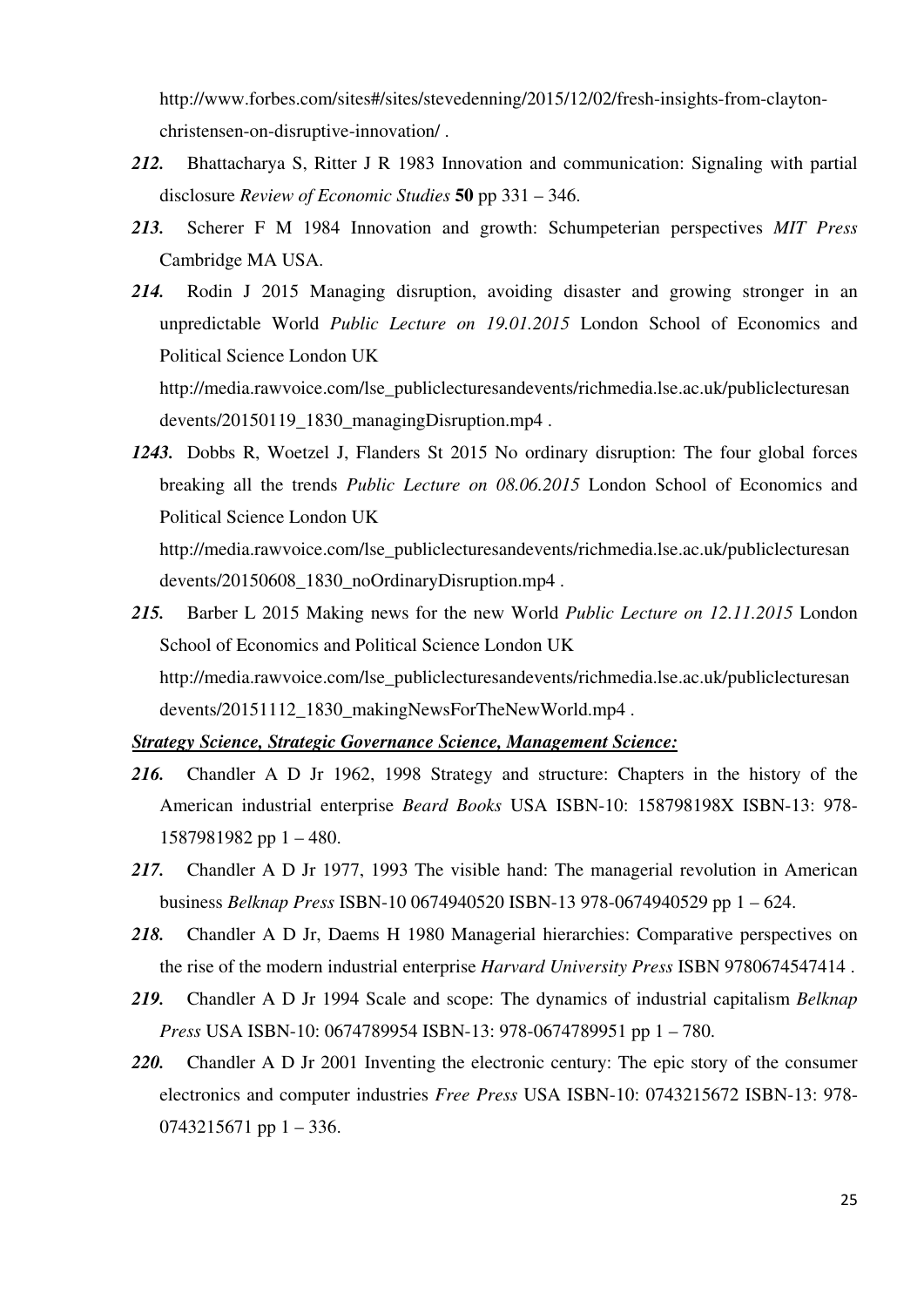- *221.* Chandler A D Jr 2005 Shaping the industrial century: The remarkable story of chemical and pharmaceutical industries *Harvard University Press* Cambridge Massachusetts USA ISBN 0-674-01720-X pp 1 – 366.
- *222.* Andrews K R 1971a The concept of corporate strategy *Richard D Irwin* Homewood USA.
- *223.* Andrews K R 1971b New horizons in corporate strategy *McKinsey Quarterly* vol **7** no 3 pp 34 – 43.
- *224.* Andrews K R 1980 Directors' responsibility for corporate strategy *Harvard Business Review* vol **58** no 6 pp 30 – 42.
- *225.* Andrews K R 1981a Corporate strategy as a vital function of the board *Harvard Business Review* vol **59** no 6 pp 174 – 180.
- *226.* Andrews K R 1981b Replaying the board's role in formulating strategy *Harvard Business Review* vol **59** no 3 pp 18 – 23.
- *227.* Andrews K R 1984 Corporate strategy: The essential intangibles *McKinsey Quarterly* no 4 pp 43 – 49.
- *228.* Rumelt R P 1974 Strategy, structure and economic performance *Harvard Business School Press* Boston MA USA.
- *229.* Rumelt R P 1982 Diversification strategy and profitability *Strategic Management Journal* **3** pp 359 – 369.
- *230.* Porter M E March-April 1979 How competitive forces shape strategy *Harvard Business Review* **57** (2) pp 137 – 145.
- 231. Porter M E 1980, 1998 Competitive strategy: Techniques for analyzing industries and competitors *Free Press* New York USA.
- *232.* Porter M E, Harrigan K R 1981 A framework for looking at endgame strategies *in* Strategic management and business policy Glueck B (editor) *McGraw-Hill* USA.
- *233.* Porter M E 1982a Cases in competitive strategy *Free Press* New York USA.
- *234.* Porter M E 1982b Industrial organization and the evolution of concepts for strategic planning: The new learning *in* Corporate strategy: The integration of corporation planning models and economics Taylor T H (editor) *North-Holland Publishing Company* Amsterdam The Netherlands.
- *235.* Porter M E, Salter M S March 1982, June 1986 Note on diversification as a strategy *Harvard Business School Background Note* Harvard University pp 382 – 129.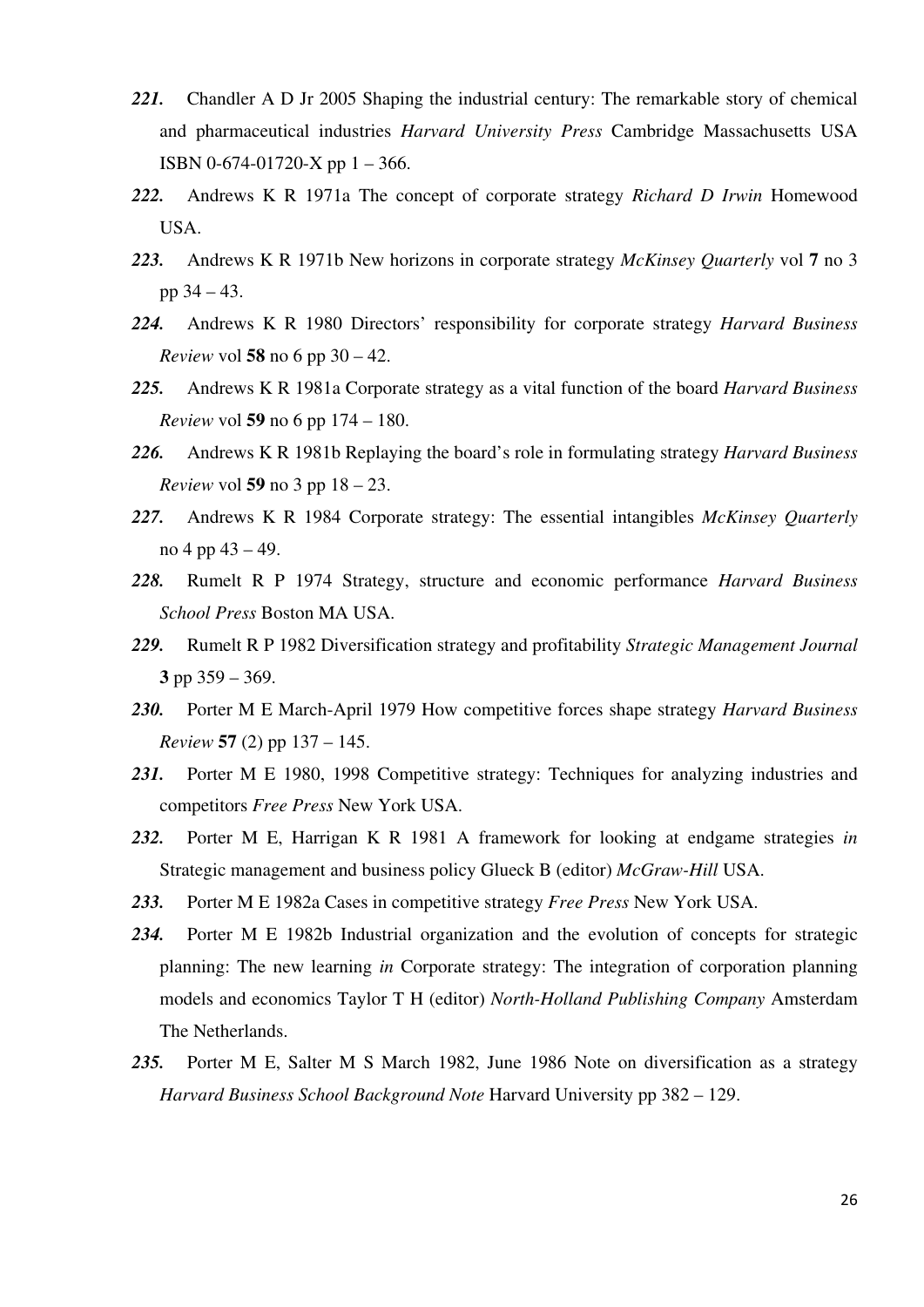- *236.* Porter M E 1983 Analyzing competitors: Predicting competitor behavior and formulating offensive and defensive strategy *in* Policy, strategy, and implementation Leontiades M (editor) *Random House* USA.
- *237.* Porter M E 1985 Defensive strategy *Strategy* **7** (1).
- *238.* Porter M E, Millar V July 1985 How information gives you competitive advantage *Harvard Business Review*

http://hbr.org/1985/07/how-information-gives-you-competitive-advantage/ar/1.

- *239.* Porter M E 1985 Competitive advantage: Creating and sustaining superior performance *Free Press* New York USA
- *240.* Porter M E May 1987a The state of strategic thinking *Economist* London UK.
- *241.* Porter M E 1987b From competitive advantage to corporate strategy *Harvard Business Review* pp 43 – 59.
- *242.* Porter M E April 1991 America's green strategy *Scientific American* **264** (4).
- *243.* Porter M E 1991 Toward a dynamic theory of strategy *Strategic Management Journal* **12** pp 95 – 117.
- *244.* Montgomery C A, Porter M E (editors) 1991 Strategy: Seeking and securing competitive advantage *Harvard Business School Press* Boston Massachusetts USA.
- *245.* Porter M E 1994a Global strategy: Winning in the World-wide marketplace *in* The portable MBA in strategy Fahey L, Randall R M (editors) *John Willey & Sons* NY USA.
- *246.* Porter M E 1994b Competitive strategy revisited: A view from the 1990s *in* The relevance of a decade: Essays to mark the first ten years of the *Harvard Business School Press* Duffy P B (editor) *Harvard Business School Press* Boston Massachusetts USA.
- *247.* Porter M E, Van der Linde C 1995 Toward a new conception of the environmentcompetitiveness relationship *Journal of Economic Perspectives* **9** (4) pp 97 – 118.
- *248.* Porter M E 1996a What is strategy? *Harvard Business Review* **74** (6) pp 61 78.
- *249.* Porter M E December 1996b Tradeoffs, activity systems, and the theory of competitive strategy *Unpublished Work* Harvard University USA.
- *250.* Porter M E March February 1997 New strategies for inner-city economic development *Economic Development Quarterly* **11** (1).
- *251.* Schwab K, Conrnelius P, Porter M E 1999 The global competitiveness report *Oxford University Press* New York USA.
- *252.* Porter M E, Rivkin J W January 2000, March 2001 Competition & strategy: Course structure TN *Harvard Business School Teaching Note* Harvard University pp 700 – 091.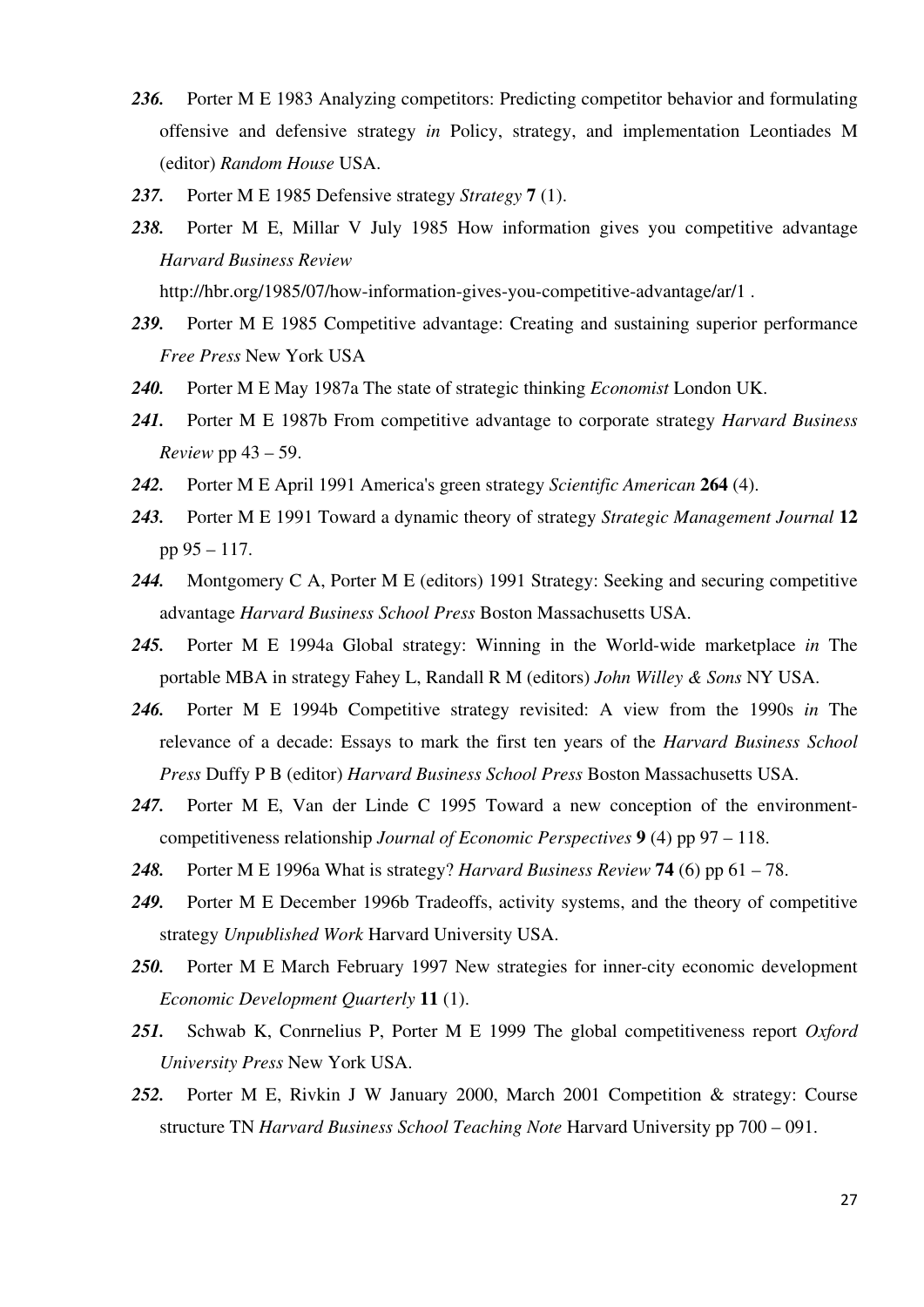- *253.* Porter M E March 2001a Strategy and the Internet *Harvard Business Review* **79** (3) http://hbr.org/2001/03/strategy-and-the-internet/ar/1 .
- *254.* Porter M E 2001b The technological dimension of competitive strategy *in* Research on technological innovation, management and policy vol **7** Burgelman R A, Chesbrough H (editors) *JAI Press* Greenwich CT USA.
- *255.* Porter M E, Kramer M R 2002 The competitive advantage of corporate philanthropy *Harvard Business Review* **80** (12) pp 56 – 68.
- *256.* Porter M E, Sakakibara M 2004 Competition in Japan *Journal of Economic Perspectives*  Winter Issue.
- *257.* Anand B N, Bradley S P, Ghemawat P, Khanna T, Montgomery C A, Porter M E, Rivkin J W, Rukstad M G, Wells J R, Yoffie D B June 2005, September 2008 Strategy: Building and sustaining competitive advantage *Harvard Business School Class Lecture* Harvard University USA pp 705 – 509.
- *258.* Porter M E, Kramer M R December 2006 Strategy and society: The link between competitive advantage and corporate social responsibility *Harvard Business Review* **84** (12).
- *259.* Porter M E January 2008 The five competitive forces that shape strategy *Special Issue on HBS Centennial Harvard Business Review* **86** (1) http://hbr.org/2008/01/the-five-competitive-forces-that-shape-strategy/ar/1 .
- *1244.* Porter M E, Kramer M R January-February 2011 Creating shared value *Harvard Business Review* Harvard Business School USA

https://hbr.org/2011/01/the-big-idea-creating-shared-value .

- *260.* Porter M December 2013 Fundamental purpose *Value Investor Insight* pp 8 20 www.valueinvestorinsight.com .
- *261.* Porter M E, Heppelmann J E November 2014 How smart, connected products are transforming competition *Harvard Business Review* November USA http://hbr.org/2014/11/how-smart-connected-products-are-transforming-competition/ar/1 .
- *262.* Porter M E 2015 Strategy award *Thinkers50* London UK www.thinkers50.org .
- *263.* Schendel D E, Hofer Ch W 1979 Strategic management. A new view of business policy and planning *Little Brown* Boston USA p 9.
- *264.* Yelle L E 1979 The learning curve: Historical review and comprehensive survey *Decision Sciences* **10** (2) pp 302 – 328.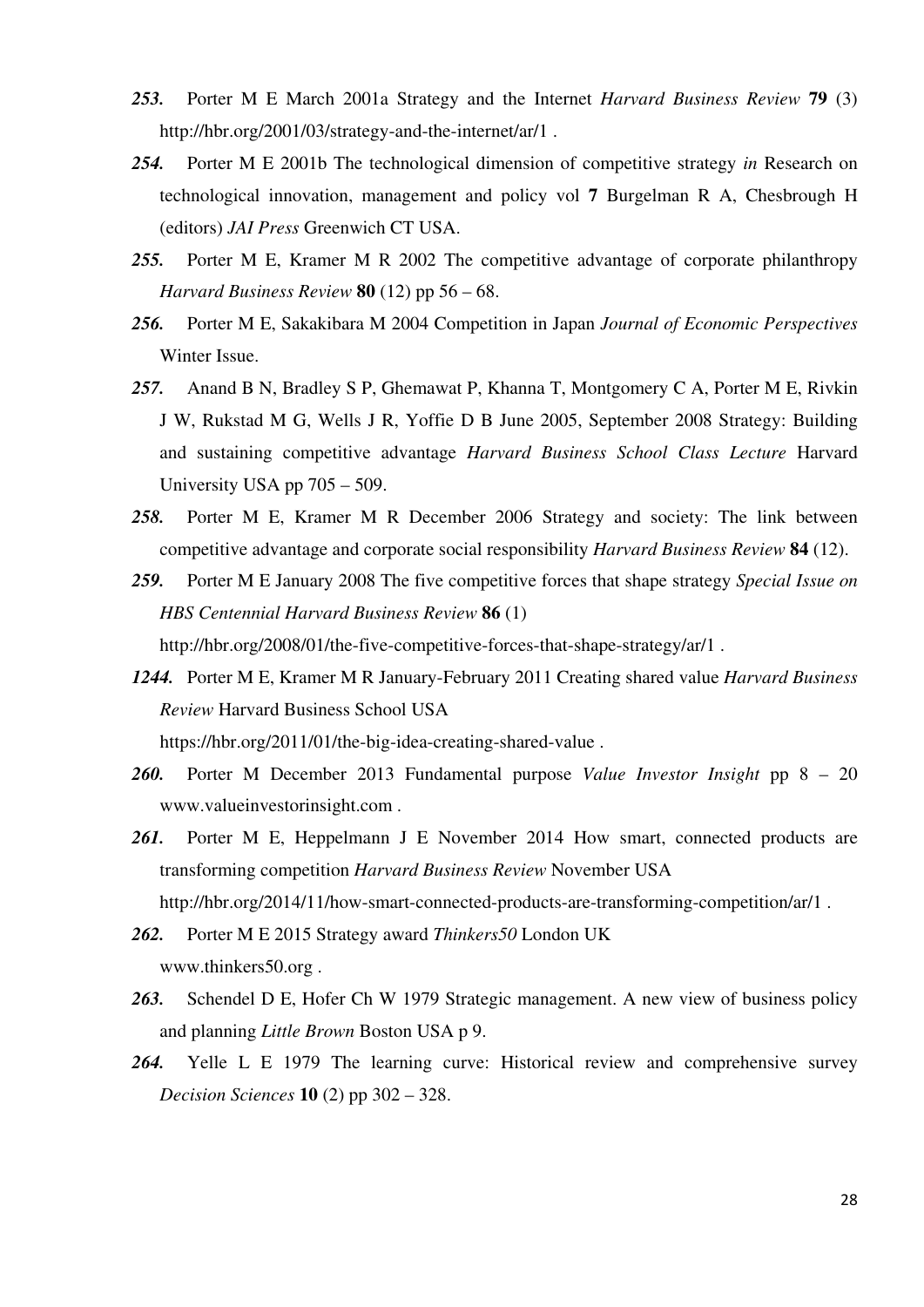- *265.* Dess G G, Davis P S 1984 Porter's (1980) generic strategies as determinants of strategic group membership and organizational performance *Academy of Management Journal* **27** (3) pp 467 – 488.
- *266.* Schwenk C R 1984 Cognitive simplification processes in strategic decision making *Strategic Management Journal* **5** pp 111 – 128.
- *267.* Hambrick D C 1985 Turnaround strategies *in* Handbook of strategic management Guth W D (editor) *Warren, Gorham and Lamont* New York USA pp 10-1 to 10-32.
- *268.* Palepu K G 1985 Diversification strategy, profit performance and the entropy measure *Strategic Management Journal* **6** pp 239 – 255.
- *269.* Barney J B 1986 Strategic factor markets: Expectations, luck, and business strategy *Management Science* **32** (10) pp 1231 – 1241.
- *270.* Barney J B 1991 Firm resources and sustained competitive advantage *Journal of Management* **17** (1) pp 99 – 120.
- *271.* Miller D, Friesen P H 1986a Porter's (1980) generic strategies and performance: An empirical examination with American data, Part I: Testing Porter *Organization Studies* **7** pp 37 – 55.
- *272.* Miller D, Friesen P H 1986b Porter's (1980) generic strategies and performance: An empirical examination with American data, Part II: Performance implications *Organization Studies* **7** pp 255 – 261.
- *273.* Miller D 1988 Relating Porter's business strategies to environment and structure: Analysis and performance implications *Academy of Management Journal* **31** pp 280 – 308.
- *274.* Huff A S, Reger R K 1987 A review of strategic process research *Journal of Management* vol **13** no 2 p 211.
- *275.* Hill C W L, Snell S A 1988 External control, corporate strategy, and firm performance in research intensive industries *Strategic Management Journal* **9** pp 577 – 590.
- *276.* Baysinger B D, Hoskisson R E 1989 Diversification strategy and R&D intensity in large multiproduct firms *Academy of Management Journal* **32** pp 310 – 332.
- 277. Rue L W, Holland P G 1989 Strategic management: Concepts and experiences 2<sup>nd</sup> edition *McGraw-Hill* Singapore; *Sage* Beverly Hills California USA.
- *278.* Cohen W M, Levinthal D A 1990 Absorptive capacity: A new perspective on learning and innovation *Administrative Science Quarterly* **35** pp 128 – 152.
- *279.* Goold M 1991 Strategic control in the decentralized firm *Sloan Management Review* **32**  (2) pp  $69 - 81$ .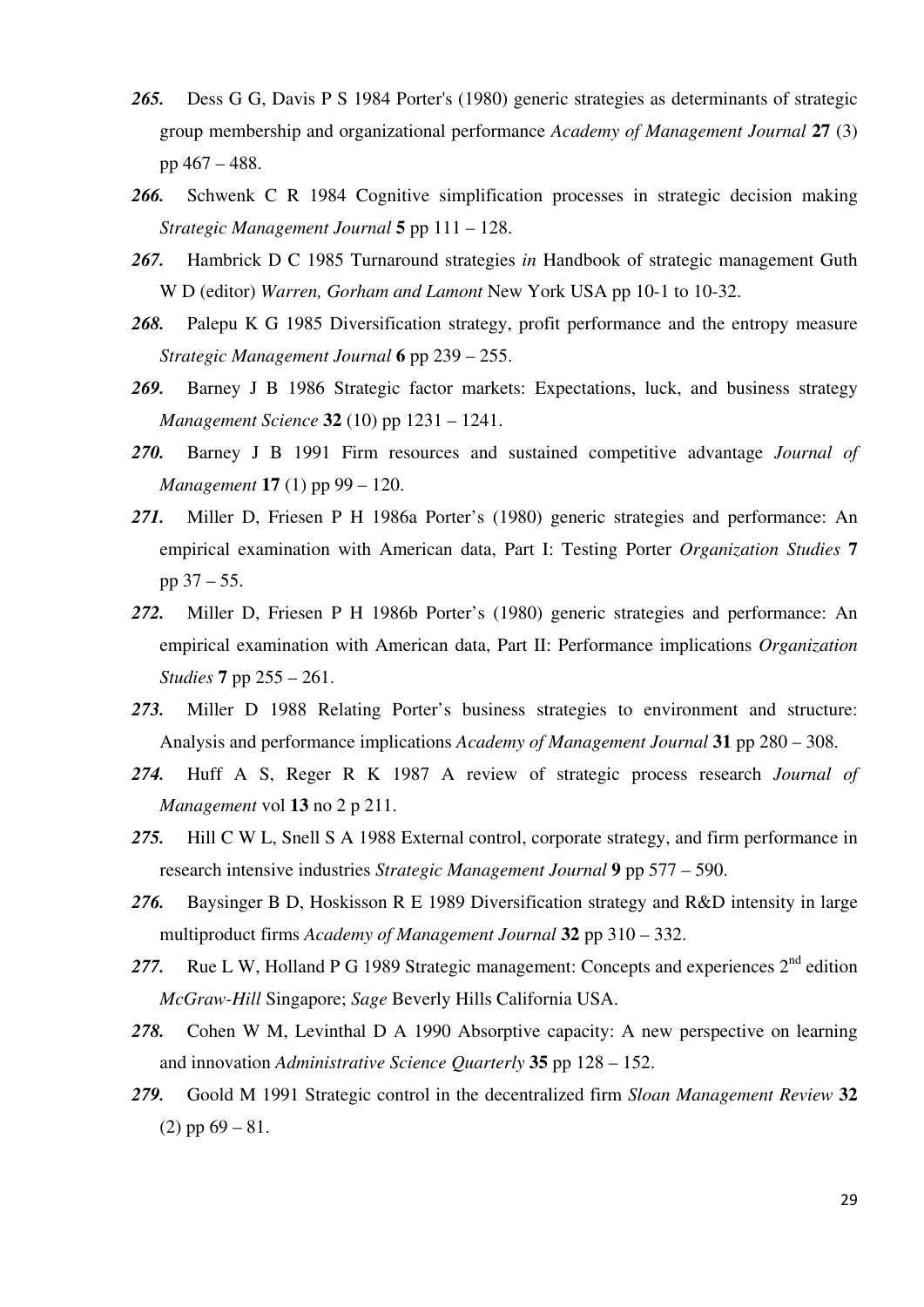- *280.* Goold M, Luchs K 1993 Why diversify? Four decades of managed thinking *Academy of Management Executive*  $7(3)$  pp  $7 - 25$ .
- *281.* Goold M et al. 1994 Corporate level strategy: Creating value in the multi-business company *John Willey & Sons Inc* New York USA.
- *282.* Goold M, Campbell A September, October 1998 Desperately seeking synergy *Harvard Business Review* pp 131 – 143.
- *283.* Alexander M, Goold M, Collis D J, Campbell A, Lieberthal K, Montgomery C A, Palepu K, Prahalad C K, Stalk G, Khanna T, Hart S L, Shulman L F, Evans Ph 1992, 1995, 1996, 1997, 1998, 1999 Harvard Business Review on corporate strategy *Harvard University Press* Cambridge Massachusetts USA ISBN 1-57851-699-4.
- *284.* Yip G 1992 Total global strategy: Managing for worldwide competitive advantage *Prentice Hall* NY USA.
- *285.* Yip G 1998 Asian advantage: Key strategies for winning in the Asia-Pacific region *Addison Wesley/Perseus Books* USA.
- *286.* Yip G 2000 Strategies for Central and Eastern Europe *Macmillan Business* USA.
- *287.* Yip G 2007 Managing global customers *Oxford University Press* Oxford UK.
- *288.* Campbell A et al 1995 Corporate strategy: The quest for parenting advantage *Harvard Business Review* **73** (2) pp 120 – 132.
- *289.* Johnson G, Scholes K 1997 Exploring corporate strategy *Prentice- Hall* London UK.
- *290.* Johnson G, Scholes K, Whittington R 1998 Exploring corporate strategy *Simon & Shuster* UK ISBN 0-2736-8734-4.
- 291. Johnson G, Scholes K, Whittington R 2002, 2003 Exploring corporate strategy 7<sup>th</sup> Edition *Prentice Hall* Pearson Education Limited UK ISBN 0-2736-8734-4.
- *292.* McKiernan P 1997 Strategy past, strategy futures *Long range planning* vol **30** no 5 p 792.
- *293.* Child J, Faulkner D 1998 Strategies of cooperation: Managing alliances, networks and joint ventures *Oxford University Press* Oxford UK.
- 294. Hill C, Jones G 1998 Strategic management 1<sup>st</sup> edition *Houghton Mifflin Co* Boston USA.
- 295. Hill C, Jones G 2004 Cases in strategic management 1<sup>st</sup> edition *Houghton Mifflin Co* Boston USA.
- *296.* Martin R L (1998-1999, 2005-2006) Private communications on the theory of strategy *Rotman School of Management* University of Toronto Canada.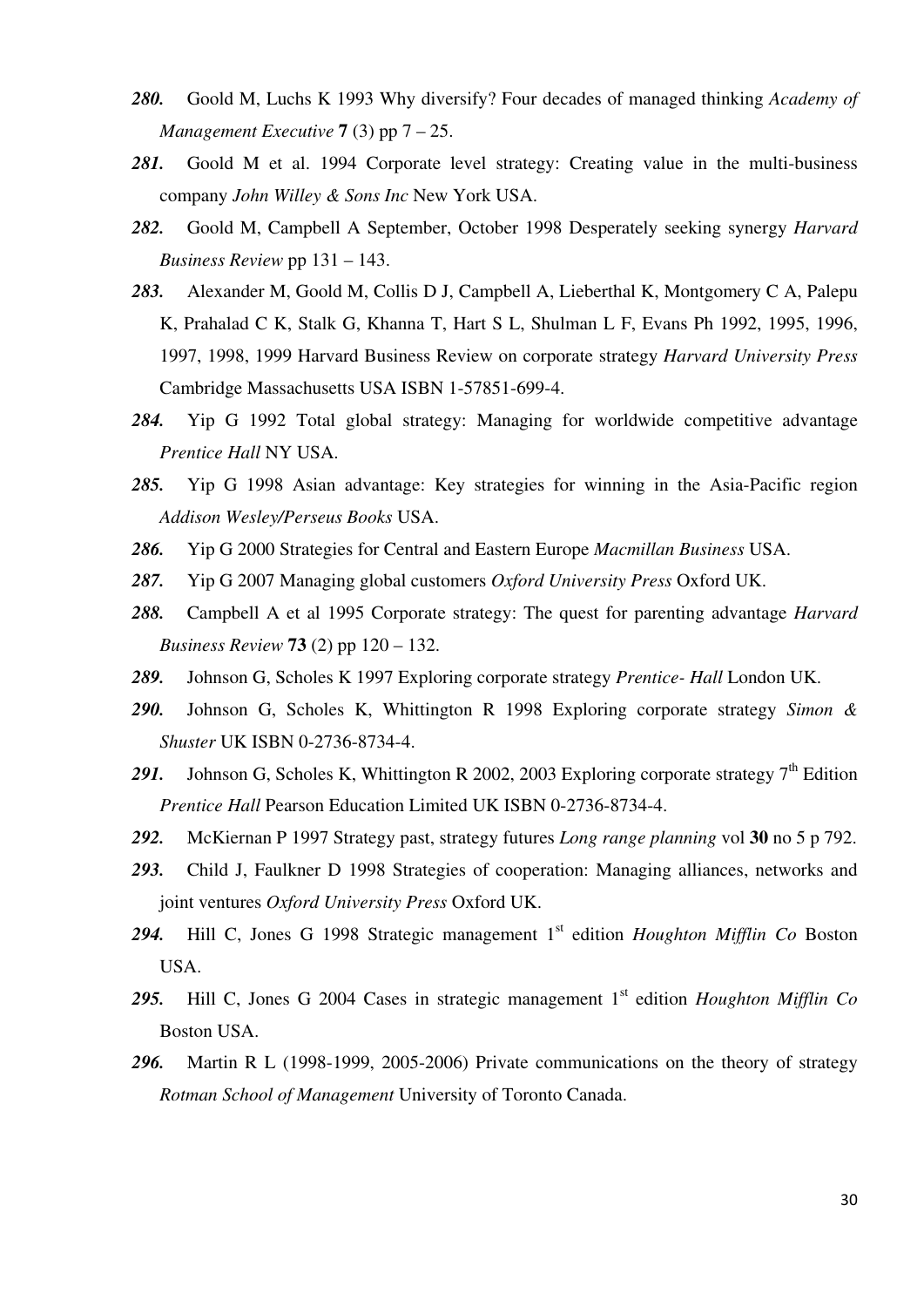- 297. Moldoveanu M, Martin R L 2001 Agency theory and the design of efficient governance mechanisms *Joint Committee on Corporate Governance Meeting* Rotman School of Management University of Toronto Ontario Canada pp 1 – 57.
- *298.* Martin R L 2004 Strategic choice structuring: A set of good choices positions a firm for competitive advantage *Rotman School of Management* University of Toronto Canada pp 1 – 14

www.rotman.utoronto.ca strategicChoiceStructuring.pdf .

- *299.* Martin R L 2007 Becoming an integrative thinker *Rotman Magazine* Rotman School of Management University of Toronto Ontario Canada pp 4 – 9.
- *300.* Martin R L 2007 Designing the thinker *Rotman Magazine* Rotman School of Management University of Toronto Ontario Canada pp 4 – 8.
- *301.* Martin R L 2008 The opposable mind *Harvard Business Press* Cambridge Massachusetts USA.
- *302.* Martin R L 2009 The design of business *Harvard Business School Press* ISBN 1422177807 pp 1 – 256.
- *303.* Lafley A G, Martin R L 2013 Playing to win: How strategy really works *Harvard Business Review Press* ISBN-10: 142218739X ISBN-13: 978-1422187395 pp 1 – 272.
- *304.* Martin R L 2013 Strategy award *Thinkers50* London UK www.thinkers50.org .
- *305.* Shiryaev A N 1999 Essentials of stochastic finance: Facts, models, theory *Advanced Series on Statistical Science & Applied Probability* vol **3** *World Scientific Publishing Co Pte Ltd* Kruzhilin N (translator) ISBN 981-02-3605-0 Singapore pp 383 – 395, 633 – 646.
- *306.* Laffont J-J, Tirole J 1999 Competition in telecommunications *MIT Press* USA.
- *307.* Grant R 2001 Corporate strategy: Managing scope and strategy content *in* Handbook of strategy and management Pettigrew A, Thomas H, Whittington R (editors) *Sage* Newbury Park California USA pp 72 – 98.
- *308.* Welch J 2001 Straight from the gut *Business Plus* ISBN-10: 0446528382 pp 1 496.
- *309.* Welch J 2001 Winning *Warner Business Books* USA.
- *310.* Choo C, Bontis N 2002 The strategic management of intellectual capital and organizational knowledge 1st edition *Oxford University Press* Oxford UK.
- **311.** Drejer A 2002 Strategic management and core competencies 1<sup>st</sup> edition *Quorum Books* Westport Connecticut USA.
- *312.* Sadler P 2003 Strategic management 1st edition *Kogan Page* Sterling VA USA.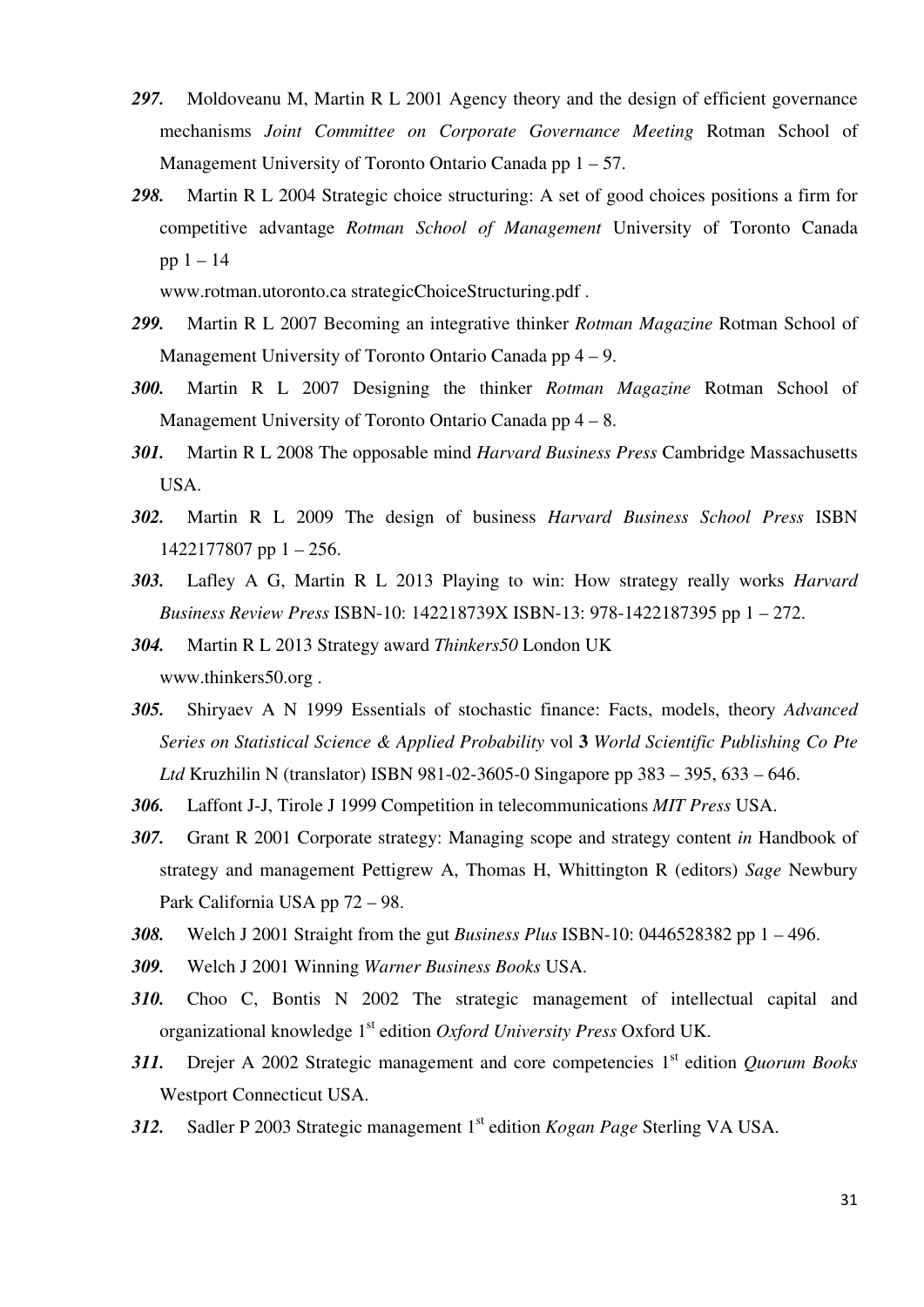- *313.* Gavetti G, Levinthal D A 2004 The strategy field from the perspective of management science: Divergent strands and possible integration *Management Science* vol **50** no 10 pp 1309–1318 ISSN 0025-1909 EISSN 1526-5501.
- *314.* Gavetti G, Rivkin J W 2007 On the origin of strategy: Action and cognition over time *Organization Science* vol **18** no 3 pp 420 – 439 ISSN 1047-7039 EISSN 1526-5455.
- *315.* Kim W C, Mauborgne R January–February 2004 Value innovation The strategic logic of high growth *Harvard Business Review* **75** pp 103 – 112 http://hbr.org/2004/07/value-innovation-the-strategic-logic-of-high-growth/ar/1.
- *316.* Kim W C, Mauborgne R 2005, 2015 Blue ocean strategy: How to create uncontested market space and make the competition irrelevant *Harvard Business School Press* Boston USA ISBN 978-1591396192, ISBN 978-1-62527-449-6 (expanded edition) pp  $1 - 240$ , pp  $1 - 287$ .

www.blueoceanstrategy.com ,

https://smart.ly/blue-ocean-strategy/ .

- *317.* Kim W C, Mauborgne R 2011 Strategy award *Thinkers50* London UK www.thinkers50.org .
- *318.* Roney C 2004 Strategic management methodology 1st edition *Praeger* Westport Connecticut USA.
- 319. Ireland R, Hoskisson R, Hitt M 2006 Understanding business strategy 1<sup>st</sup> edition *Thomson Higher Education* Mason OH USA.
- *320.* Besanko D, Shanley M, Dranove D 2007 Economics of strategy *John Wiley &Sons Inc*  USA.
- 321. Hitt M, Ireland R, Hoskisson R 2007 Management of strategy 1<sup>st</sup> edition *Thomson/South*-*Western* Australia.
- *322.* Kirkbride P S 2007 Developing a leadership and talent architecture *MBS Leader-casts* Melbourne Business School Melbourne Australia.
- *323.* Murphy T, Galunic Ch 2007 Leading in the age of talent wars *INSEAD Leader-casts* INSEAD France.
- 324. Sekhar G 2007 Management information systems 1<sup>st</sup> edition *Excel Books* New Delhi India.
- *325.* Sull D 2007a Simple rules: Strategy as simple rules Part II *Public Lecture* London School of Economics and Political Science London UK.
- *326.* Sull D 2007b Closing the gap between strategy and execution: Strategy and its discontents *Public Lecture* London School of Economics and Political Science London UK.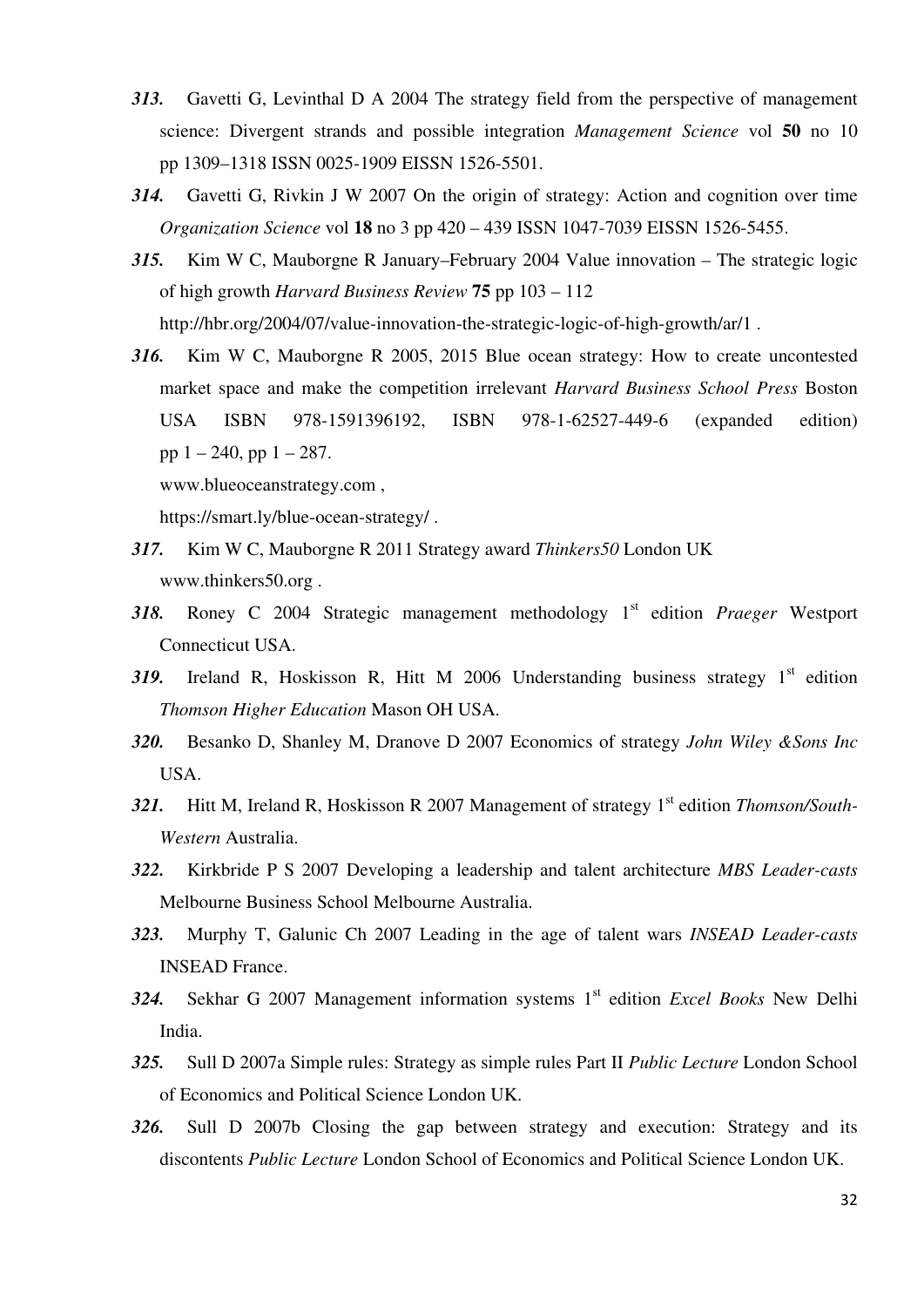- *327.* Sull D 2007c Closing the gap between strategy and execution: Making hard choices *Public Lecture* London School of Economics and Political Science London UK.
- *328.* Sull D 2007d Closing the gap between strategy and execution: The strategy loop in action *Public Lecture* London School of Economics and Political Science London UK.
- *329.* Sull D 2008 An iterative approach to the strategy *Public Lecture* London School of Economics and Political Science London UK.
- *330.* Teece D J, Winter S 2007 Dynamic capabilities: Understanding strategic change in organizations *Blackwell* Oxford UK.
- *331.* Samuels R 2008 Japan's grand strategy *Public Lecture on 13.10.2008* London School of Economics and Political Science London UK http://www.lse.ac.uk/collections/LSEPublicLecturesAndEvents/events/2008/20080819t1316 z001.htm http://richmedia.lse.ac.uk/publicLecturesAndEvents/20081013\_1830\_japansGrandStrategy.m

p3

- *332.* Chamberlain G P 2010 Understanding strategy *Create Space* Charleston South Carolina USA.
- *333.* Holt D, Cameron D 2010 Cultural strategy *Oxford University Press* Oxford UK ISBN 978-0-19-958740-7.
- *334.* Heracleous 2013 Quantum strategy by Apple Inc *Organizational Dynamics* **42** pp 92 99 www.elsevier.com/locate/orgdyn .
- *335.* Ive J, Foulkes N March 6 2015 The man behind the Apple watch *How to Spend It Financial Times* London UK

http://howtospendit.ft.com/articles/77791 .

*336.* Ledenyov D O, Ledenyov V O 2015b Winning virtuous strategy creation by interlocking interconnecting directors in boards of directors in firms in information century *MPRA Paper no 61681* Munich University Munich Germany, *SSRN Paper no SSRN-id2553938 Social Sciences Research Network* New York USA pp 1 – 108 http://mpra.ub.uni-muenchen.de/61681/ , http://ssrn.com/abstract=2553938.

*337.* Ledenyov D O, Ledenyov V O 2015n Quantum strategy creation by interlocking interconnecting directors in boards of directors in modern organizations at time of globalization *MPRA Paper no 68404* Munich University Munich Germany, *SSRN Paper no SSRN-id2704417 Social Sciences Research Network* New York USA pp 1 – 104 http://mpra.ub.uni-muenchen.de/68404/ ,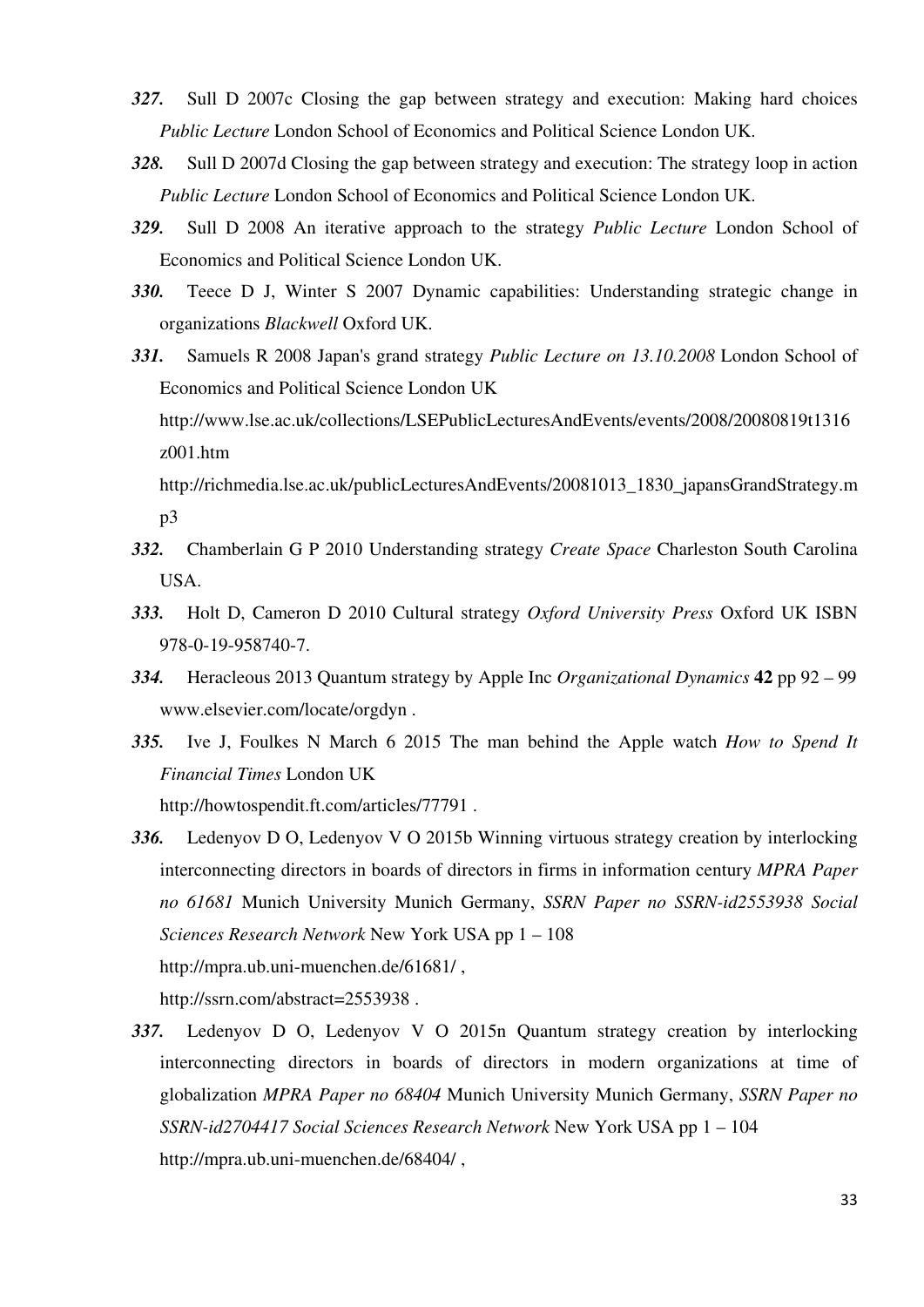http://ssrn.com/abstract=2704417 .

*338.* Ledenyov D O, Ledenyov V O 2015o Multivector strategy vs quantum strategy by Apple Inc *MPRA Paper no 68730* Munich University Munich Germany, *SSRN Paper no SSRNid2707662 Social Sciences Research Network* New York USA pp 1 – 109 http://mpra.ub.uni-muenchen.de/68730/ , http://ssrn.com/abstract=2707662.

*Probability Theory, Statistics Theory, Spectrum Analysis Theory, Brownian Movement Theory, Diffusion Theory, Chaos Theory, Information Communication Theory in Econometrics and Econophysics Sciences:*

- *339.* Huygens 1657 De ratiociniis in aleae ludo (On calculations in games of chance).
- *340.* Bernoulli J 171 3 Ars conjectandi (The art of guessing).
- *341.* Bernoulli D 1738, 1954 Specimen theoria novae de mensura sortis *Commentarii Academiae Scientiarium Imperialis Petropolitanae* Petropoli vol **5** pp 175 – 192; Exposition of a new theory on the measurements of risk Sommer L (translator) *Econometrica* vol **22** pp  $23 - 36.$
- *342.* De Moivre 1730 Miscellanea analytica supplementum (The analytic method).
- *343.* Fourier J-B J 1807-1822, 1878, 2009 Théorie Analytique de la Chaleur *Firmin Didot*, *Cambridge University Press* ISBN 978-1-108-00178-6, ISBN 978-1-108-00180-9.
- *344.* Fourier J-B J 1824 Mémoires de l'Académie Royale des Sciences de l'Institut de France **VII** pp 570 – 604

http://www.academie-

sciences.fr/activite/archive/dossiers/Fourier/Fourier\_pdf/Mem1827\_p569\_604.pdf .

- *345.* De Laplace 1812 Théorie analytique des probabilities *Paris* France.
- *346.* Bunyakovsky V Ya 1825a Rotary motion in a resistant medium of a set of plates of constant thickness and defined contour around an axis inclined with respect to the horizon *Ph D Thesis no 1* under Prof. Augustin - Louis Cauchy supervision *École Polytechnique* Paris France.
- *347.* Bunyakovsky V Ya 1825b Determination of the radius-vector in elliptical motion of planets *Ph D Thesis no 2* under Prof. Augustin - Louis Cauchy supervision *École Polytechnique* Paris France.
- *348.* Bunyakovsky V Ya 1825c Heat propagation in solids *Ph D Thesis no 3* under Prof. Augustin - Louis Cauchy supervision *École Polytechnique* Paris France.
- *349.* Bunyakovsky V Ya 1846 Foundations of the mathematical theory of probability *St. Petersburg* Russian Federation.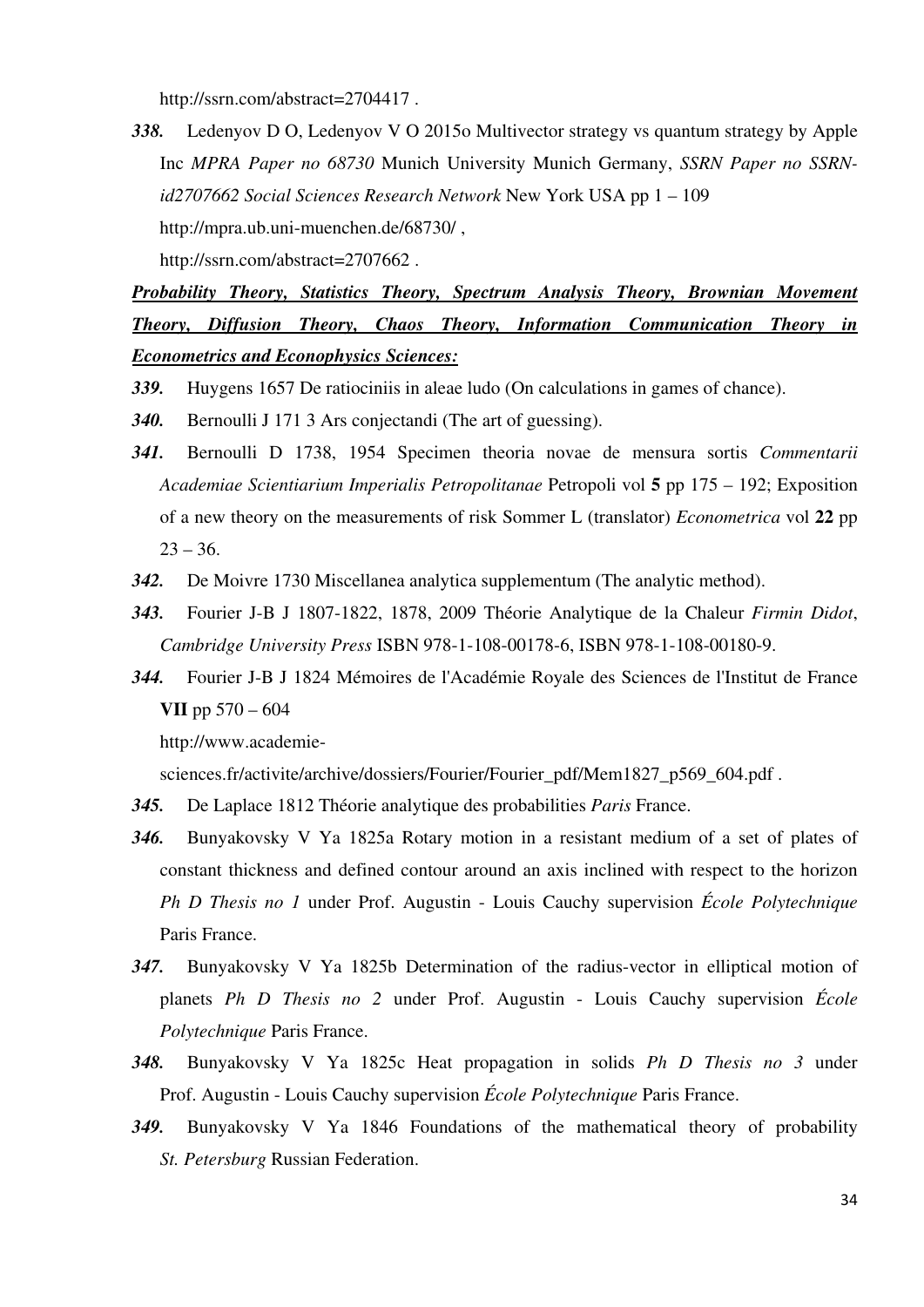*350.* Connor J J, Robertson E F July 2000 Viktor Yakovlevich Bunyakovsky (December 16, 1804 - December 12, 1889) *School of Mathematics and Statistics* University of St Andrews Scotland UK

http://www-history.mcs.st-andrews.ac.uk/Biographies/Bunyakovsky.html .

- *351. V Ya Bunyakovsky International Conference* (August 20 21) 2004 Private communications with conference participants on V Ya Bunyakovsky's mathematical theory of probability and its applications in econophysics and econometrics during a tour to Town of Bar Vinnytsia Region Ukraine *V Ya Bunyakovsky International Conference Institute of Mathematics of National Academy of Sciences of Ukraine (NASU)* Kyiv Ukraine www.imath.kiev.ua/~syta/bunyak .
- *352.* Chebyshev P L 1846 An experience in the elementary analysis of the probability theory *Crelle's Journal fur die Reine und Angewandte Mathematik*.
- *353.* Chebyshev P L 1867 Des valuers moyennes *Journal de Math'ematics Pures et Appliqu'ees* vol **12** pp 177 – 184.
- *354.* Chebyshev P L 1891 Sur deux theoremes relatifs aux probabilities *Acta Mathematica* vol **14**.
- *355.* Chebyshev P L 1936 Theory of probability: Lectures given in 1879 and 1880 Lyapunov A N (lecture notes writer) Krylov A N (editor) *Moscow - St Petersburg* Russian Federation.
- *356.* Markov A A 1890 On one problem by D I Mendeleev *Zapiski Imperatorskoi Akademii Nauk SPb* **62** pp 1 – 24.
- *357.* Markov A A 1899 Application des functions continues au calcul des probabilit´es *Kazan Bulletin* **9** (2) pp 29 – 34 Russian Federation.
- *358.* Markov A A 1900, 1912, 1913 Calculation of probabilities *St Petersburg* Russian Federation; Wahrscheinlichkeits-Rechnung *Teubner* Leipzig-Berlin Germany; 3rd edition *St Petersburg* Russian Federation.
- *359.* Markov A A 1906 Extension of law of big numbers on variables, depending from each other *Izvestiya Fiziko-Matematicheskogo Obschestva pri Kazanskom Universitete* 2nd series vol **15** (94) pp 135 – 156 Russian Federation.
- *360.* Markov A A 1907, 1910 Research on fine case of depending trials *Izvestiya Akademii Nauk SPb* 6<sup>th</sup> series vol **1** (93) pp 61 – 80; Recherches sur un cas remarquable d'epreuves dependantes *Acta Mathematica* **33** pp 87 – 104 Stockholm Sweden.
- *361.* Markov A A 1908, 1912, 1971 Extension of limit theorems of calculation of probabilities to sum of variables, connected in chain *Zapiski Akademii Nauk po Fiziko-Matematicheskomu*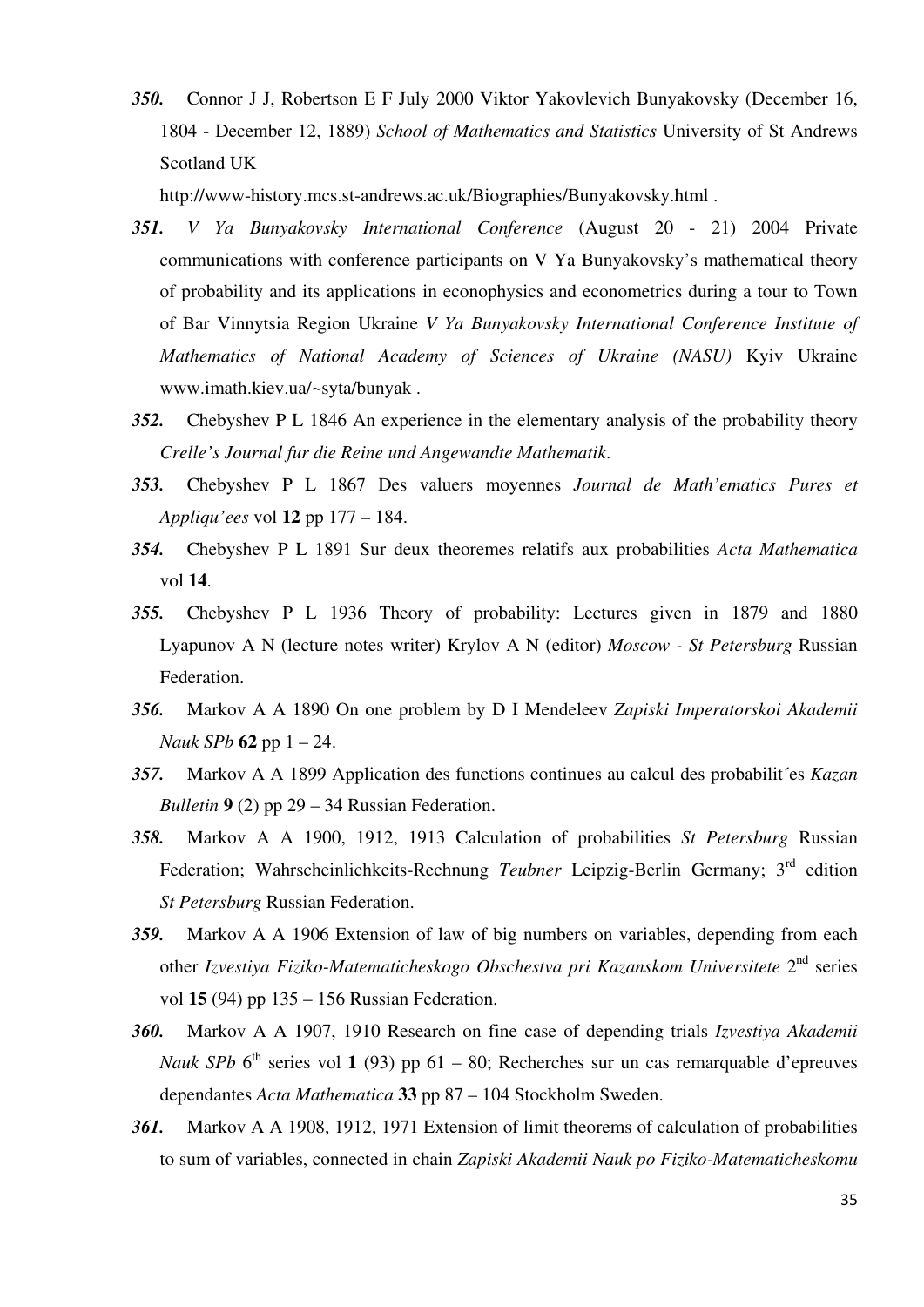*Otdeleniyu* 8th series vol **25** (3); Ausdehnung der Satze uber die Grenzwerte in der Wahrscheinlichkeitsrechnung auf eine Summe verketteter Grossen Liebmann H (translator) *in* Wahrscheinlichkeitsrechnung Markov A A (author) pp 272 – 298 *Teubner B G* Leipzig Germany; Extension of the limit theorems of probability theory to a sum of variables connected in a chain Petelin S (translator) *in* Dynamic probabilities systems Howard R A (editor) vol **1** pp 552 – 576 *John Wiley and Sons Inc* New York USA.

- *362.* Markov A A 1910 Research on common case of trials, connected in chain *Zapiski Akademii Nauk po Fiziko-Matematicheskomu Otdeleniyu* 8th series vol **25** (93) Russian Federation.
- *363.* Markov A A 1911 On one case of trials, connected in complex chain *Izvestiya Akademii Nauk SPb*  $6<sup>th</sup>$  series vol **5** (93) pp 171 – 186 Russian Federation.
- *364.* Markov A A 1912 On trials of connected in chain unobserved events *Izvestiya Akademii Nauk SPb* 6<sup>th</sup> series vol 6 (98) pp 551 – 572 Russian Federation.
- *365.* Markov A A 1913 Example of statistical research on text of "Eugene Onegin", illustrating interconnection of trials in chain *Izvestiva Akademii Nauk SPb* 6<sup>th</sup> series vol 7 (93) pp 153 – 162 Russian Federation.
- *366.* Fisher I 1892 Mathematical investigations in the theory of value and prices *Transactions of the Connecticut Academy* **9** pp 1 – 124.
- *367.* Einstein A 1905 On the movement of small particles suspended in a stationary liquid demanded by the molecular-kinetic theory of heat *Annalen der Physik* **17** pp 549 – 560.
- *368.* Einstein A 1956 Investigation on the theory of the Brownian motion Furth R (editor) *Dover* New York USA.
- *369.* Einstein A, Smolukhovsky M 1936 Brownian movement: Collection of research papers *ONTI* Moscow Russian Federation.
- *370.* Slutsky E E 1910 Theory of marginal utility *M Sc Thesis* Vernadsky National Library Kiev Ukraine.
- *371.* Slutsky Е Е 1912 Theory of correlation and elements of study about distribution curves *Kiev Commerce Institute Bulletin* **16** pp 1 – 208 Kiev Ukraine.
- *372.* Slutsky Е Е 1913 On the criterion of goodness of fit of the regression lines and the best method of fitting them to the data *Journal Royal Statistics Society* vol **77** part I pp 8 – 84.
- *373.* Slutsky Е Е 1914 Sir William Petty: Short overview of his economic visions with attachment of his several important research works *Kiev Commerce Institute Bulletin* **18** pp 5 – 48 Kiev Ukraine.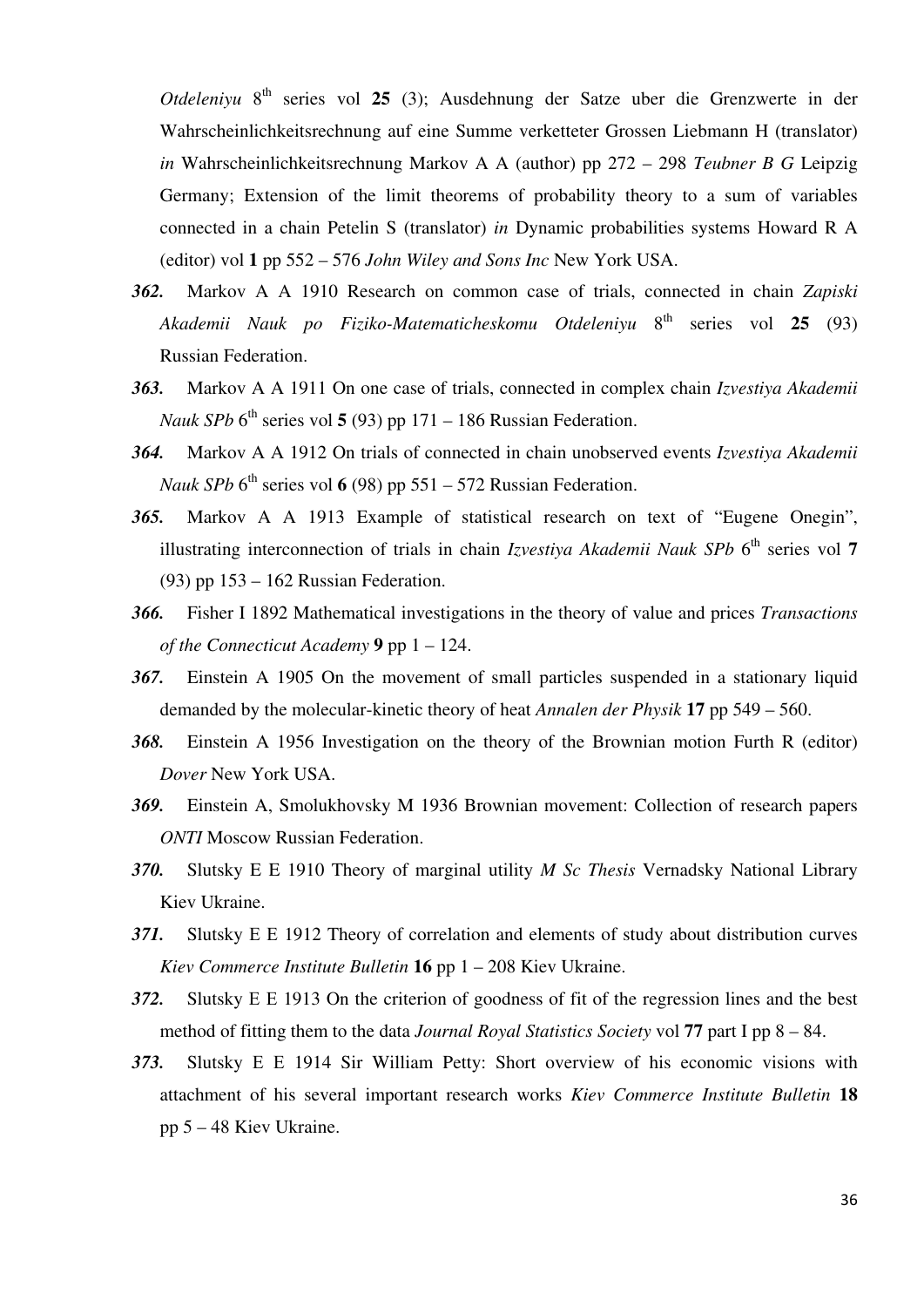- *374.* Slutsky Е Е 1915 Sulla teoria sel bilancio del consumatore *Giornale degli economisti e rivista di statistica* **51** no 1 pp 1 – 26 Italy.
- *375.* Slutsky Е Е 1922a Statistics and mathematics. Review of Kaufman *Statistics Bulletin* **3 4** pp 104 – 120.
- *376.* Slutsky E E 1922b To the question of logical foundations of probability calculation *Statistics Bulletin* **9** - **12** pp 13 – 21.
- *377.* Slutsky E E 1923a On the some patterns of correlation connection and the systematic error of correlation coefficient *Statistics Bulletin* **1** – **3** pp 31 – 50.
- *378.* Slutsky E E 1923b On a new coefficient of mean density of population *Statistics Bulletin*   $4 - 6$  pp  $5 - 19$ .
- *379.* Slutsky E E 1923c On calculation of state revenue from emission of paper money *Local Economy* **2** pp 39 – 62 Kiev Ukraine.
- *380.* Slutsky E E 1925a On the law of large numbers *Statistics Bulletin* **7 9** pp 1 55.
- *381.* Slutsky E E 1925b Ueber stochastische Asymptoten und Grenzwerte *Metron* Padova Italy vol **5** no 3 pp 3 – 89.
- *382.* Slutzhi E E 1926 Ein Beitrag zur Formal-praxeologischen Grundlegung der Oekonomik *Ann de la classe des sci soc-econ* Akad Oukrainienne des Sciences Kiev Ukraine vol **4** pp 3 – 12.
- *383.* Slutsky E E 1927a The summation of random causes as sources of cyclic processes *Problems of Conjuncture* (*Voprosy Kon'yunktury*) vol **3** issue 1 pp 34 – 64 Moscow Russian Federation.
- *384.* Slutzhi Е Е 1927b Zur Kritik des Bohm-Bawerkschen Wertbegriffs und seiner Lehre von der Messbarkeit des Wertes *Schmollers Jb* **51** (4) pp 37 – 52.
- *385.* Slutsky E E 1929 Sur l'erreur quadratique mogenne du coefficient de correlation dans le cas des suites des epreuves non independantes *Comptes rendus* **189** pp 612 – 614.
- *386.* Slutsky E E 1935 To the extrapolation problem in connection with forecast problem *Geophysics Journal* **5** (3) pp 263 – 277.
- *387.* Slutsky E E 1937a Quelche propositione relative alla teoria delle funzioni aleatorie *Giornale dell Istituto Italiano degli Attuari* **8** no 2 pp 3 – 19.
- *388.* Slutsky E E 1937b The summation of random causes as the source of cyclical processes *Econometrica* **5** pp 105 – 146.
- *389.* Slutsky E E 1942, 1999 Autobiography of December 3, 1942 *Economics School* **5**  pp 18 – 21.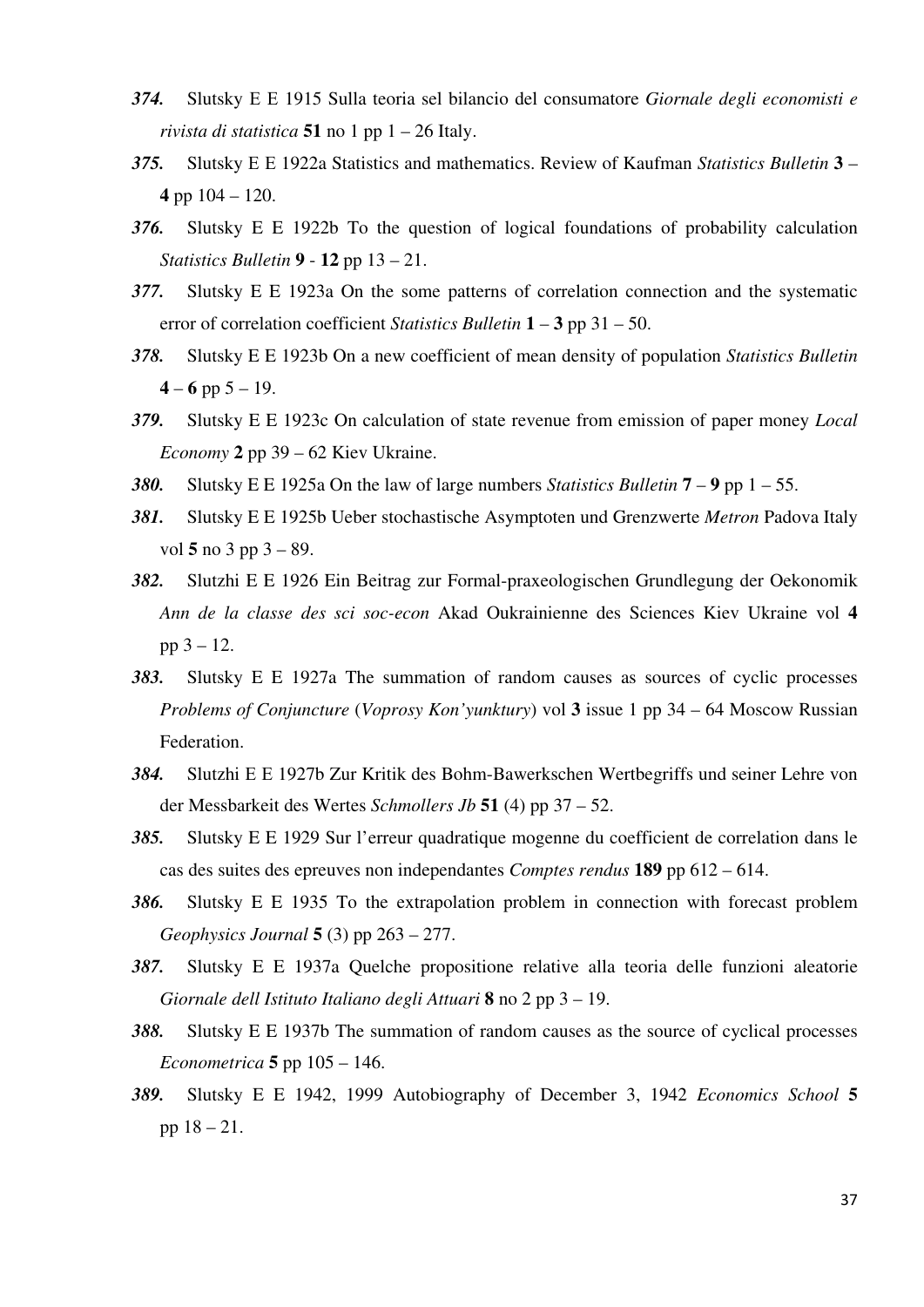- *390.* Slutsky E E 1960 Selected research works (Izbrannye trudy) *Academy of Sciences of USSR* Moscow Russian Federation.
- *391.* Bowley A L 1924 The mathematical groundwork of economic *Clarendon Press* Oxford UK.
- *392.* Kolmogorov A N 1937 Markov chains with countable many states *Bulletin Moscow University* **1**.
- *393.* Kolmogorov A N 1938 On analytic methods in probability theory *in* Selected works of Kolmogorov A N vol **2** Probability theory and mathematical statistics Shiryaev A N (editor) *Springer* Germany.
- *394.* Kolmogorov A N 1947 The contribution of Russian science to the development of probability theory *Uchenye Zapiski Moskovskogo Universiteta* no 91.
- *395.* Kolmogorov A N 1956 Probability theory in Mathematics: Its contents, methods, and meaning *Academy of Sciences USSR* vol **2**.
- *396.* Kolmogorov A N 1956 Foundations of the theory of probability *Chelsea* New York USA.
- *397.* Kolmogorov A N 1985 Mathematics and mechanics Selected works vol **1** *Nauka Publishing House* Moscow Russian Federation.
- *398.* Kolmogorov A N 1986 Probability theory and mathematical statistics Selected works vol **2** *Nauka Publishing House* Moscow Russian Federation.
- *399.* Allen R G D 1938 Mathematical analysis for economists *Macmillan* London UK.
- *400.* Cramer H 1940 On the theory of stationary random processes *Ann Math* vol *41* pp 215 – 230.
- *401.* Cramer H 1946 Mathematical methods of statistics *Princeton University Press* USA.
- *402.* Cramer H, Leadbetter M 1967 Stationary and related stochastic processes. Sample function properties and their applications *John Wiley and Sons Inc* NY USA.
- 403. Bemshtein S N 1946 Theory of probability 4<sup>th</sup> edition *Gostehizdat* Moscow Russian Federation.
- *404.* Bogolyubov N N 1946 Dynamic problems in statistic physics.
- *405.* Neyman J, Scott E L 1948 Consistent estimates based on partially consistent observations *Econometrica* **16** pp 1 – 32.
- *406.* Shannon C E 1948 A mathematical theory of communication *Bell System Technical Journal* **27** pp 379 – 423 and pp 623 – 656.
- *407.* Terletsky Ya P 1950 Dynamic and statistic laws of physics *Publishing House of Moscow State University* Russian Federation pp 1 – 96.
- *408.* Hannan E J 1960 Time series analysis *Methuen* London.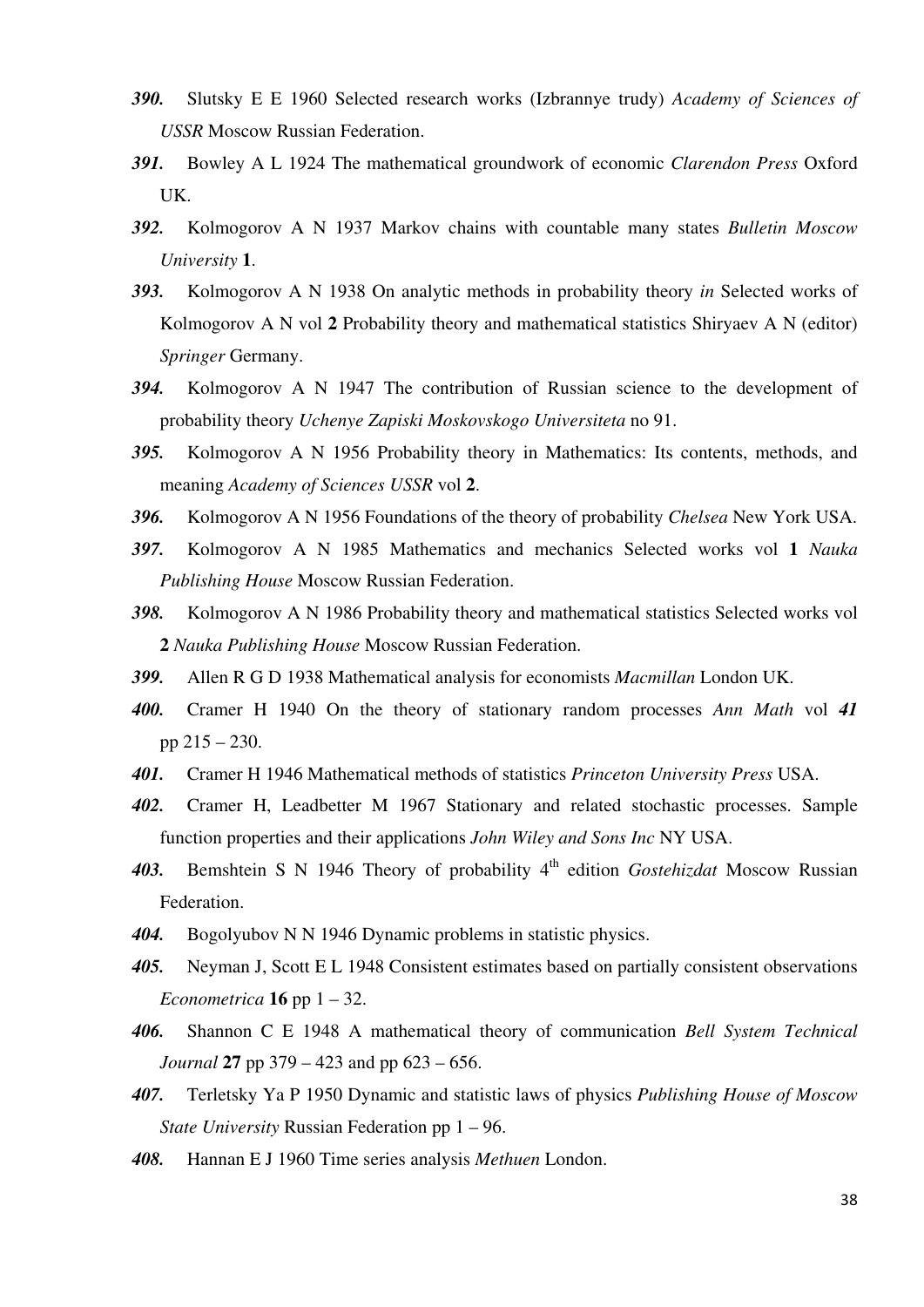- *409.* Hannan E J 1970 Multiple time series *John Wiley and Sons Inc* New York USA.
- *410.* Mandelbrot B B 1960 The Pareto-Levy law and the distribution of income *International Economic Review* no 1.
- *411.* Mandelbrot B B 1963a The stable Paretian income distribution when the apparent exponent is near two *International Economic Review* no 4.
- *412.* Mandelbrot B B 1963b The variation of certain speculative prices *Journal of Business* vol **36** pp 394 – 419.
- *413.* Mandelbrot B B 1965 Une classe de processus stochastiques homothetiques a soi: Application a la loi climatologique de H. E. Hurst Comptes Rendus de l'Academie des Sciences vol **240** pp 3274 – 3277 Paris France.
- *414.* Mandelbrot B B 1967a The variation of some other speculative prices Joural of Business vol **40** pp 393 – 413.
- *415.* Mandelbrot B B (April) 1967b Some noises with 1/f spectrum: A bridge between direct current and white noise *IEEE Transactions on Information* Theory USA.
- *416.* Mandelbrot B B, Taylor H M 1967 On the distribution of stock price difference *Operations Research* vol **15** no 6 pp 1057 – 1062.
- *417.* Mandelbrot B B, van Ness J W 1968 Fractional Brownian motions, fractional noises and applications *SIAM Review* vol **10** no 4 pp 422 – 437.
- *418.* Mandelbrot B B 1969 Robustness of the rescaled range R/S in the measurement of noncyclic long-run statistical dependence *Water Resources Research* vol **5** no 5 pp 967 – 988.
- *419.* Mandelbrot B B, Wallis J R 1969 Computer experiments with fractional Gaussian noises I, II, III *Water Resources Research* vol **5** pp 228 – 267.
- *420.* Mandelbrot B B 1971 When can price be arbitrated efficiently? A limit of the validity of the random walk and martingale models *Review of Economics and Statistic* vol **53** pp 225 – 236.
- *421.* Mandelbrot B B 1972 Statistical methodology for non-periodic cycles: From the covariance to R/S analysis Annals of Economic and Social Measurement vol **1** no 3 pp 259 – 290.
- *422.* Mandelbrot B B 1975a Les objects fractals *Flammarion* Paris France.
- *423.* Mandelbrot B B 1975b Limit theorems on the self-normalized range for weakly and strongly dependent process *Zeitschrift Wahrscheinlichkeitsttheorie und Verwandte Gebiete* vol **31** pp 271 – 285.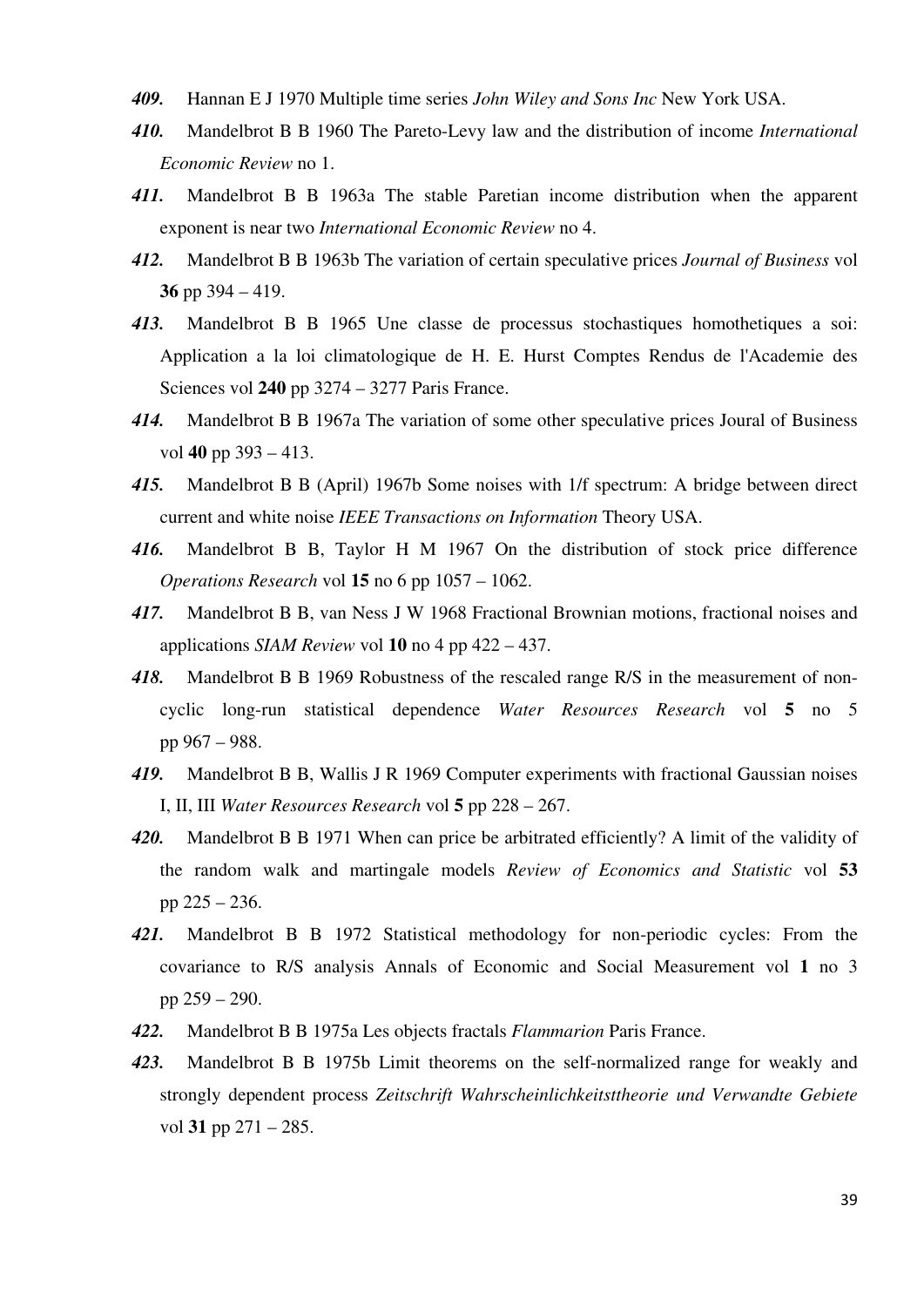- *424.* Mandelbrot B B 1977 Fractals: Form, chance and dimension *W H Freeman* San Francisco USA.
- *425.* Mandelbrot B B 1982 The fractal geometry of nature *W H Freeman* San Francisco USA.
- *426.* Mandelbrot B B 1997 Fractals and scaling in finance *Springer* New York USA.
- *427.* Gnedenko B V, Khinchin A Ya 1961 An elementary introduction to the theory of probability *Freeman* San Francisco USA.
- *428.* Gnedenko B V 1988 The theory of probability *Mir* Moscow Russian Federation.
- *429.* Shiryaev A N 1961 The problem of the most rapid detection of a disturbance in a stationary process *Soviet Mathematical Doklady* **2** pp 795 – 799.
- *430.* Shiryaev A N 1963 On optimal methods in quickest detection problems *Theory of Probability and its Applications* **8** (1) pp 22 – 46.
- *431.* Shiryaev A N 1964 On Markov sufficient statistics in non-additive Bayes problems of sequential analysis *Theory of Probability and its Applications* **9** (4) pp 670 – 686.
- *432.* Shiryaev A N 1965 Some exact formulas in a 'disorder' problem *Theory of Probability and its Applications* **10** pp 348 – 354.
- *433.* Grigelionis B I, Shiryaev A N 1966 On Stefan's problem and optimal stopping rules for Markov processes *Theory of Probability and its Applications* **11** pp 541 – 558.
- *434.* Shiryaev A N 1967 Two problems of sequential analysis *Cybernetics* **3** pp 63 69.
- *435.* Liptser R S, Shiryaev A N 1977 Statistics of random processes *Springer-Verlag* New York USA.
- *436.* Shiryaev A N 1972 Random processes *Moscow State University Press* Russian Federation.
- *437.* Shiryaev A N 1973, 1974 Probability, statistics, random processes *Moscow State University Press* vols **1**, **2** Russian Federation.
- 438. Shiryaev A N 1978, 2008b Optimal stopping rules 1<sup>st</sup> edition, 3<sup>rd</sup> edition *Springer ISSN 0172-4568 Library of Congress Control Number: 2007934268* Berlin Germany pp  $1 - 217$ .
- *439.* Shiryaev A N 1988 Probability *Springer-Verlag* Berlin Heidelberg Germany.
- *440.* Shiryaev A N 1995 Probability 2nd edition *Springer Verlag* ISBN 0-387-94549-0 New York USA pp  $1 - 621$ .
- *441.* Shiryaev A N 1998a Foundations of stochastic financial mathematics vol **1** *Fazis Scientific and Publishing House* Moscow Russian Federation ISBN 5-7036-0044-8 pp 1 – 492.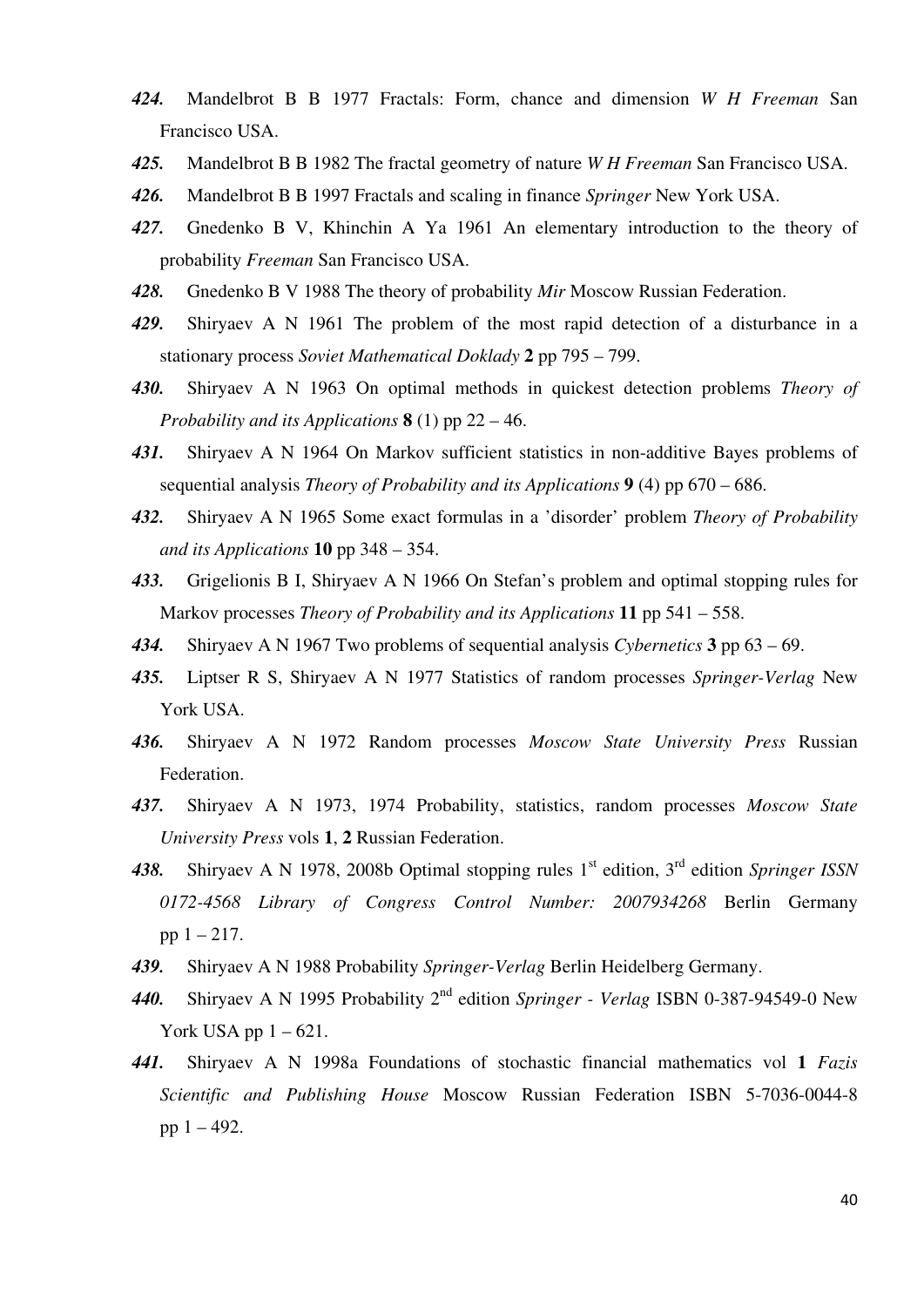- *442.* Shiryaev A N 1998b Foundations of stochastic financial mathematics vol **2** *Fazis Scientific and Publishing House* Moscow Russian Federation ISBN 5-7036-0044-8 pp 493 – 1017.
- *443.* Shiryaev A N 1999 Essentials of stochastic finance: Facts, models, theory *Advanced Series on Statistical Science & Applied Probability* vol **3** *World Scientific Publishing Co Pte Ltd* Kruzhilin N (translator) ISBN 981-02-3605-0 Singapore pp 1 – 834.
- *444.* Shiryaev A N, Spokoiny V G 2000 Statistical experiments and decisions: Asymptotic theory *World Scientific Publishing Co Pte Ltd* ISBN 9810241011 Singapore pp 1 – 283.
- *445.* Graversen S E, Peskir G, Shiryaev A N 2001 Stopping Brownian motion without anticipation as close as possible to its ultimate maximum *Theory of Probability and its Applications* **45** pp 125 – 136 MR1810977

http://www.ams.org/mathscinetgetitem?mr=1810977 .

- *446.* Kallsen J, Shiryaev A N 2001 Time change representation of stochastic integrals *Theory of Probability and its Applications* **46** pp 579 – 585 MR1978671 http://www.ams.org/mathscinet-getitem?mr=1978671.
- *447.* Kallsen J, Shiryaev A N 2002 The cumulant process and Esscher's change of measure *Finance Stoch* **6** pp 397 – 428 MR1932378 http://www.ams.org/mathscinetgetitem?mr=1932378 .
- *448.* Shiryaev A N 2002 Quickest detection problems in the technical analysis of the financial data *Proceedings Mathematical Finance Bachelier Congress* Paris France (2000) *Springer*  Germany pp 487 – 521 MR1960576

http://www.ams.org/mathscinet-getitem?mr=1960576 .

- *449.* Jacod J, Shiryaev A N 2003 Limit theorems for stochastic processes *2nd edition*  Grundlehren der Mathematischen Wissenschaften [Fundamental Principles of Mathematical Sciences] **288** *Springer* Berlin Germany *MR1943877*  http://www.ams.org/mathscinetgetitem?mr=1943877.
- *450.* Shiryaev A N 2004 Kolmogorov and modern mathematics *International Conference at Mathematical Institute named after V A Steklov June 16-21, 2003* Russian Academy of Sciences Moscow Russian Federation ISBN 5-98419-003-6 pp 1 – 195.
- *451.* Shiryaev A N, Grossinho M R, Oliveira P E, Esquível M L (editors) 2006 Stochastic finance *Springer* Germany ISBN-10:0-387-28262-9 pp 1 – 364.
- *452.* Peskir G, Shiryaev A N 2006 Optimal stopping and free-boundary problems *Lectures in Mathematics* ETH Zürich *Birkhäuser* Switzerland MR2256030 http://www.ams.org/mathscinet-getitem?mr=2256030 .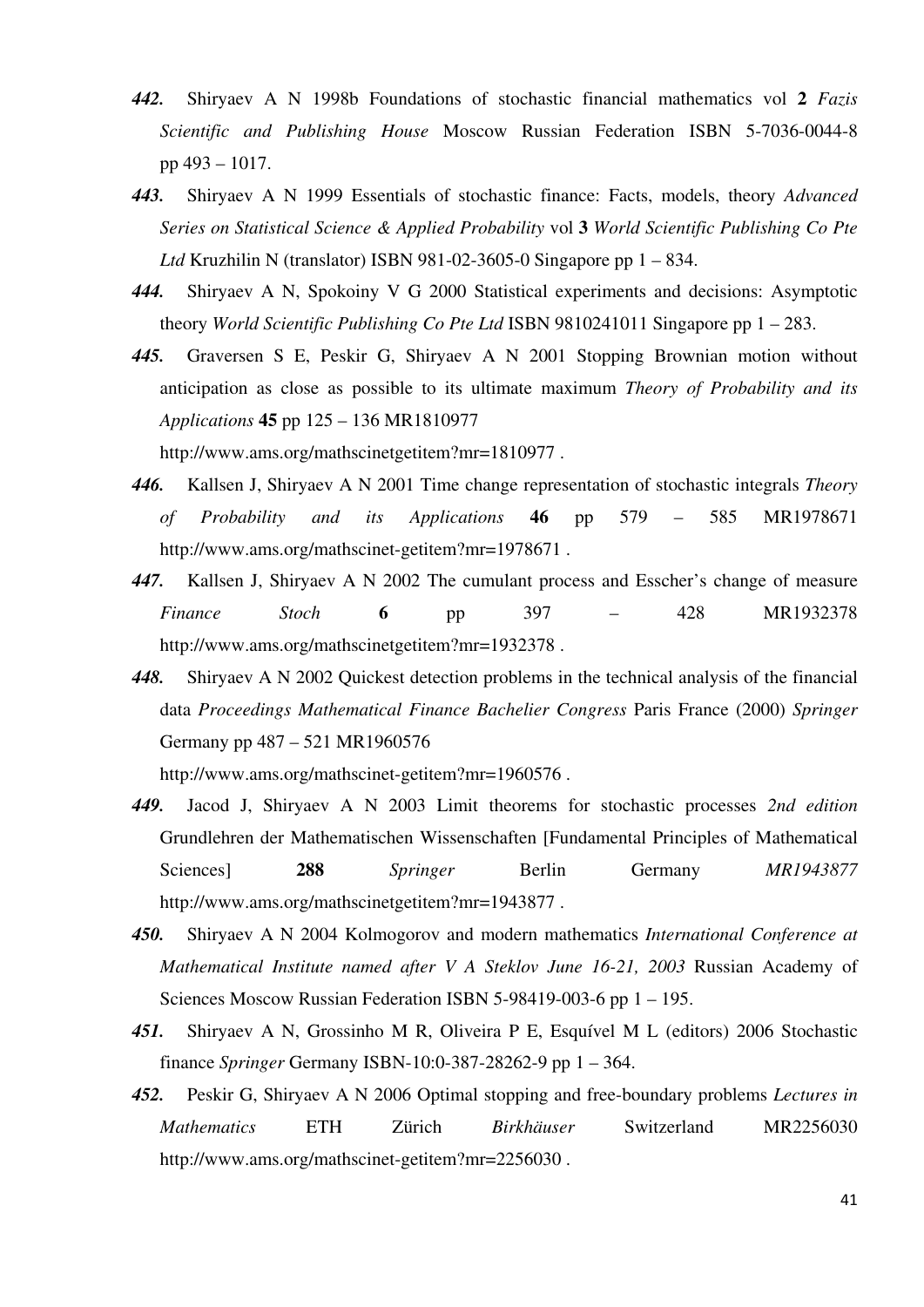- *453.* Feinberg E A, Shiryaev A N 2006 Quickest detection of drift change for Brownian motion in generalized Bayesian and mini-max settings *Statistics & Decisions* **24** (4) pp 445 – 470.
- *454.* Kabanov Yu, Lipster R, Stoyanov J 2006 The Shiryaev festschrift: From stochastic calculus to mathematical finance *Springer* Germany pp 1 – 668.
- *455.* du Toit J, Peskir G, Shiryaev A N 2007 Predicting the last zero of Brownian motion with drift *Cornell University* NY USA pp 1 – 17 http://arxiv.org/abs/0712.3415v1.
- *456.* Shiryaev A N 2008a Generalized Bayesian nonlinear quickest detection problems: on Markov family of sucient statistics *Mathematical Control Theory and Finance Proceedings of the Workshop of April 10–14 2007* Lisbon Portugal Sarychev A et al (editors) *Springer*  Berlin Germany pp 377 – 386.
- *457.* Eberlein E, Papapantoleon A, Shiryaev A N 2008 On the duality principle in option pricing: Semimartingale setting *Finance Stoch* **12** pp 265 – 292 http://www.ams.org/mathscinet-getitem?mr=2390191 .
- *458.* Shiryaev A N, Novikov A A 2009 On a stochastic version of the trading rule "Buy and hold" *Statistics & Decisions* **26** (4) pp 289 – 302.
- *459.* Eberlein E, Papapantoleon A, Shiryaev A N 2009 Esscher transform and the duality principle for multidimensional semimartingales *The Annals of Applied Probability* vol **19** no 5 pp 1944 – 1971 http://dx.doi.org/10.1214/09-AAP600 http://arxiv.org/abs/0809.0301v5 .
- *460.* Shiryaev A N, Zryumov P Y 2009 On the linear and nonlinear generalized Bayesian disorder problem (discrete time case) optimality and risk – modern trends in mathematical finance *The Kabanov Festschrift* Delbaen F et al (editors) *Springer* Berlin Germany pp 227 – 235.
- *461.* Gapeev P V, Shiryaev A N 2010 Bayesian quickest detection problems for some diffusion processes *Cornell University* NY USA pp 1 – 25 http://arxiv.org/abs/1010.3430v2 .
- *462.* Karatzas I, Shiryaev A N, Shkolnikov M 2011 The one-sided Tanaka equation with drift *Cornell University NY USA*

http://arxiv.org/abs/1108.4069v1 .

- *463.* Shiryaev A N, Zhitlukhin M V 2012 Optimal stopping problems for a Brownian motion with a disorder on a finite interval *Cornell University NY USA* pp 1 – 10 http://arxiv.org/abs/1212.3709v1 .
- *464.* Zhitlukhin M V, Shiryaev A N 2012 Bayesian disorder detection problems on filtered probability spaces *Theory of Probability and Its Applications* **57** (3) pp 453 – 470.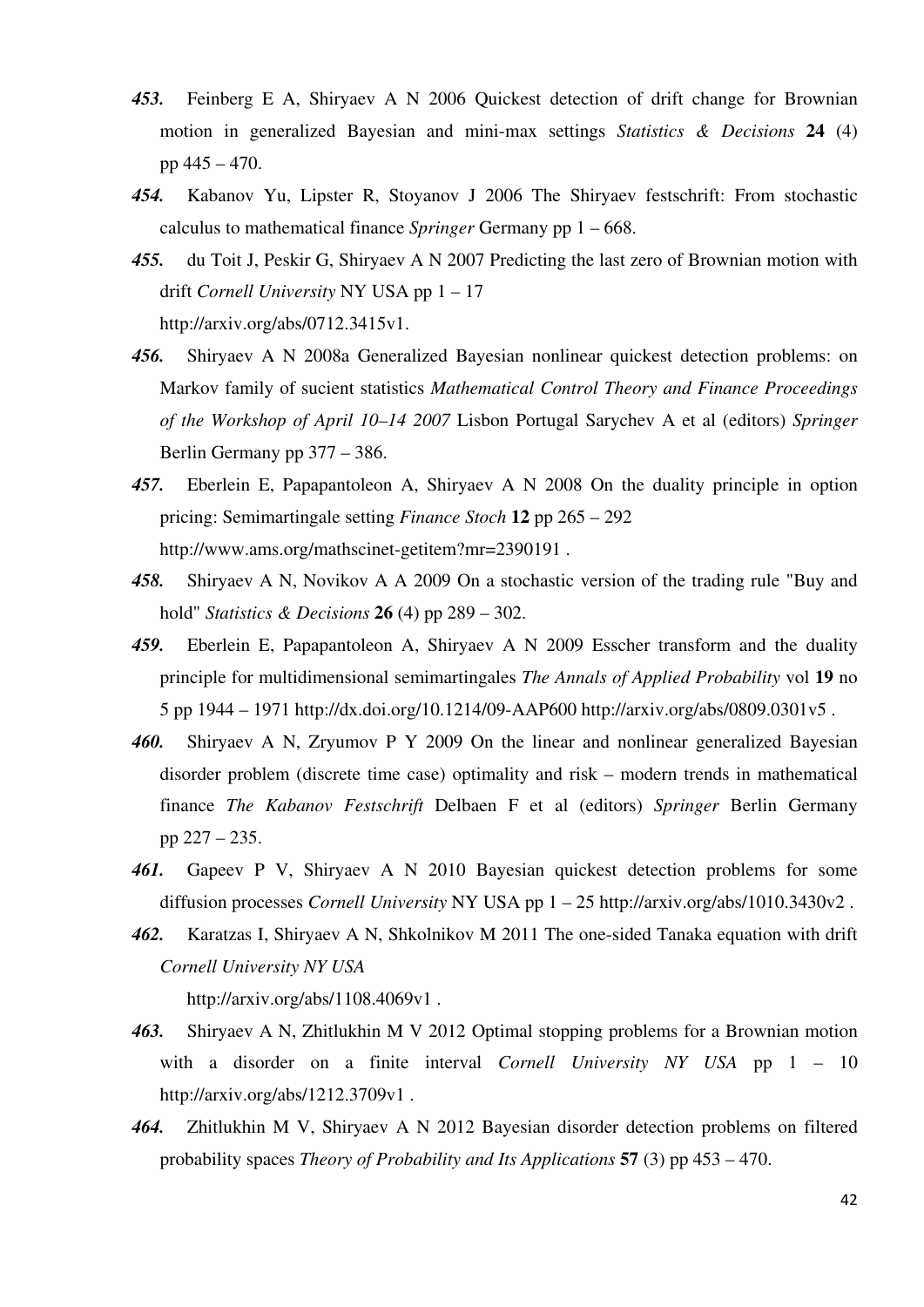- *465.* Feinberg E A, Mandava M, Shiryaev A N 2013 On solutions of Kolmogorov's equations for nonhomogeneous jump Markov processes *Cornell University* NY USA pp 1 – 15 http://arxiv.org/abs/1301.6998v3 .
- *466.* Abramowitz M, Stegun I A (editors) 1964 Handbook of mathematical functions *National Bureau of Standards Applied Mathematics Series* vol **55** USA.
- *467.* Kubilius J 1964 Probabilistic methods in the theory of numbers American Mathematical Society Providence USA.
- *468.* Akhiezer N I, Glazman I M 1966 Theory of linear operators in Hilbert space *Nauka* Moscow Russian Federation.
- *469.* Lamperti J 1966 Probability *Benjamin* New York USA.
- *470.* Kai-Lai Chung 1967 Markov chains with stationary transition probabilities *Springer-Verlag* New York USA.
- *471.* Skorohod A V 1967 Random processes with independent increments *Nauka* Moscow Russian Federation.
- *472.* Gikhman I I, Skorohod A V 1968 Stochastic differential equations *Naukova Dumka* Kiev Ukraine.
- *473.* Gikhman I I, Skorohod A V 1969 Introduction to the theory of random processes 1 st edition *Saunders* Philadelphia USA.
- *474.* Gikhman I I, Skorohod A V 1974-1979 Theory of stochastic processes vols **1**, **2**, **3** *Springer-Verlag* New York-Berlin USA-Germany.
- *475.* Breiman L 1968 Probability *Addison-Wesley* Reading MA USA.
- *476.* Feller W 1968 An introduction to probability theory and its applications vols **1**, **2** 3rd edition *John Wiley and Sons Inc* New York USA.
- *477.* Brush S G 1968, 1977 A history of random processes: 1. Brownian movement *in* Study history statistics and probability Kendall M G, Plackett R L (editors) **2** pp 347 – 382 London UK.
- *478.* Glesjer H 1969 A new test for heteroskedasticity *Journal of the American Statistical Association* **64** pp 316 – 323.
- *479.* Ash R B 1970 Basic probability theory *John Wiley and Sons Inc* New York USA.
- *480.* Ash R B 1972 Real analysis and probability *Academic Press* New York USA.
- *481.* Ash R B, Gardner M F 1975 Topics in stochastic processes *Academic Press* New York USA.
- *482.* Box G E P, Jenkins G M 1970 Time series analysis: Forecasting and control *Holden Day* San Francisco California USA.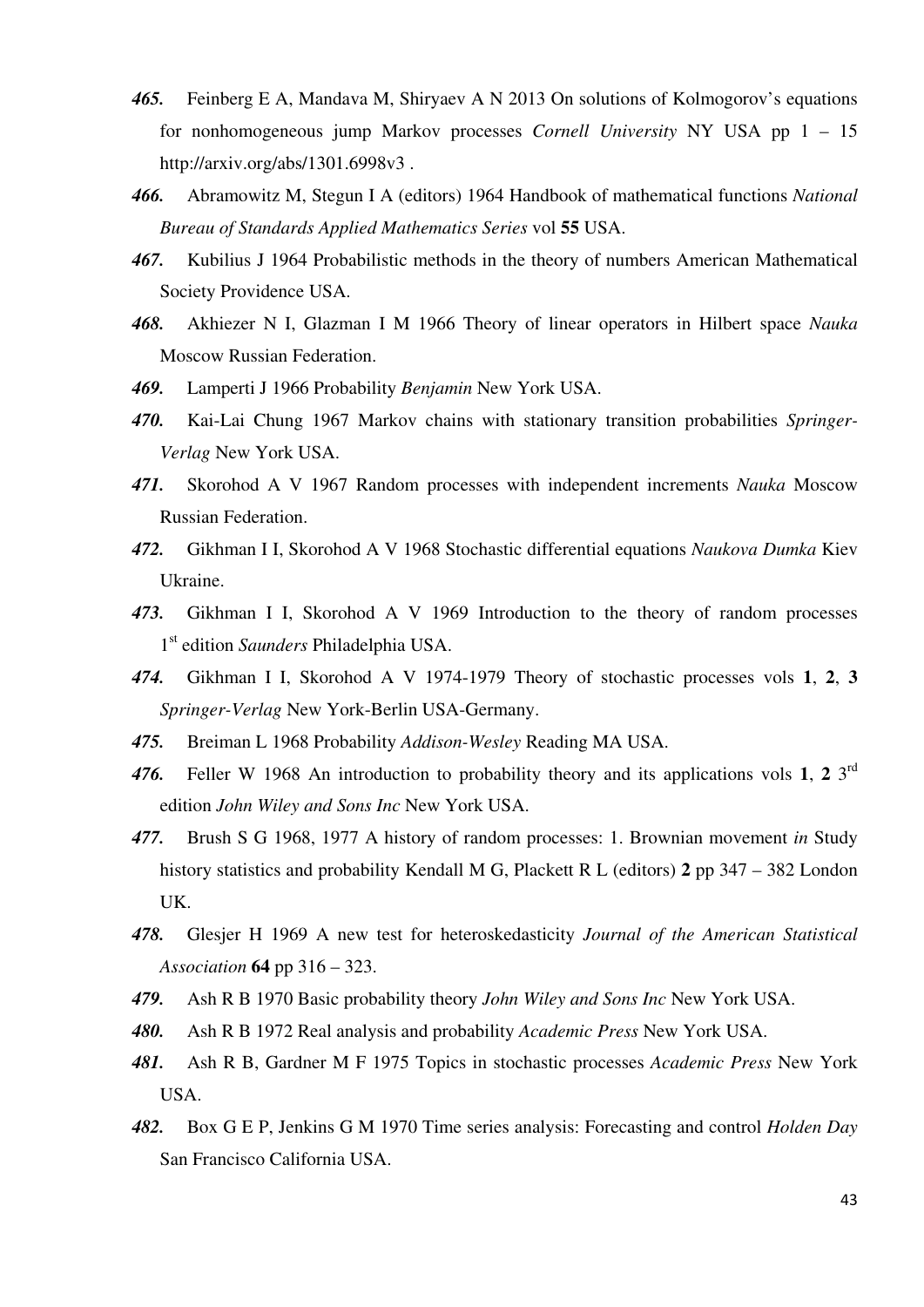- *483.* Renyi A 1970 Probability theory *North-Holland Publishing Company* Amsterdam The Netherlands.
- *484.* Isihara A 1971 Statistical physics *Academic Press* New York USA.
- *485.* Brent R P 1973 Algorithms for minimization without derivatives *Englewood Cliffs* USA.
- *486.* Rubin D B 1974 Estimating causal effects of treatments in randomized and nonrandomized studies *Journal of Educational Psychology* **55** (5) pp 688 – 701.
- *487.* Borovkov A A 1976 Wahrscheinlichkeitstheorie: Eine EinjUhrung 1st edition *Birkhiuser* Basel-Stuttgart Switzerland-Germany.
- *488.* Grangel C W J, Newbold P 1977 Forecasting economic time series *Academic Press* New York USA.
- *489.* Grangel C W J, Teräsvirta T 1993 Modeling nonlinear economic relationships *Oxford University Press* Oxford New York UK USA.
- 490. Pugachev V S 1979 Theory of probability and mathematical statistics 1<sup>st</sup> edition *Nauka* Moscow Russian Federation, 2nd edition *Fizmatlit* Moscow Russian Federation ISBN 5–92210254–0 pp 1 – 496.
- *491.* Ross S M 1980 Introduction to probability models *Academic Press* New York USA.
- *492.* Karlin S, Taylor H M 1981 A second course in stochastic processes *Academic Press* New York USA.
- *493.* Venttsel A D 1981 A course in the theory of stochastic processes *McGraw-Hill* New York USA.
- *494.* Maddala G S 1983 Limited-dependent and qualitative variables in econometrics *Cambridge University Press* Cambridge UK.
- *495.* Yaglom A M, Yaglom I M 1983 Probability and information *Reidel Dordrecht*.
- *496.* Heckman J, Singer B 1984a A method for minimizing the impact of distributional assumptions in econometric models for duration data *Econometrica* **52** pp 271 – 320.
- *497.* Heckman J, Singer B 1984b Econometric duration analysis *Journal of Econometrics* **24** pp 63 – 132.
- *498.* Pagan A 1984 Econometric issues in the analysis of regressions with generated regressors *International Economic Review* **25** pp 221 – 247.
- *499.* Van Horne J C 1984 Financial market rates and flows *Prentice Hall* Englewood Cliffs NJ USA.
- *500.* Murphy K M, Topel R H October 1985 Estimation and inference in two-step econometric models *Journal of Business and Economic Statistics* **3** pp 370 – 379.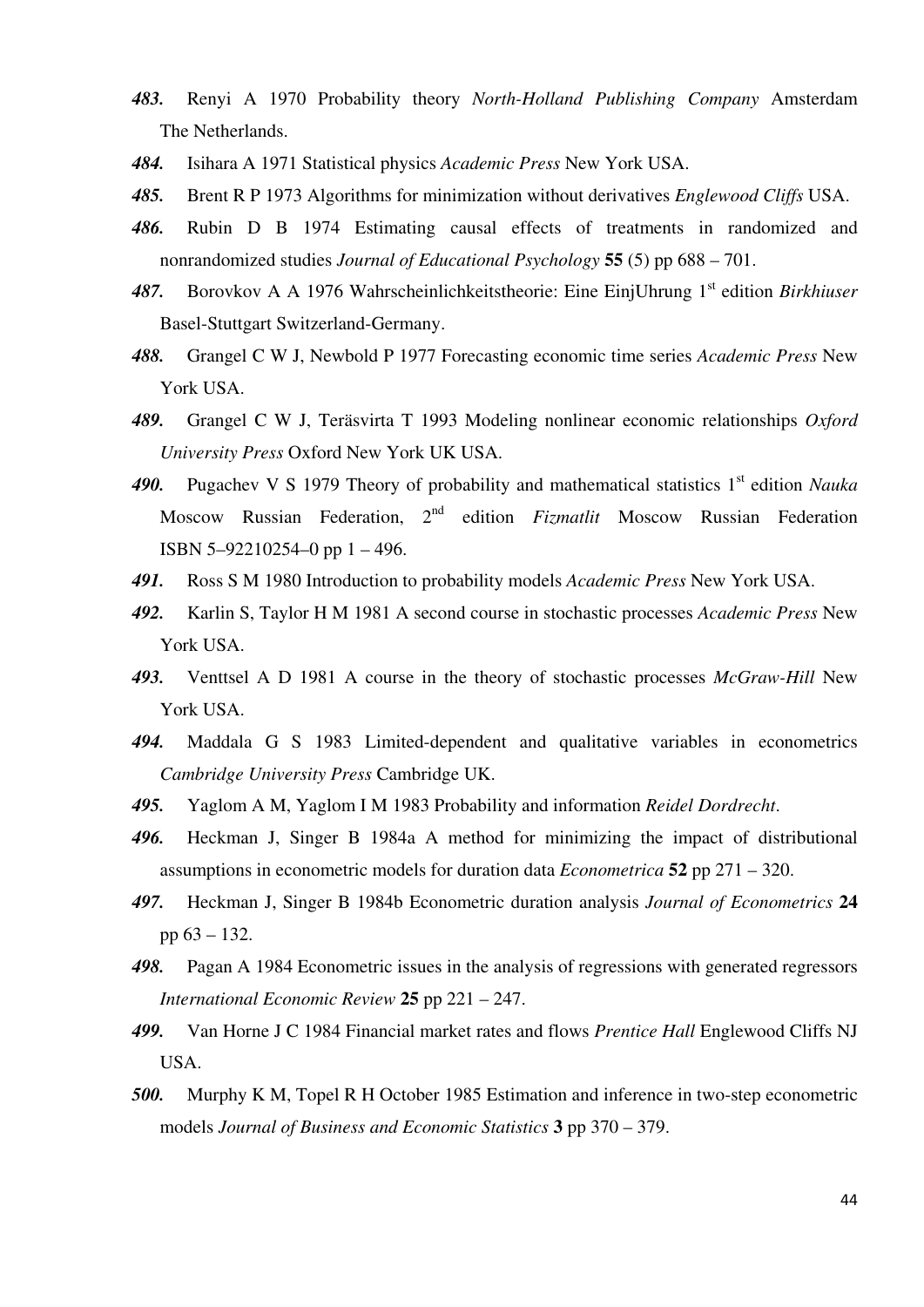- 501. Neter J, Wasserman W, Kutner M H 1985 Applied linear statistical models 2<sup>nd</sup> edition *Irwin* Homewood USA.
- *502.* Powell J L 1986 Censored regression quantiles *Journal of Econometrics* **32** (1) pp 143 – 155.
- *503.* Taylor S 1986 Modeling financial time series *John Willey and Sons Inc* New York USA.
- *504.* Tong H 1986 Nonlinear time series *Oxford University Press* Oxford UK.
- *505.* Tornqvist L, Vartia P, Vartia Y February 1985 How should relative change be measured? *American Statistician* **39** pp 43 – 46.
- *506.* Sharkovsky A N, Maistrenko Yu L, Romanenko E Yu 1986 Differential equations and their applications *Naukova Dumka* Kiev Ukraine pp 1 – 280.
- *507.* Newey W, West K 1987 A simple positive semi-definite, heteroskedasticity and autocorrelation consistent covariance matrix *Econometrica* **55** pp 703 – 708.
- *508.* Luukkonen R, Saikkonen P, Terasvirta T 1988 Testing linearity against smooth transition autoregressive models *Biometrika* **75** pp 491 – 499.
- *509.* Judge G, Hill C, Griffiths W, Lee T, Lutkepol H 1988 An introduction to the theory and practice of econometrics 2nd edition *John Wiley and Sons Inc* New York USA.
- *510.* Hardle W 1990 Applied nonparametric regression *Econometric Society Monograph Cambridge University Press* Cambridge UK.
- *511.* Lancaster T 1990 The econometric analysis of transition data *Cambridge University Press* Cambridge UK.
- *512.* Tong H 1990 Nonlinear time series: A dynamical system approach *Clarendon Press* Oxford UK.
- *513.* Johansen S 1992 Cointegration in partial systems and the efficiency of single equation analysis *Journal of Econometrics* **52** pp 389 – 402.
- *514.* Banerjee A, Dolado J J, Galbraith J W, Hendry D F 1993 Cointegration, error correction, and the econometric analysis of nonstationary data *Oxford University Press* Oxford UK.
- *515.* Cleveland W S 1993 Visualizing data *Hobart Press* Summit New Jersey USA.
- *516.* Pesaran M H, Potter S M (editors) 1993 Nonlinear dynamics, chaos and econometrics *John Willey and Sons Inc* New York USA.
- *517.* Hamilton J D 1994 Time series analysis *Princeton University Press* Princeton, NJ USA.
- *518.* Peters E E 1994 Fractal market analysis: Applying chaos theory to investment and economics *John Wiley and Sons Inc* New York USA.
- *519.* Enders W 1995 Applied econometric time series *John Wiley and Sons Inc* New York USA.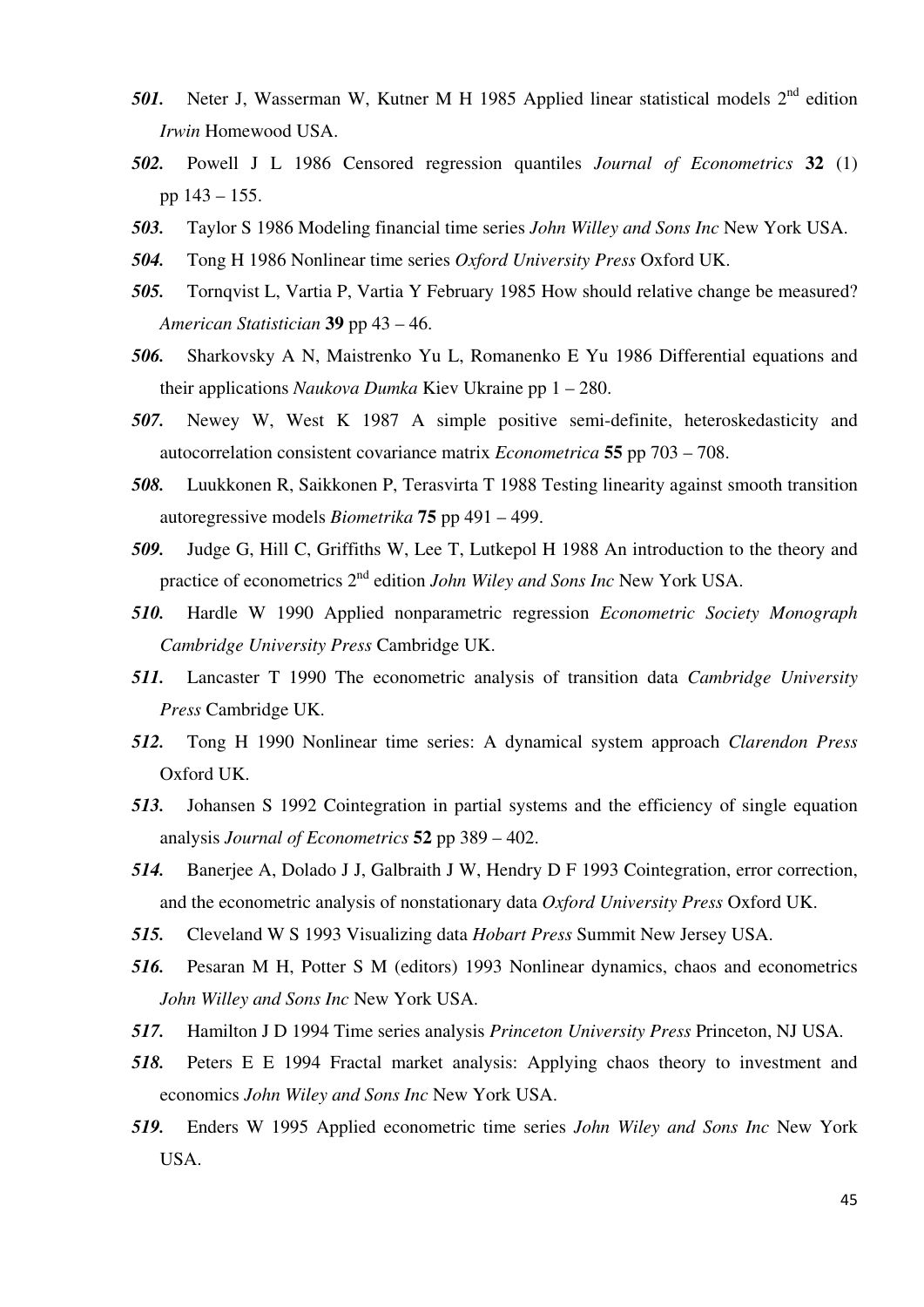- *520.* Johansen S 1995 Likelihood based inference in co-integrated vector autoregressive models *Oxford University Press* Oxford UK.
- *521.* Karatzas I, Shreve S 1995 Methods of mathematical finance *Columbia University Press* New York USA.
- *522.* Moore G E 1995 Lithography and the future of Moore's law *Proceedings SPIE Symposium Optical Microlithography Conference VIII* **2440** 2.
- *523.* Moore G E 2003 No exponential is forever but we can delay forever *ISSCC*.
- *524.* Campbell J Y, Lo A W, MacKinlay A C 1996 The econometrics of financial markets *Princeton University Press* Princeton USA.
- *525.* Mosekilde E 1996 Topics in nonlinear dynamics: Applications to physics, biology and economic systems *World Scientific Publishing Pte Ltd* Singapore.
- *526.* Rogers L C G, Talay D (editors) 1997 Numerical methods in finance *Cambridge University Press* Cambridge UK.
- *527.* Campbell J, Lo A, MacKinlay C 1997 The econometrics of financial markets *Princeton University Press* Princeton NJ USA.
- 528. Greene W H 1997, 1999, 2003 Econometric analysis 1<sup>st</sup> edition, 4<sup>th</sup> edition, 5<sup>th</sup> edition *Prentice Hall* Upper Saddle River USA.
- *529.* Hasem P M, Pesaran B 1997 Working with Microfit 4.0: Interactive econometric analysis *Oxford University Press* Oxford UK.
- *530.* Lo A W, MacKinlay A C 1997 The econometrics of financial markets *Princeton University Press* Princeton New Jersey USA.
- *531.* Anderson H M, Vahid F 1998 Testing multiple equation systems for common nonlinear factors *Journal of Econometrics* **84** pp 1 – 37.
- *532.* Hubbard B B 1998 The world according to wavelets *A K Peters* Wellesley MA USA.
- *533.* Mallat S A 1998 Wavelet tour of signal processing *Academic Press* San Diego CA USA.
- *534.* Teolis A 1998 Computational signal processing with wavelets *Birkhauser* Switzerland.
- *535.* Anishenko V S, Vadivasova T E, Astakhov V V 1999 Nonlinear dynamics of chaotic and stochastic systems *Saratov University Publishing House* Saratov Russian Federation.
- *536.* Escribano, Jorda 1999 Improved testing and specification of smooth transition regression models *in* Nonlinear time series analysis of economic and financial data Rothman (editor) *Kluwer Academic Press* Amsterdam The Netherlands.
- *537.* Hasem P M, Shin Y 1999 An autoregressive distributed lag modelling approach to cointegration analysis *in* Econometrics and economic theory in the 20th century: The Ranger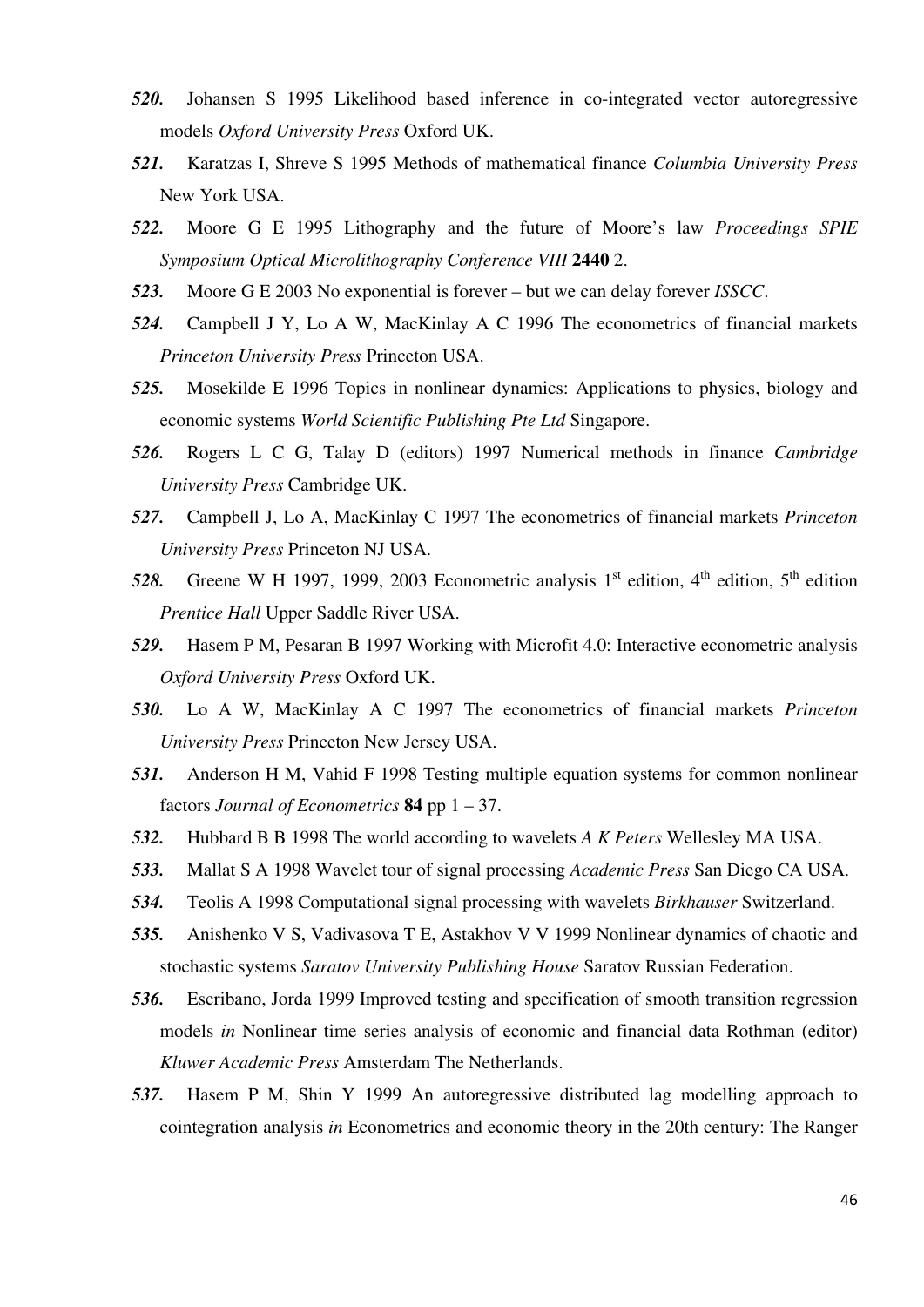Frisch centennial symposium Strom S, Holly A, Diamond P (editors) *Cambridge University Press* Cambridge UK

www.econ.cam.ac.uk/faculty/pesaran/ADL.pdf .

- *538.* Hasem P M, Shin Y, Smith R J 2001 Bounds testing approaches to the analysis of level relationships *Journal of Applied Econometrics* **16** (3) pp 289 – 326.
- *539.* Potter S 1999 Non-linear time series modelling: An introduction *Typescript* Federal Reserve Bank of New York NY USA.
- *540.* Rothman (editor) 1999 Nonlinear time series analysis of economic and financial data *Kluwer Academic Press* Amsterdam The Netherlands.
- *541.* Hayashi F 2000 Econometrics *Princeton University Press* Princeton NJ USA.
- *542.* Durbin J, Koopman S J 2000 Time series analysis of non-Gaussian observations based on state-space models from both classical and Bayesian perspectives *Journal of Royal Statistical Society Series B* **62** pp 3 – 56.
- *543.* Durbin J, Koopman S J 2002 A simple and efficient simulation smoother for state space time series analysis *Biometrika* **89** pp 603 – 615.
- 544. Durbin J, Koopman S J 2012 Time series analysis by state space methods 2<sup>nd</sup> edition *Oxford University Press* Oxford UK.
- *545.* Ilinski K 2001 Physics of finance: Gauge modelling in non-equilibrium pricing *John Wiley and Sons Inc* New York USA ISBN-10: 0471877387 pp 1 – 300.
- *546.* Kuznetsov S P 2001 Dynamic chaos *Izdatel'stvo Fiziko-Matematicheskoi Literatury* Moscow Russian Federation pp 1 – 296.
- *547.* Tufte E R 2001 The visual display of quantitative information 2nd edition *Graphics Press* Cheshire CT USA.
- *548.* Nicolau J 2002 Stationary processes that look like random walks The bounded random walk process in discrete and continuous time *Econometric Theory* **18** pp 99 – 118.
- *549.* Ledenyov V O*,* Ledenyov O P, Ledenyov D O 2002 A quantum random number generator on magnetic flux qubits *Proceedings of the 2<sup>nd</sup> Institute of Electrical and Electronics Engineers Conference IEEE-NANO 2002* Chicago Washington DC USA IEEE Catalog no 02TH86302002 Library of Congress number: 2002106799 ISBN: 0-7803-7538-6.
- *550.* Woolridge J M 2002 Econometric analysis of cross section and panel data *MIT Press* Cambridge MA USA.
- *551.* Koop G 2003 Bayesian econometrics *John Wiley and Sons Inc* New York USA.
- *552.* Selover D D, Jensen R V, J. Kroll J 2003 *Studies in Nonlinear Dynamics & Econometrics*  **7** 1.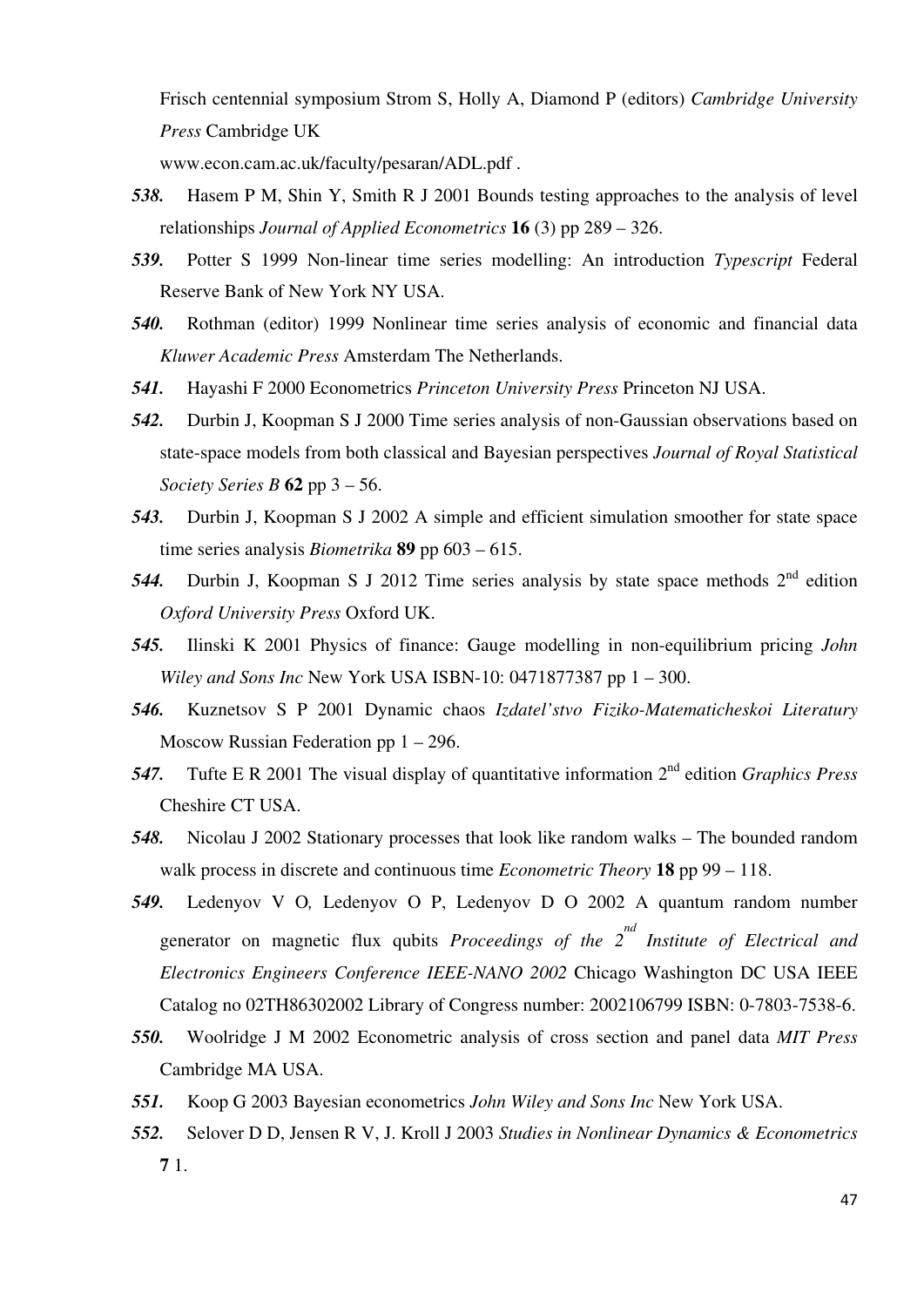- *553.* Davidson R, MacKinnon J 2004 Econometric theory and methods *Oxford University Press* Oxford UK.
- *554.* Cameron A C, Trivedi P K 2005 Microeconometrics: Methods and applications *Cambridge University Press* Cambridge UK.
- *555.* Protter P E 2005 Stochastic integration and differential equations *Springer* Germany.
- *556.* Backhaus K et al 2006 Multivariate analysemethoden. Eine anwendungsorientierte einführung *Springer* Berlin Heidelberg Germany.
- *557.* Damodaran A 2006 Applied corporate finance. A user' manual 2nd edition *John Wiley & Sons Inc* New Jersey USA.
- *558.* Ernst D, Häcker J 2007 Applied international corporate finance *Vahlen* München Germany.
- *559.* Angrist J D, Pischke J-S 2008 Mostly harmless econometrics: An empiricist's companion *Princeton University Press* USA.
- *560.* Vialar Th, Goergen A 2009 Complex and chaotic nonlinear dynamics *Springer-Verlag* Berlin Heidelberg Germany ISBN 978-3-540-85977-2 pp 1 – 752.
- *561.* Weatherall J O 2013 Physics of Wall Street *Houfton* New York USA.

#### *Selected Research Papers in Macroeconomics, Microeconomics & Nanoeconomics Sciences:*

- *562.* Ledenyov V O, Ledenyov D O 2012a Shaping the international financial system in century of globalization *Cornell University* NY USA pp 1 – 20 www.arxiv.org 1206.2022.pdf .
- *563.* Ledenyov V O, Ledenyov D O 2012b Designing the new architecture of international financial system in era of great changes by globalization *Cornell University* NY USA pp 1 – 18

www.arxiv.org 1206.2778.pdf .

- *564.* Ledenyov D O, Ledenyov V O 2012a On the new central bank strategy toward monetary and financial instabilities management in finances: econophysical analysis of nonlinear dynamical financial systems *Cornell University* NY USA pp 1 – 8 www.arxiv.org 1211.1897.pdf .
- *565.* Ledenyov D O, Ledenyov V O 2012b On the risk management with application of econophysics analysis in central banks and financial institutions *Cornell University* NY USA pp  $1 - 10$

www.arxiv.org 1211.4108.pdf .

*566.* Ledenyov D O, Ledenyov V O 2013a On the optimal allocation of assets in investment portfolio with application of modern portfolio management and nonlinear dynamic chaos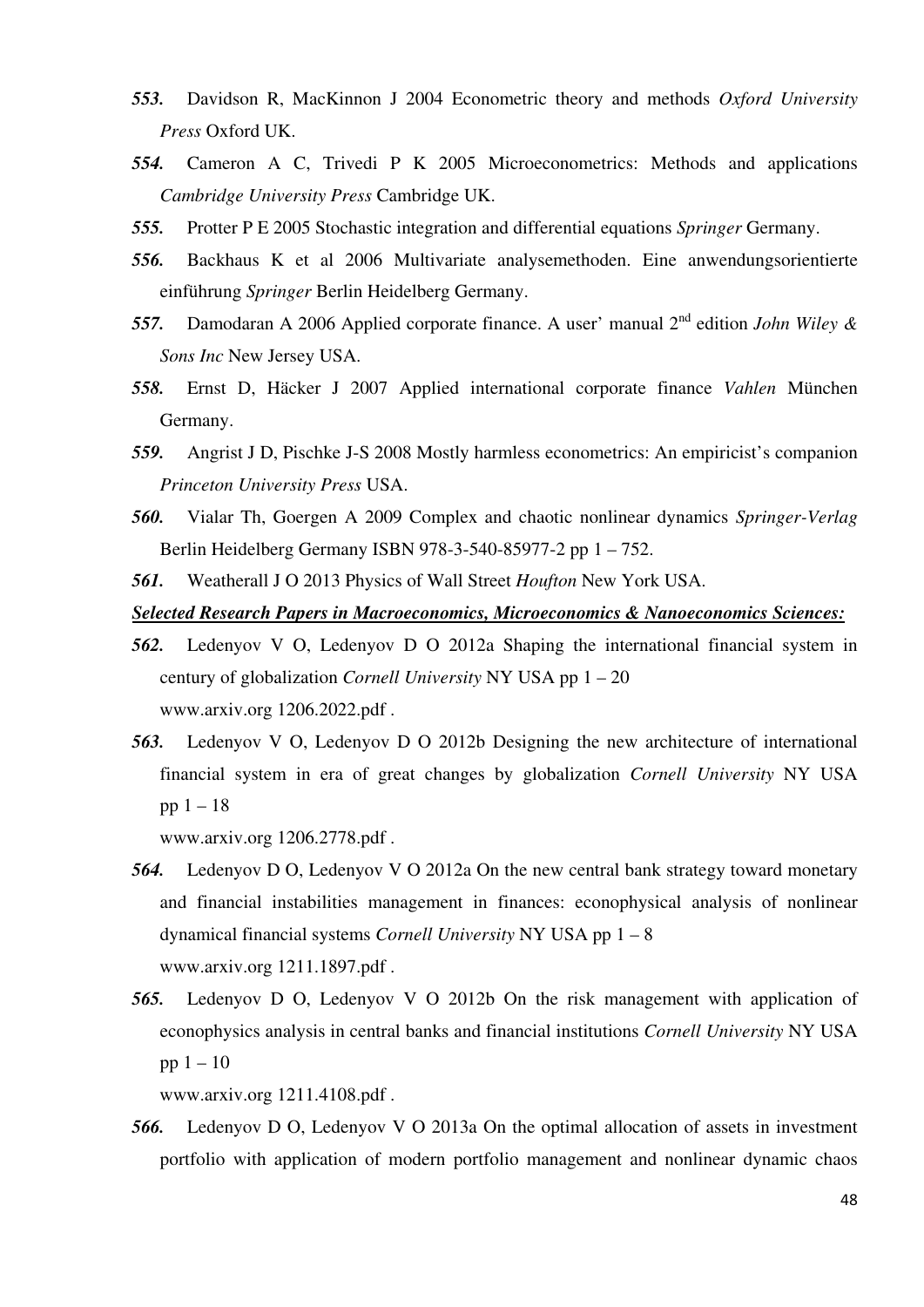theories in investment, commercial and central banks *Cornell University* NY USA pp 1 – 34 www.arxiv.org 1301.4881.pdf .

- *567.* Ledenyov D O, Ledenyov V O 2013b On the theory of firm in nonlinear dynamic financial and economic systems *Cornell University* NY USA pp 1 – 27 www.arxiv.org 1206.4426v2.pdf .
- *568.* Ledenyov D O, Ledenyov V O 2013c On the accurate characterization of business cycles in nonlinear dynamic financial and economic systems *Cornell University* NY USA pp 1 – 26 www.arxiv.org 1304.4807.pdf .
- *569.* Ledenyov D O, Ledenyov V O 2013d To the problem of turbulence in quantitative easing transmission channels and transactions network channels at quantitative easing policy implementation by central banks *Cornell University* NY USA pp 1 – 40 www.arxiv.org 1305.5656.pdf .
- *570.* Ledenyov D O, Ledenyov V O 2013e To the problem of evaluation of market risk of global equity index portfolio in global capital markets *MPRA Paper no 47708* Munich University Munich Germany pp  $1 - 25$ http://mpra.ub.uni-muenchen.de/47708/ .
- *571.* Ledenyov D O, Ledenyov V O 2013f Some thoughts on accurate characterization of stock market indexes trends in conditions of nonlinear capital flows during electronic trading at stock exchanges in global capital markets *MPRA Paper no 49964* Munich University Munich Germany pp  $1 - 52$

http://mpra.ub.uni-muenchen.de/49964/ .

*572.* Ledenyov D O, Ledenyov V O 2013g On the Stratonovich - Kalman - Bucy filtering algorithm application for accurate characterization of financial time series with use of statespace model by central banks *MPRA Paper no 50235* Munich University Munich Germany pp 1 – 52, *SSRN Paper no SSRN-id2594333 Social Sciences Research Network* New York USA

http://mpra.ub.uni-muenchen.de/50235/ ,

http://ssrn.com/abstract=2594333 .

*573.* Ledenyov D O, Ledenyov V O 2013h Tracking and replication of hedge fund optimal investment portfolio strategies in global capital markets in presence of nonlinearities *MPRA Paper no 51176* Munich University Munich Germany pp 1 – 92, *SSRN Paper no SSRN-id2588380 Social Sciences Research Network* New York USA http://mpra.ub.uni-muenchen.de/51176/ ,

http://ssrn.com/abstract=2588380 .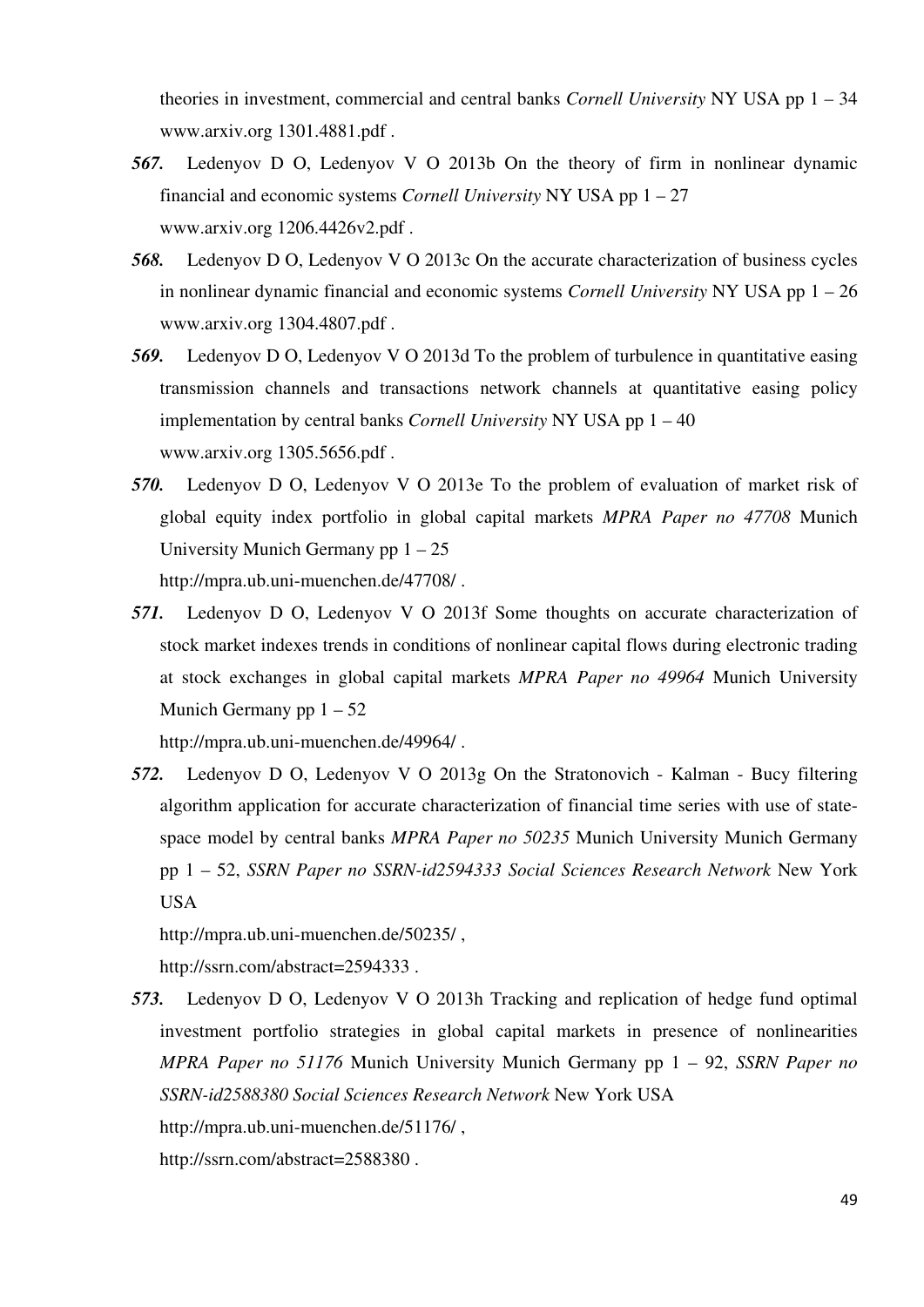- *574.* Ledenyov D O, Ledenyov V O 2013i Venture capital optimal investment portfolio strategies selection in diffusion - type financial systems in global capital markets with nonlinearities *MPRA Paper no 51903* Munich University Munich Germany pp 1 – 81, , *SSRN Paper no SSRN-id2592989 Social Sciences Research Network* New York USA http://mpra.ub.uni-muenchen.de/51903/ , http://ssrn.com/abstract=2592989.
- *575.* Ledenyov D O, Ledenyov V O 2014a Mergers and acquisitions transactions strategies in diffusion - type financial systems in highly volatile global capital markets with nonlinearities *MPRA Paper no 61946* Munich University Munich Germany, *SSRN Paper no SSRN-id2561300 Social Sciences Research Network* New York USA pp 1 – 160 http://mpra.ub.uni-muenchen.de/61946/ , http://ssrn.com/abstract=2561300 .

*576.* Ledenyov D O, Ledenyov V O 2014b Strategies on initial public offering of company equity at stock exchanges in imperfect highly volatile global capital markets with induced nonlinearities *MPRA Paper no 53780* Munich University Munich Germany, *SSRN Paper no SSRN-id2577767 Social Sciences Research Network* New York USA pp 1 – 138 http://mpra.ub.uni-muenchen.de/53780/ , http://ssrn.com/abstract=2577767.

*577.* Ledenyov D O, Ledenyov V O 2014c On the winning virtuous strategies for ultra high frequency electronic trading in foreign currencies exchange markets *MPRA Paper no 61863*  Munich University Munich Germany, *SSRN Paper no SSRN-id2560297 Social Sciences Research Network* New York USA pp 1 – 175 http://mpra.ub.uni-muenchen.de/61863/ ,

http://ssrn.com/abstract=2560297 .

*578.* Ledenyov D O, Ledenyov V O 2014d On the fundamentals of winning virtuous strategies creation toward leveraged buyout transactions implementation during private equity investment in conditions of resonant absorption of discrete information in diffusion - type financial system with induced nonlinearities *MPRA Paper no 61805* Munich University Munich Germany pp 1 – 161, *SSRN Paper no SSRN-id2559168 Social Sciences Research Network* New York USA

http://mpra.ub.uni-muenchen.de/61805/ ,

http://ssrn.com/abstract=2559168.

*579.* Ledenyov D O, Ledenyov V O 2014e *MicroFX* foreign currencies ultra high frequencies trading software platform with embedded optimized Stratonovich – Kalman - Bucy filtering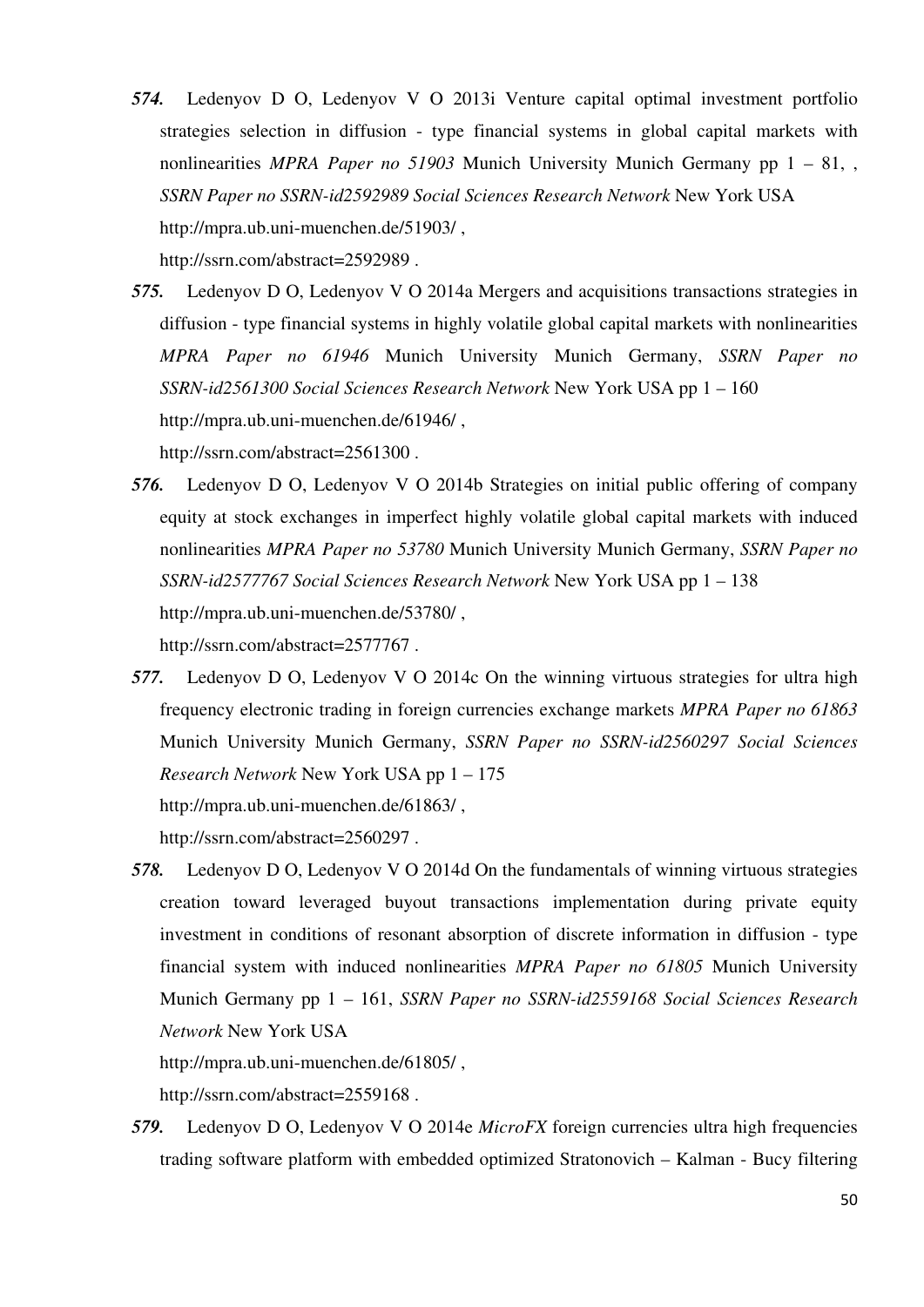algorithm, particle filtering algorithm, macroeconomic analysis algorithm, market microstructure analysis algorithm, order flow analysis algorithm, comparative analysis algorithm, and artificial intelligence algorithm for near-real-time decision making / instant switching on / between optimal trading strategies *ECE James Cook University* Townsville Australia, Kharkov Ukraine.

- *580.* Ledenyov D O, Ledenyov V O 2014f *MicroLBO* software program with the embedded optimized near-real-time artificial intelligence algorithm to create winning virtuous strategies toward leveraged buyout transactions implementation and to compute direct/reverse leverage buyout transaction default probability number for selected public/private companies during private equity investment in conditions of resonant absorption of discrete information in diffusion - type financial system with induced nonlinearities *ECE James Cook University* Townsville Australia, Kharkov Ukraine.
- *581.* Ledenyov D O, Ledenyov V O 2015a Nonlinearities in microwave superconductivity 8 th edition *Cornell University* NY USA pp 1 – 923 www.arxiv.org 1206.4426v7.pdf .
- *582.* Ledenyov D O, Ledenyov V O 2015b Winning virtuous strategy creation by interlocking interconnecting directors in boards of directors in firms in information century *MPRA Paper no 61681* Munich University Munich Germany, *SSRN Paper no SSRN-id2553938 Social Sciences Research Network* New York USA pp 1 – 108 http://mpra.ub.uni-muenchen.de/61681/ , http://ssrn.com/abstract=2553938.
- *583.* Ledenyov D O, Ledenyov V O 2015c Information theory of firm *MPRA Paper no 63380* Munich University Munich Germany, *SSRN Paper no SSRN-id2587716 Social Sciences Research Network* New York USA pp 1 – 185 http://mpra.ub.uni-muenchen.de/63380/ , http://ssrn.com/abstract=2587716.
- *584.* Ledenyov D O, Ledenyov V O 2015d Information money fields of cyclic oscillations in nonlinear dynamic economic system *MPRA Paper no 63565* Munich University Munich Germany, *SSRN Paper no SSRN-id2592975 Social Sciences Research Network* New York USA pp  $1 - 40$ http://mpra.ub.uni-muenchen.de/63565/ ,

http://ssrn.com/abstract=2592975 .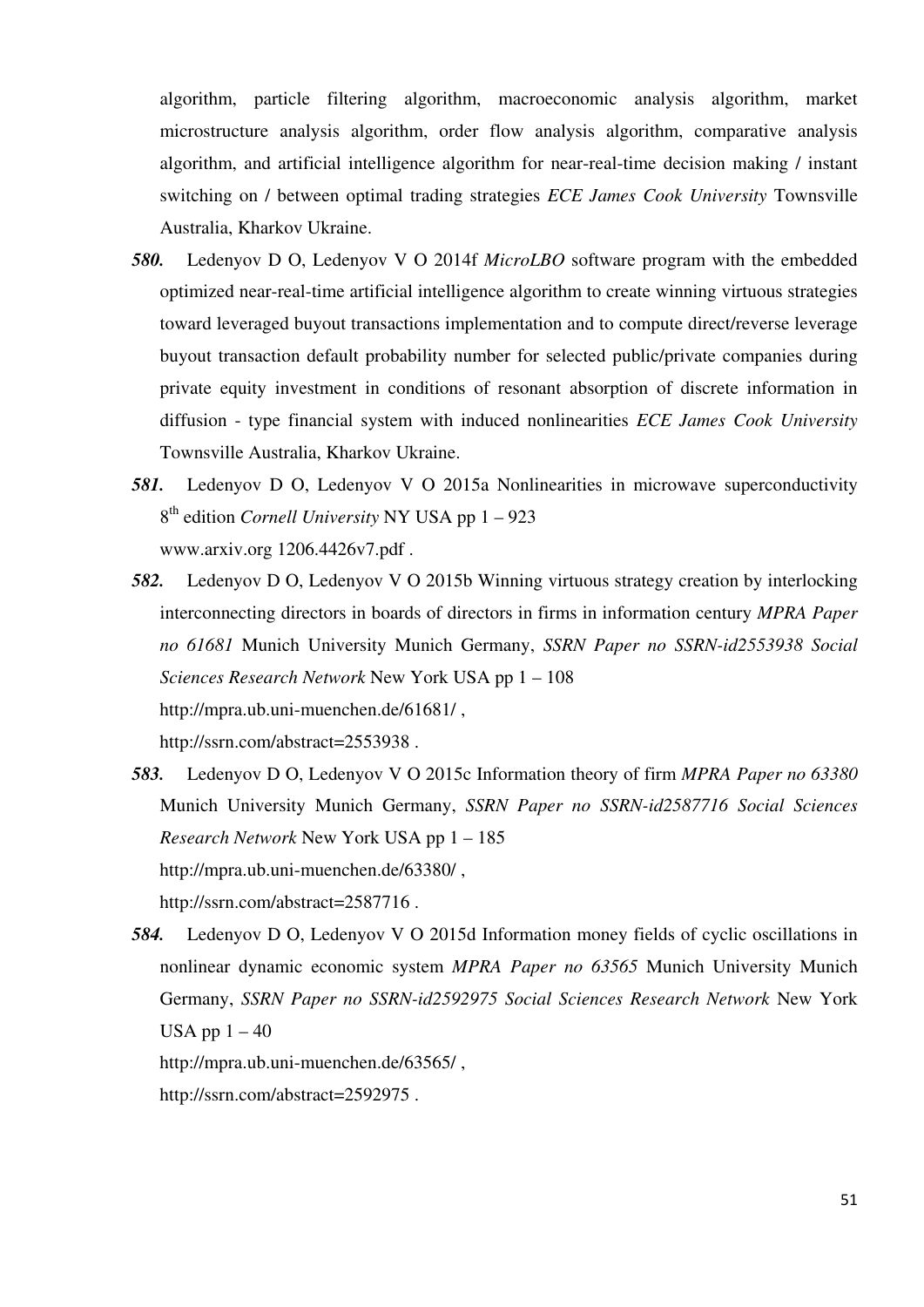- *585.* Ledenyov D O, Ledenyov V O 2015e On the spectrum of oscillations in economics *MPRA Paper no 64368* Munich University Munich Germany, *SSRN Paper no SSRNid2606209 Social Sciences Research Network* New York USA pp 1 – 48 http://mpra.ub.uni-muenchen.de/64368/ , http://ssrn.com/abstract=2606209 .
- *586.* Ledenyov D O, Ledenyov V O 2015f Digital waves in economics *MPRA Paper no 64755* Munich University Munich Germany, *SSRN Paper no SSRN-id2613434 Social Sciences Research Network* New York USA pp 1 – 55 http://mpra.ub.uni-muenchen.de/64755/ , http://ssrn.com/abstract=2613434 .
- *587.* Ledenyov D O, Ledenyov V O 2015g General information product theory in economics science *MPRA Paper no 64991* Munich University Munich Germany, *SSRN Paper no SSRNid2617310 Social Sciences Research Network* New York USA pp 1 – 54 http://mpra.ub.uni-muenchen.de/64991/ , http://ssrn.com/abstract=2617310 .
- *588.* Ledenyov D O, Ledenyov V O 2015h Quantum macroeconomics theory *MPRA Paper no 65566* Munich University Munich Germany, *SSRN Paper no SSRN-id2627086 Social Sciences Research Network* New York USA pp 1 – 55 http://mpra.ub.uni-muenchen.de/65566/ , http://ssrn.com/abstract=2627086.
- *589.* Ledenyov D O, Ledenyov V O 2015i Wave function in economics *MPRA Paper no 66577* Munich University Munich Germany, *SSRN Paper no SSRN-id2659054 Social Sciences Research Network* New York USA pp 1 – 71 http://mpra.ub.uni-muenchen.de/66577/ , http://ssrn.com/abstract=2659054 .
- *590.* Ledenyov D O, Ledenyov V O 2015j Quantum microeconomics theory *MPRA Paper no 67010* Munich University Munich Germany, *SSRN Paper no SSRN-id2667016 Social Sciences Research Network* New York USA pp 1 – 71 http://mpra.ub.uni-muenchen.de/67010/ , http://ssrn.com/abstract=2667016.
- *591.* Ledenyov D O, Ledenyov V O 2015k Quantum theory of firm *MPRA Paper no 67162* Munich University Munich Germany, *SSRN Paper no SSRN-id2672288 Social Sciences Research Network* New York USA pp 1 – 73 http://mpra.ub.uni-muenchen.de/67162/ ,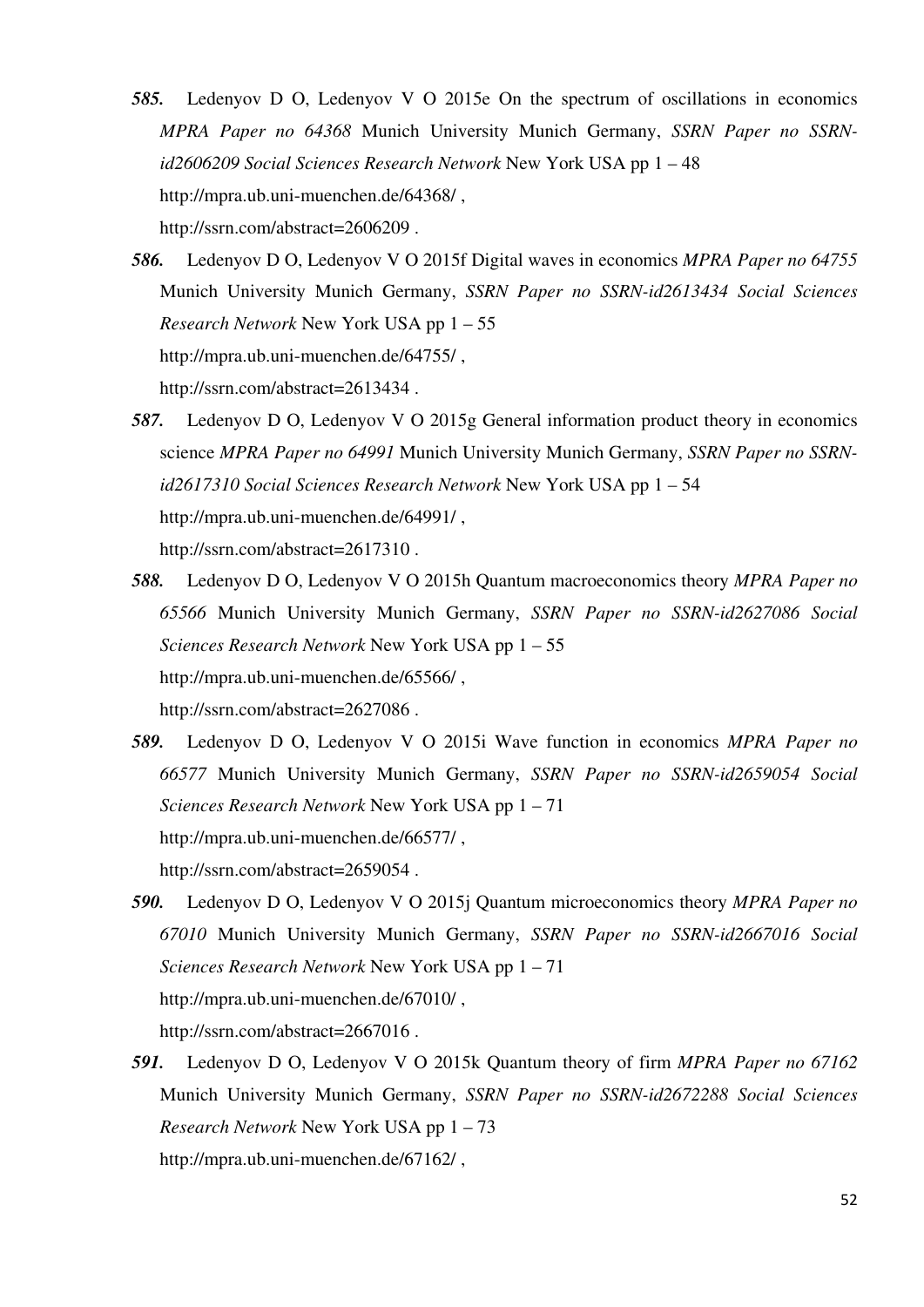http://ssrn.com/abstract=2672288 .

- *592.* Ledenyov D O, Ledenyov V O 2015l Wave function method to forecast foreign currencies exchange rates at ultra high frequency electronic trading in foreign currencies exchange markets*MPRA Paper no 67470* Munich University Munich Germany, *SSRN Paper no SSRN-id2681183 Social Sciences Research Network* New York USA pp 1 – 156 http://mpra.ub.uni-muenchen.de/67470/ , http://ssrn.com/abstract=2681183.
- *593.* Ledenyov D O, Ledenyov V O 2015m Quantum money *MPRA Paper no 67982* Munich University Munich Germany, *SSRN Paper no SSRN-id2693128 Social Sciences Research Network* New York USA pp 1 – 70 http://mpra.ub.uni-muenchen.de/67982/ , http://ssrn.com/abstract=2693128.
- *594.* Ledenyov D O, Ledenyov V O 2015n Quantum strategy creation by interlocking interconnecting directors in boards of directors in modern organizations at time of globalization *MPRA Paper no 68404* Munich University Munich Germany, *SSRN Paper no SSRN-id2704417 Social Sciences Research Network* New York USA pp 1 – 104 http://mpra.ub.uni-muenchen.de/68404/ ,

http://ssrn.com/abstract=2704417.

*595.* Ledenyov D O, Ledenyov V O 2015o Multivector strategy vs quantum strategy by Apple Inc *MPRA Paper no 68730* Munich University Munich Germany, *SSRN Paper no SSRNid2707662 Social Sciences Research Network* New York USA pp 1 – 109 http://mpra.ub.uni-muenchen.de/68730/ ,

http://ssrn.com/abstract=2707662 .

- *596.* Ledenyov D O, Ledenyov V O 2015p *MicroID* software program with the embedded optimized near-real-time artificial intelligence algorithm to create the winning virtuous business strategies and to predict the director's election / appointment in the boards of directors in the firms, taking to the consideration both the director's technical characteristics and the interconnecting interlocking director's network parameters in conditions of the resonant absorption of discrete information in diffusion - type financial economic system with induced nonlinearities *ECE James Cook University* Townsville Australia, Kharkov Ukraine.
- *597.* Ledenyov D O, Ledenyov V O 2015r *MicroITF* operation system and software programs: **1)** the operation system to control the firm operation by means of the information resources near-real-time processing in the modern firms in the case of the diffusion - type financial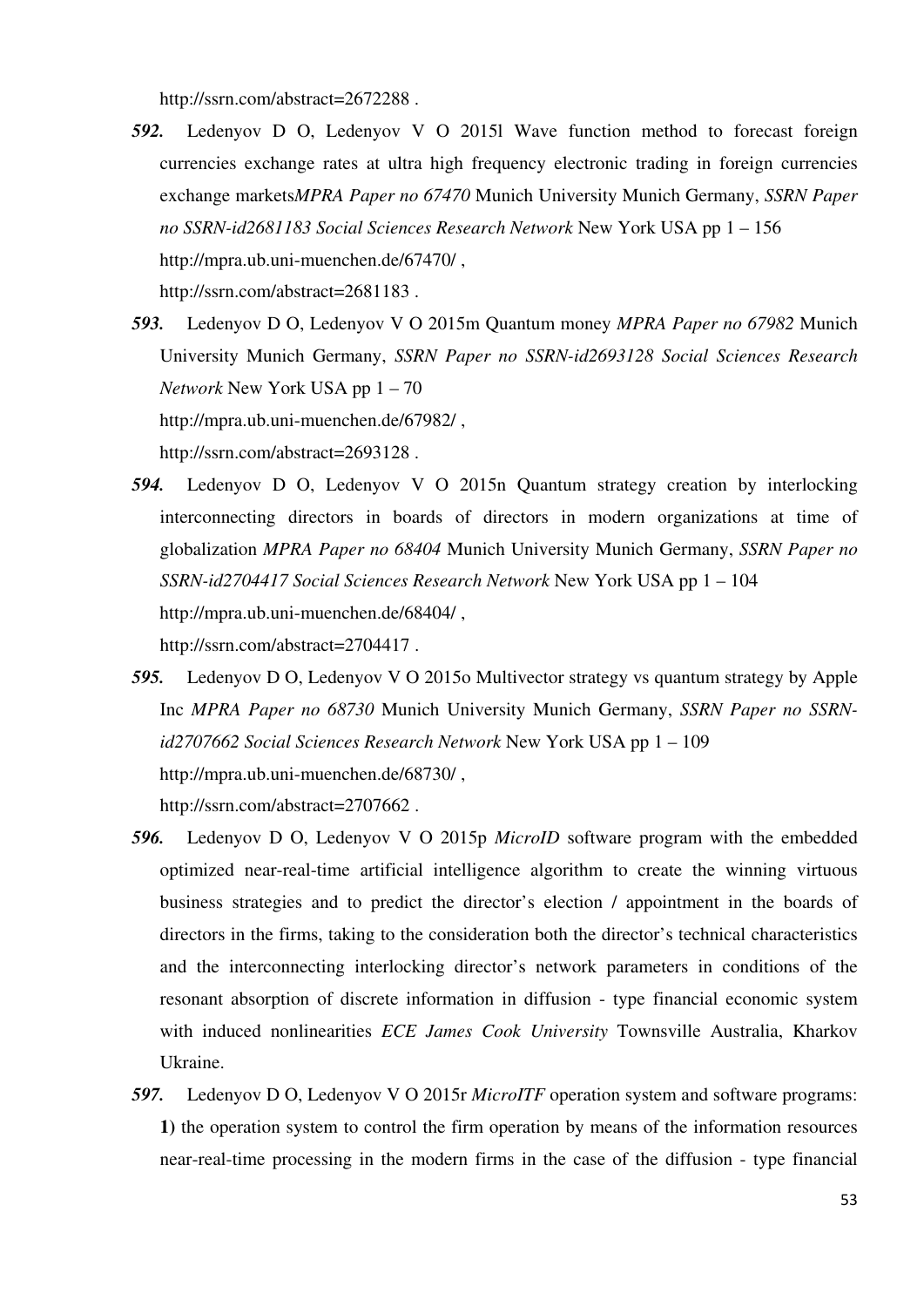economic system with the induced nonlinearities; **2)** the software program to accurately characterize the director's performance by means of a) the filtering of the generated/transmitted/received information by the director into the separate virtual channels, depending on the information content, and b) the measurement of the levels of signals in every virtual channel with the generated/transmitted/received information by the director, in the overlapping interconnecting interlocking directors networks in the boards of directors in the firms during the Quality of Service (QofS) measurements process; and **3)** the software program to create the winning virtuous business strategies by the interlocking interconnecting directors in the boards of directors in the modern firms in the case of the diffusion - type financial economic system with the induced nonlinearities, using the patented recursive artificial intelligence algorithm *ECE James Cook University* Townsville Australia, Kharkov Ukraine.

- *598.* Ledenyov D O, Ledenyov V O 2015s *MicroIMF* software program: the *MicroIMF* software program to make the computer modeling of **1)** the interactions between the information money fields of one cyclic oscillation and the information money fields of other cyclic oscillation(s) in the nonlinear dynamic economic system, **2)** the interactions between the information money fields of cyclic oscillation and the nonlinear dynamic economic system itself, and 3) the density distributions of the information money fields by different cyclic oscillations (the economic continuous waves) in the nonlinear dynamic economic system *ECE James Cook University* Townsville Australia, Kharkov Ukraine.
- *599.* Ledenyov D O, Ledenyov V O 2015t *MicroSA* software program **1)** to perform the spectrum analysis of the cyclic oscillations of the economic variables in the nonlinear dynamic economic system, including the discrete-time signals and the continuous-time signals; **2)** to make the computer modeling and to forecast the business cycles for **a)** the central banks with the purpose to make the strategic decisions on the monetary policies, financial stability policies, and **b)** the commercial/investment banks with the aim to make the business decisions on the minimum capital allocation, countercyclical capital buffer creation, and capital investments *ECE James Cook University* Townsville Australia, Kharkov Ukraine.
- *600.* Ledenyov D O, Ledenyov V O 2015i *DNACode* software program *1)* to model the Digital DNA's complex knowledge base structure for the selected economy of the scale and scope in the case of the G20 nations; *2)* to accurately forecast the generation/propagation of the Ledenyov discrete time digital waves of GIP(t)/GDP(t)/GNP(t)/PPP(t) (the discrete-time digital business cycles of GIP(t)/GDP(t)/GNP(t)/PPP(t)) in the G20 economies of the scales and scopes *ECE James Cook University* Townsville Australia, Kharkov Ukraine.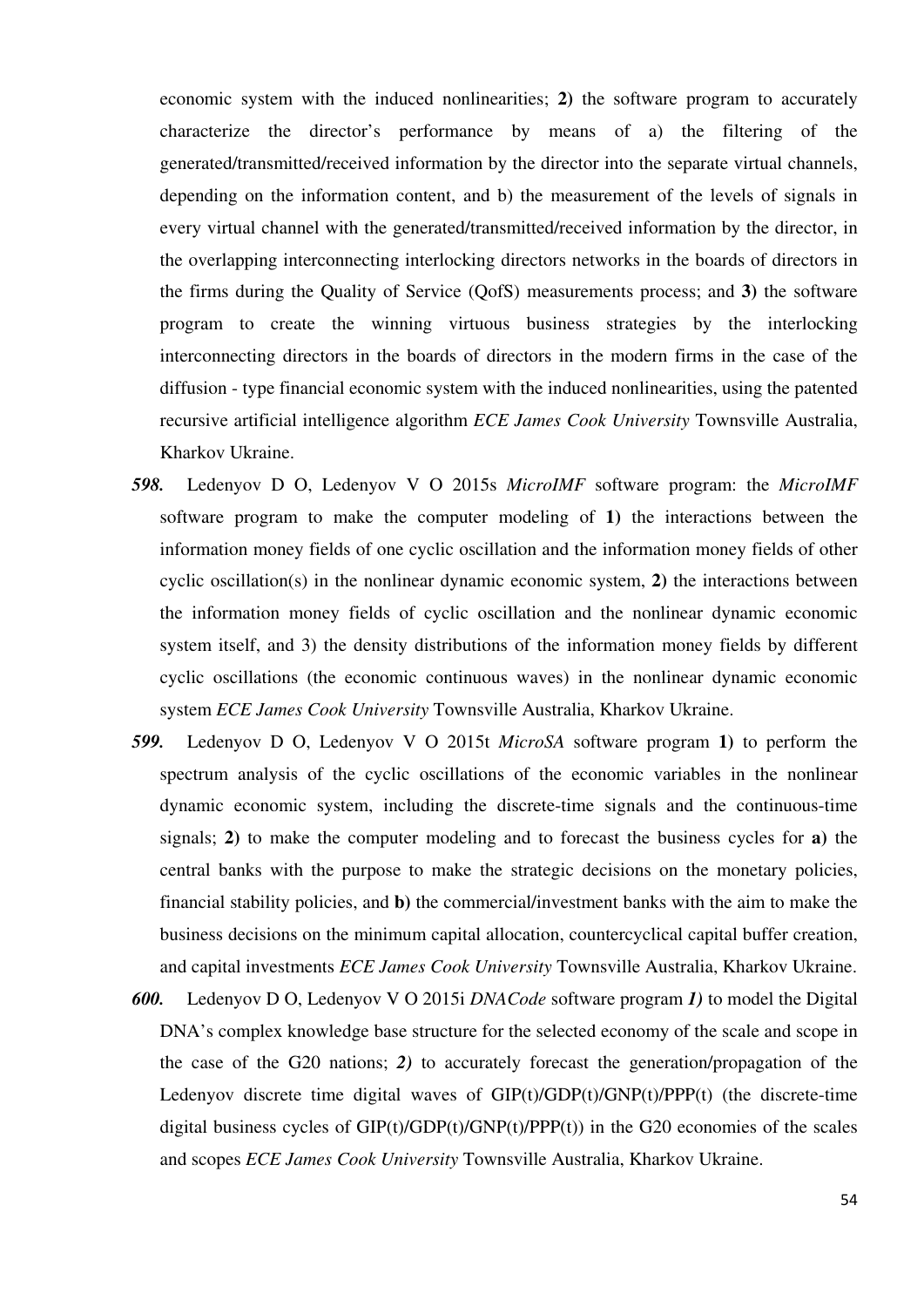#### *Deoxyribonucleic acid (DNA):*

- *601.* Miescher Fr 1871 Ueber die chemische Zusammensetzung der Eiterzellen (On the chemical composition of pus cells) *Medicinisch-chemische Untersuchungen* **4** pp 441 – 460.
- *602.* Kol'tsov N K December 12, 1927 The physical-chemical basis of morphology *3rd All-Union Meeting of Zoologist, Anatomists, and Histologists* Leningrad USSR.
- *603.* Watson J D, Crick F H 1953 A structure for deoxyribose nucleic acid *Nature* **171** (4356) pp 737 – 738 Bibcode:1953Natur.171..737W , doi:10.1038/171737a0 , PMID 13054692 http://www.nature.com/nature/dna50/watsoncrick.pdf , http://adsabs.harvard.edu/abs/1953Natur.171..737W , https://dx.doi.org/10.1038%2F171737a0 , https://www.ncbi.nlm.nih.gov/pubmed/13054692 .
- *604.* Watson J D 2002 Genes, girls, and Gamow: After the double helix *Random House* New York USA ISBN 0-375-41283-2 OCLC 47716375 .
- *605.* Watson J D 2004 DNA: The secret of life *Random House* New York USA ISBN 978-0-09-945184-6 .
- *606.* Gamow G July 2 1954a Letter to Martynas Ycas *Library of Congress* Washington USA www.loc.gov/exhibits/treasures/trr115.html .
- *607.* Gamow G 1954b Possible mathematical relation between deoxyribonucleic acid and proteins *Det Kongelige Danske Videnskabernes Selskab* Copenhagen Denmark pp 1 – 2.
- *608.* Library of Congress 2015 DNA: An "amateur" makes a real contribution *American Treasures of the Library of Congress* Library of Congress Washington USA www.loc.gov/exhibits/treasures/trr115.html .
- *609.* DeVinne (editor) (1985) DNA *American Heritage Dictionary* USA p 413 ISBN 0-395-32943-4 .
- *610.* Dahm R 2008 Discovering DNA: Friedrich Miescher and the early years of nucleic acid research *Hum Genet* **122** (6) pp 565 – 581 doi:10.1007/s00439-007-0433-0 PMID 17901982 https://dx.doi.org/10.1007%2Fs00439-007-0433-0 ,

https://www.ncbi.nlm.nih.gov/pubmed/17901982 .

*611.* Wikipedia 2015i DNA Wikipedia California USA https://en.wikipedia.org/wiki/DNA .

*Continuous Time Signal, Analog Signals, Discrete Time Signal, Digital Signals, Spectrum of Signals, Electromagnetic Field, Gravitation Field, Calibrating Field, Information Field Theories in Physics and Engineering Sciences:*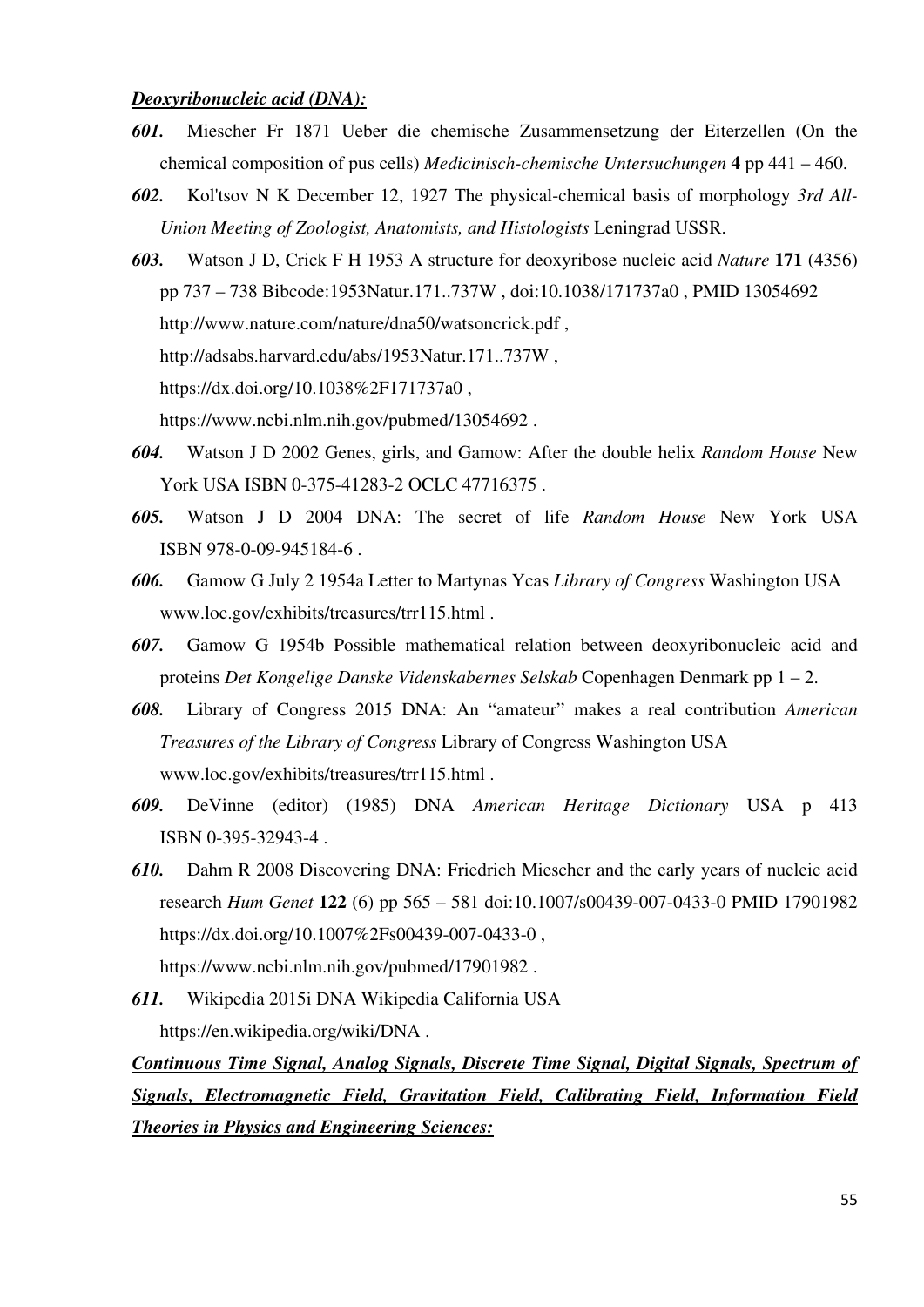- *612.* Maxwell J C 1890 Introductory lecture on experimental physics *in* Scientific papers of J C Maxwell Niven W D (editor) vols **1**, **2** Cambridge UK.
- *613.* Walsh J L 1923a A closed set of normal orthogonal functions *American J Math* **45** pp  $5 - 24$ .
- *614.* Walsh J L 1923b A property of Haar's system of orthogonal functions *Math Ann* **90** p 3845.
- *615.* Wikipedia 2015d Joseph L Walsh *Wikipedia* USA www.wikipedia.org .
- *616.* Gabor D 1946 Theory of communication Part 1 The analysis of information *J Inst Elect Eng* **93** pp 429 – 441.
- *617.* Shannon C E 1948 A mathematical theory of communication *Bell System Technical Journal* vol **27** pp 379 – 423, 623 – 656

http://cm.bell-labs.com/cm/ms/what/shannonday/paper.html .

- *618.* Bose R C, Shrikhande S S 1959 A note on a result in the theory of code construction *Information and Control* **2** (2) pp 183 – 194 doi:10.1016/S0019-9958(59)90376-6 CiteSeerX: 10.1.1.154.2879 http://dx.doi.org/10.1016%2FS0019-9958%2859%2990376-6 http://citeseerx.ist.psu.edu/viewdoc/summary?doi=10.1.1.154.2879 .
- *619.* Granger C W J, Hatanaka M 1964 Spectral analysis of economic time series *Princeton University Press* Princeton USA.
- *620.* Yuen C-K 1972 Remarks on the ordering of Walsh functions *IEEE Transactions on Computers* **21** (12) p 1452 doi:10.1109/T-C.1972.223524 http://dx.doi.org/10.1109%2FT-C.1972.223524 .
- *621.* Hwang K, Briggs F A 1984 Computer architecture and parallel processing *McGraw-Hill* New York USA.
- *622.* Orfanidis S J 1985 Optimum signal processing: An introduction 2nd edition *Macmillan*  New York USA.
- *623.* Orfanidis S J 1995 Introduction to signal processing *Prentice-Hall* Englewood Cliffs NJ **USA**
- *624.* Anceau F 1986 The architectures of microprocessors *Addison-Wesley* Wokingham England.
- *625.* Fountain T 1987 Processor arrays, architecture and applications *Academic Press* London UK.
- *626.* Chen C H (editor) 1988 Signal processing handbook *Marcel Dekker* New York USA.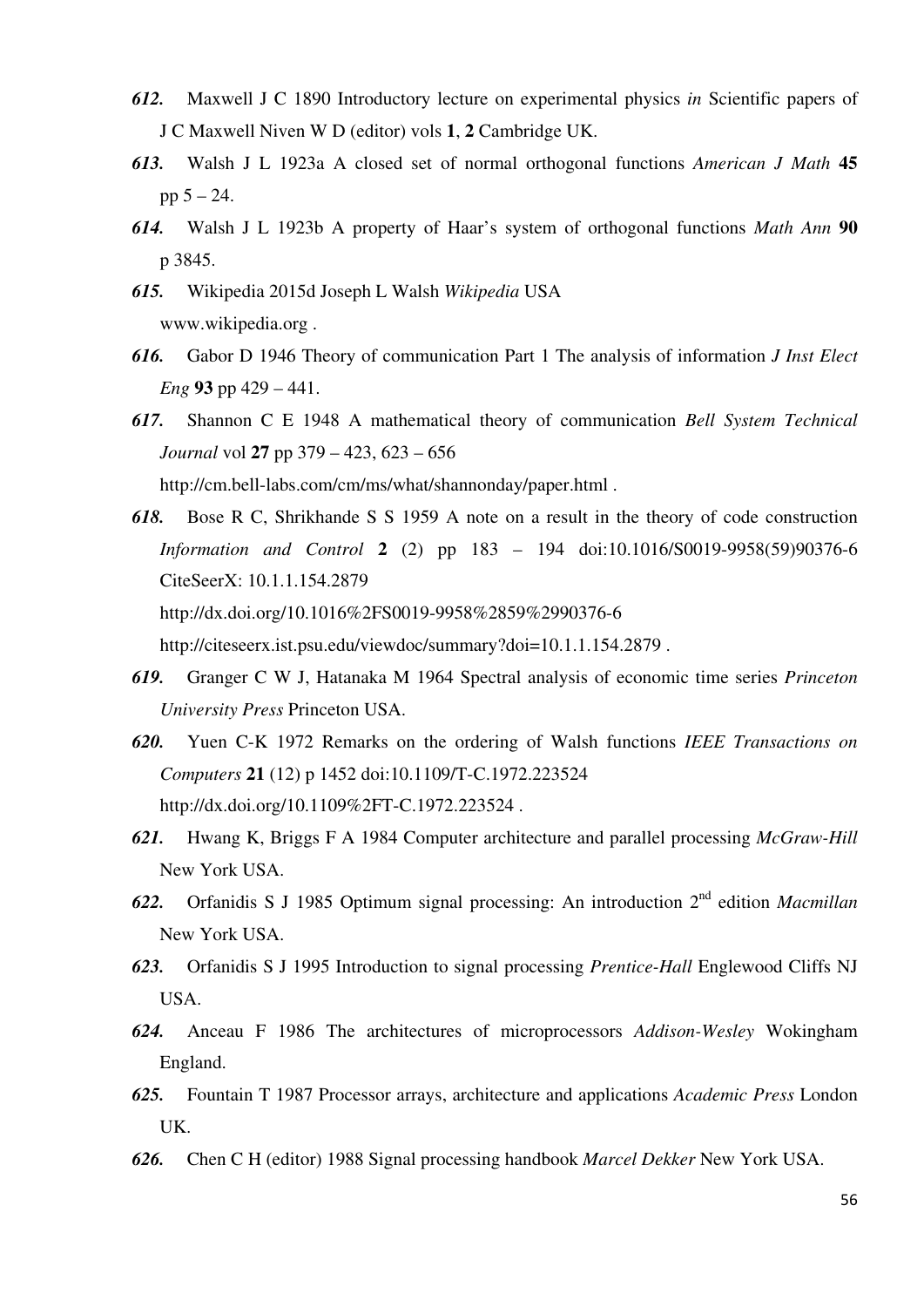- *627.* Kay S M 1988 Modern spectral estimation: Theory and application *Prentice-Hall* Englewood Cliffs NJ USA.
- *628.* Oppenheim A V, Schafer R W 1989 Discrete-time signal processing *Prentice-Hall* Englewood Cliffs NJ USA.
- *629.* Van de Goor A J 1989 Computer architecture and design *Addison-Wesley* Wokingham England.
- *630.* Priemer R 1991 Introductory signal processing *World Scientific* Singapore ISBN 9971509199.
- *631.* Witte R A 1993, 2001 Spectrum and network measurements 1 st edition *Prentice Hall Inc* Upper Saddle River NJ USA, 2nd edition *Noble Pub Corp* Atlanta GA USA ISBN 10 1884932169 LC TK7879.4.W58 2001 pp 1 – 297.
- *632.* Hsu P H 1995 Schaum's theory and problems: Signals and systems *McGraw-Hill* ISBN 0-07-030641-9.
- *633.* Proakis J G, Manolakis D G 1996 Digital signal processing 3rd edition *Prentice Hall* Upper Saddle River NJ USA.
- *634.* Lathi B P 1998 Signal processing and linear systems *Berkeley-Cambridge Press* ISBN 0- 941413-35-7.
- *635.* Prisch P 1998 Architectures for digital signal processing *John Wiley and Sons Inc* Chichester UK.
- *636.* Gershenfeld N A 1999 The nature of mathematical modeling *Cambridge University Press* UK ISBN 0-521-57095-6.
- *637.* Wanhammar L 1999 DSP integrated circuits *Academic Press* San Diego California USA ISBN 0-12-734530-2 pp 1 – 561.
- *638.* McMahon D 2007 Signals and systems demystified *McGraw Hill* New York USA ISBN 978-0-07-147578-5.
- *639.* Rice M 2008 Digital communications A discrete-time approach *Prentice Hall* Englewood Cliffs NJ USA.
- *640.* Wikipedia 2015e Signal (electrical engineering) *Wikipedia Inc* USA www.wikipedia.org .
- *641.* Wikipedia 2015f Continuous wave *Wikipedia Inc* USA www.wikipedia.org .
- *642.* Wikipedia 2015g Discrete-time signal *Wikipedia Inc* USA www.wikipedia.org .
- *643.* Wikipedia 2015h Hadamard code *Wikipedia* USA